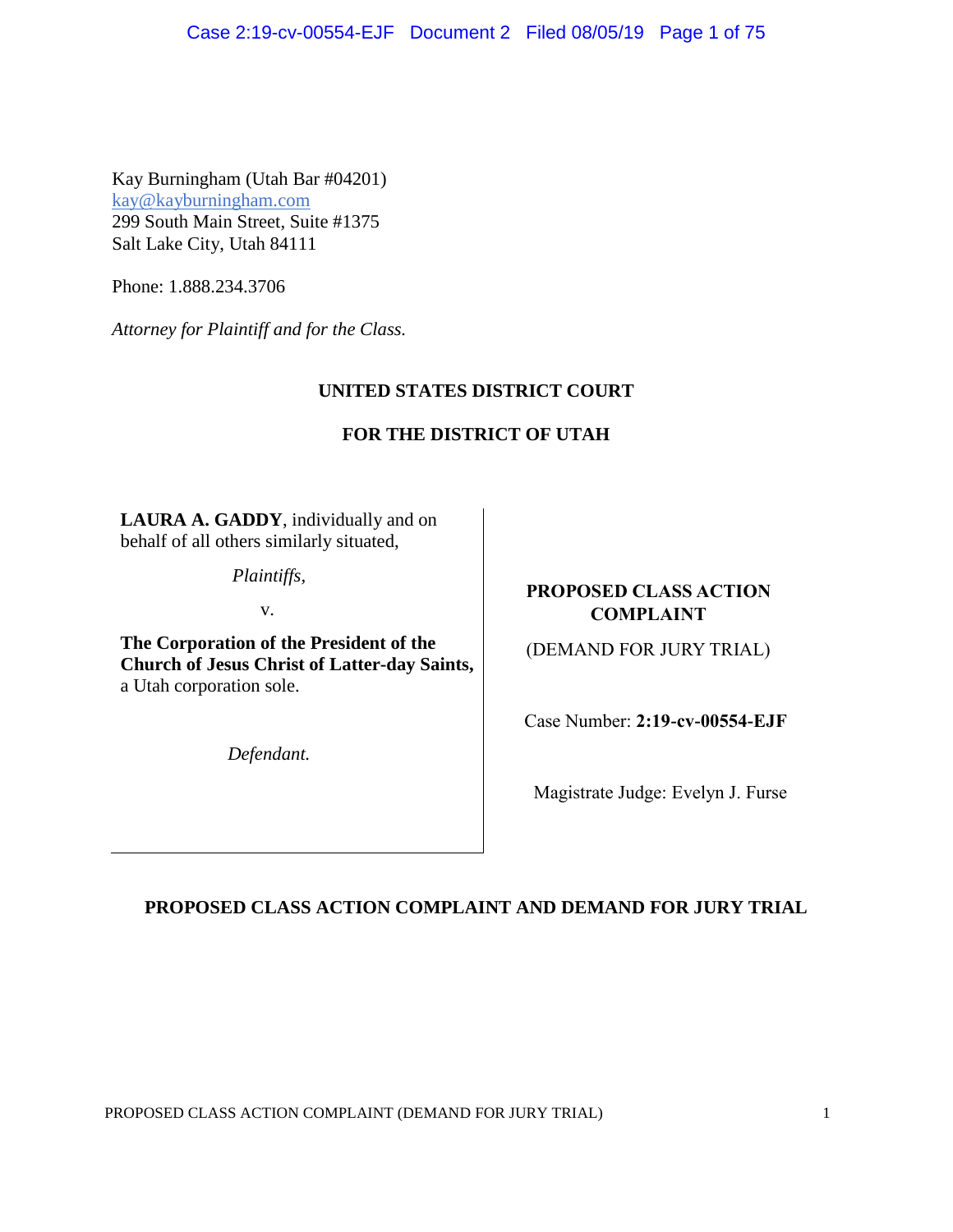# **TABLE OF CONTENTS**

|                            | I. NATURE OF THE CASE                   |                                  |                                                                                                                                                                                                                 |                      |
|----------------------------|-----------------------------------------|----------------------------------|-----------------------------------------------------------------------------------------------------------------------------------------------------------------------------------------------------------------|----------------------|
|                            |                                         | <b>II. PARTIES</b>               |                                                                                                                                                                                                                 | 5                    |
|                            | <b>III. THE MORMON CORPORATE EMPIRE</b> |                                  |                                                                                                                                                                                                                 |                      |
|                            |                                         | i.<br>ii.                        | A. Paid General Authorities (GAs)<br><b>B.</b> Unpaid Local Leadership<br>C. Relevant Business Entities<br><b>Bonneville International Corporation (BIC)</b><br>Deseret Book (DB)                               | $\tau$<br>$8\,$<br>9 |
|                            |                                         | iii.<br>iv.<br>i.<br>ii.<br>iii. | <b>Deseret News Publishing (DNP)</b><br><b>Intellectual Reserve (IRI)</b><br>D. The Mormon Educational Empire<br>The Mormon Church Educational System<br><b>Missionaries</b><br><b>General Conferences</b>      | $11\,$               |
|                            |                                         | iv.                              | <b>Mormon Educational Institutions</b><br>E. The Mormon Corporate Empire's Censorship                                                                                                                           | 14                   |
| IV. JURISDICTION AND VENUE |                                         |                                  |                                                                                                                                                                                                                 | 16                   |
|                            |                                         |                                  | V. FACTUAL ALLEGATIONS                                                                                                                                                                                          | 16                   |
|                            |                                         | i.<br>ii.                        | A. Mormon Background<br><b>Mormon History</b><br><b>Fundamental Mormon Beliefs</b>                                                                                                                              | 17                   |
|                            |                                         | i.                               | B. The Mormon Empire's False Representations of Material Fact<br><b>Smith's First Vision</b><br><b>False Official Narrative</b><br>a.                                                                           | 20                   |
|                            |                                         | ii.                              | <b>Historically Accurate Account of Smith's First Vision</b><br>b.<br>The Origin of the Book of Mormon<br><b>False Official Narrative</b><br>a.<br><b>Accurate Account of the Book of Mormon Creation</b><br>b. |                      |
|                            |                                         | iii.                             | Smith's Translation of the Book of Abraham<br><b>False Official Narrative</b><br>a.<br><b>Accurate Account of the Book of Abraham Translation</b><br>b.                                                         |                      |
|                            |                                         | iv.                              | <b>Miscellaneous Misrepresentations of Material Fact</b>                                                                                                                                                        |                      |

PROPOSED CLASS ACTION COMPLAINT (DEMAND FOR JURY TRIAL) 2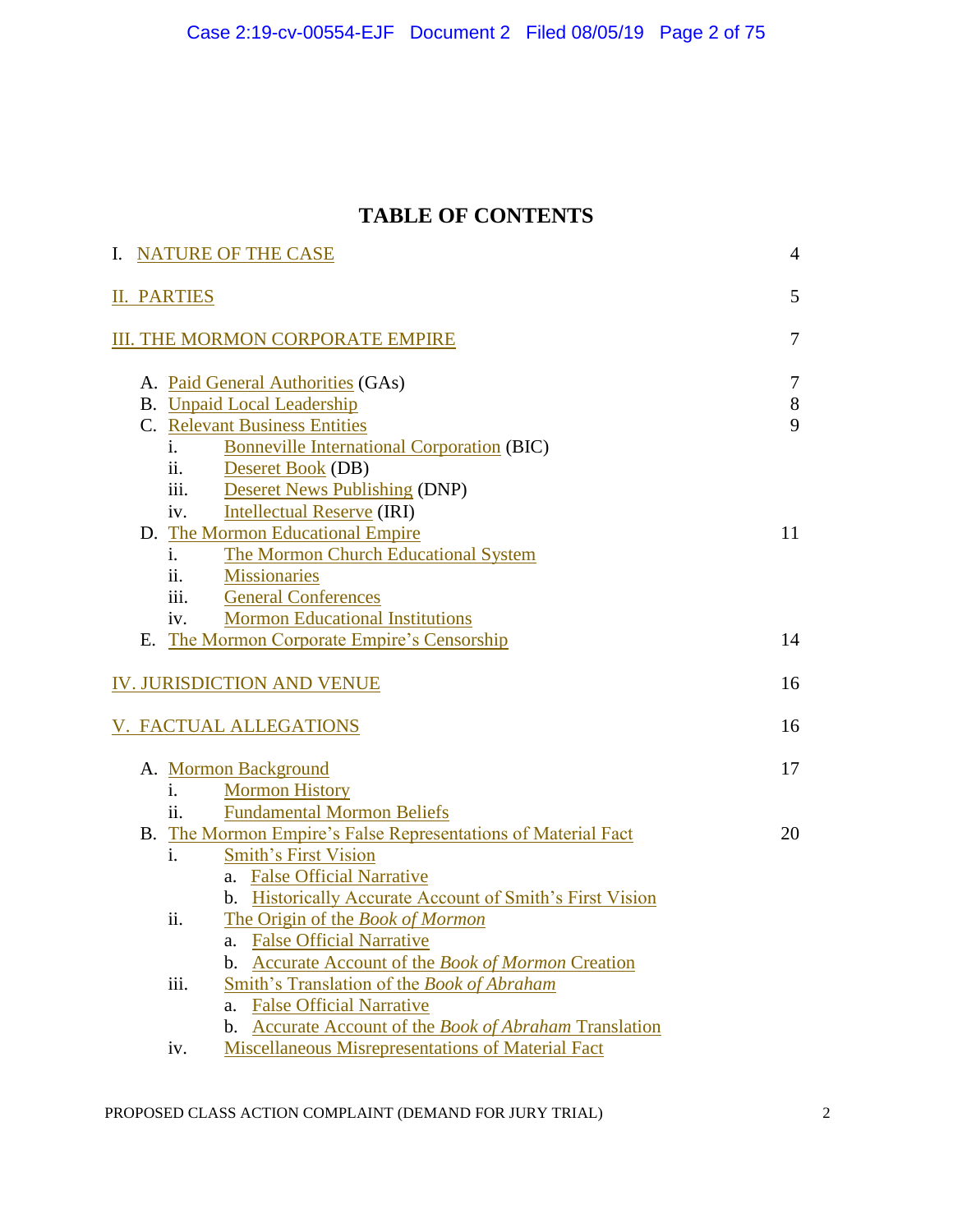| C. COP's Specific Publications of False Representations of Material Fact         | 31 |  |
|----------------------------------------------------------------------------------|----|--|
| D. COP's Ongoing False Representations of Material Fact                          | 38 |  |
| Misrepresentation of Material Facts Remain in Mormon Scripture<br>$\mathbf{1}$ . |    |  |
| <b>Continuing Misrepresentation in Pictures Abound</b><br>ii.                    | 38 |  |
| E. The Role of Missionaries in Spreading Mormon Empire Falsehoods                | 40 |  |
| F. Defendant's Fraudulent Concealment of Mormonism's True History                |    |  |
| VI. FACTS SPECIFIC TO PLAINTIFF GADDY                                            | 43 |  |
| A. Raised in Mormonism                                                           | 43 |  |
| B. Gaddy's Dedicated Service to the Mormon Corporate Empire                      | 45 |  |
| C. A Shocking Discovery Leading to Research on Forbidden Sites                   | 49 |  |
| <b>VII. CLASS FACTUAL ALLEGATIONS</b>                                            |    |  |
| VIII. MAIL AND WIRE FRAUD ALLEGATIONS                                            | 55 |  |
| IX. CAUSES OF ACTION:                                                            | 58 |  |
| <b>1. COMMON LAW FRAUD</b>                                                       | 58 |  |
| 2. FRAUD IN THE INDUCEMENT                                                       | 59 |  |
| 3. BREACH OF EQUITABLY IMPOSED FIDUCIARY DUTIES                                  | 62 |  |
| <b>4. FRAUDULENT CONCEALMENT</b>                                                 | 66 |  |
| 5. CIVIL RICO -18 U.S.C. § 1962(c)                                               | 68 |  |
| 6. INTENTIONAL INFLICTION OF EMOTIONAL DISTRESS                                  | 72 |  |
| X. PRAYER FOR RELIEF                                                             |    |  |
| <b>XI. JURY DEMAND</b>                                                           | 74 |  |

**APPENDIX**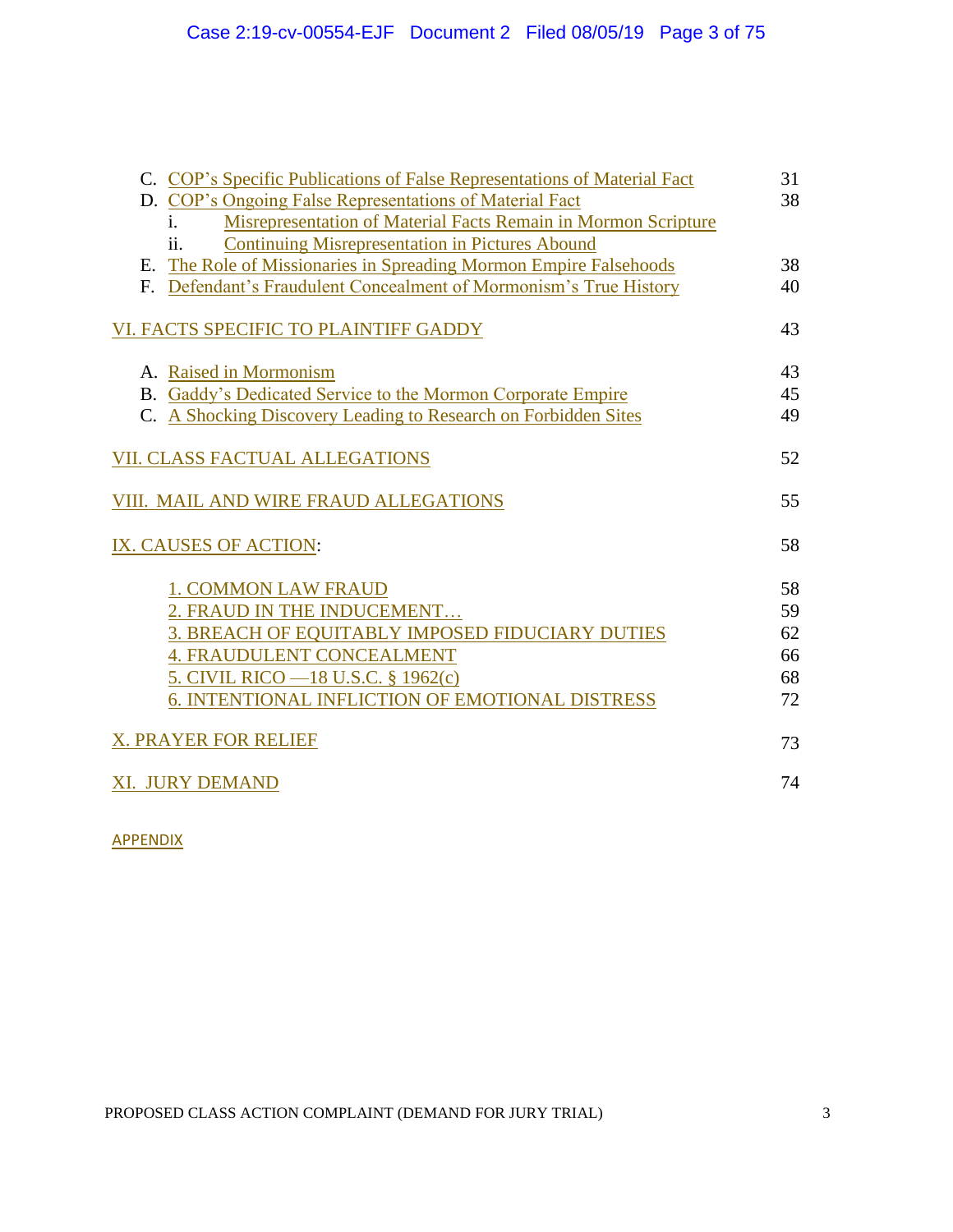### **I.NATURE OF THE CASE**

- 1. This is a case brought by a former Mormon against the Mormon Corporate Empire, directed and managed by the Corporation of the President of the Church of Jesus Christ of Latter-day Saints<sup>™</sup> (COP), for intentionally misrepresenting the foundational history of Mormonism.
- 2. This is not a claim for propagating false religious beliefs as part of the Mormon Church. Rather, it is a claim that the material facts upon which Mormonism is based have been manipulated through intentional concealment, misrepresentation, distortion and or obfuscation by the COP to contrive an inducement to faith in Mormonism's core beliefs.
- 3. For almost 200 years, the COP, through its agent leaders, has represented Mormonism to be the restoration of the gospel of Jesus Christ, claiming that the divine authority essential to that gospel (Melchizedek and Aaronic priesthoods) was taken from the Earth after Christ's crucifixion. It was purportedly restored hundreds of years later to Joseph Smith, Jr. (Smith), the founder of Mormonism. The true facts upon which this claim is made, as COP has recently and partially admitted, albeit in an intentionally limited and ever changing manner, contradict the orthodox narrative, that which is taught to its church members.
- 4. When the true facts are substituted for the longstanding false orthodox narrative, the story that emerges has shocked devoted Mormons who have made life-altering decisions based upon a scheme of lies.
- 5. This case seeks certification as a class action based upon the thousands of former Mormons who have been deceived by the COP through the Mormon Corporate Empire's longstanding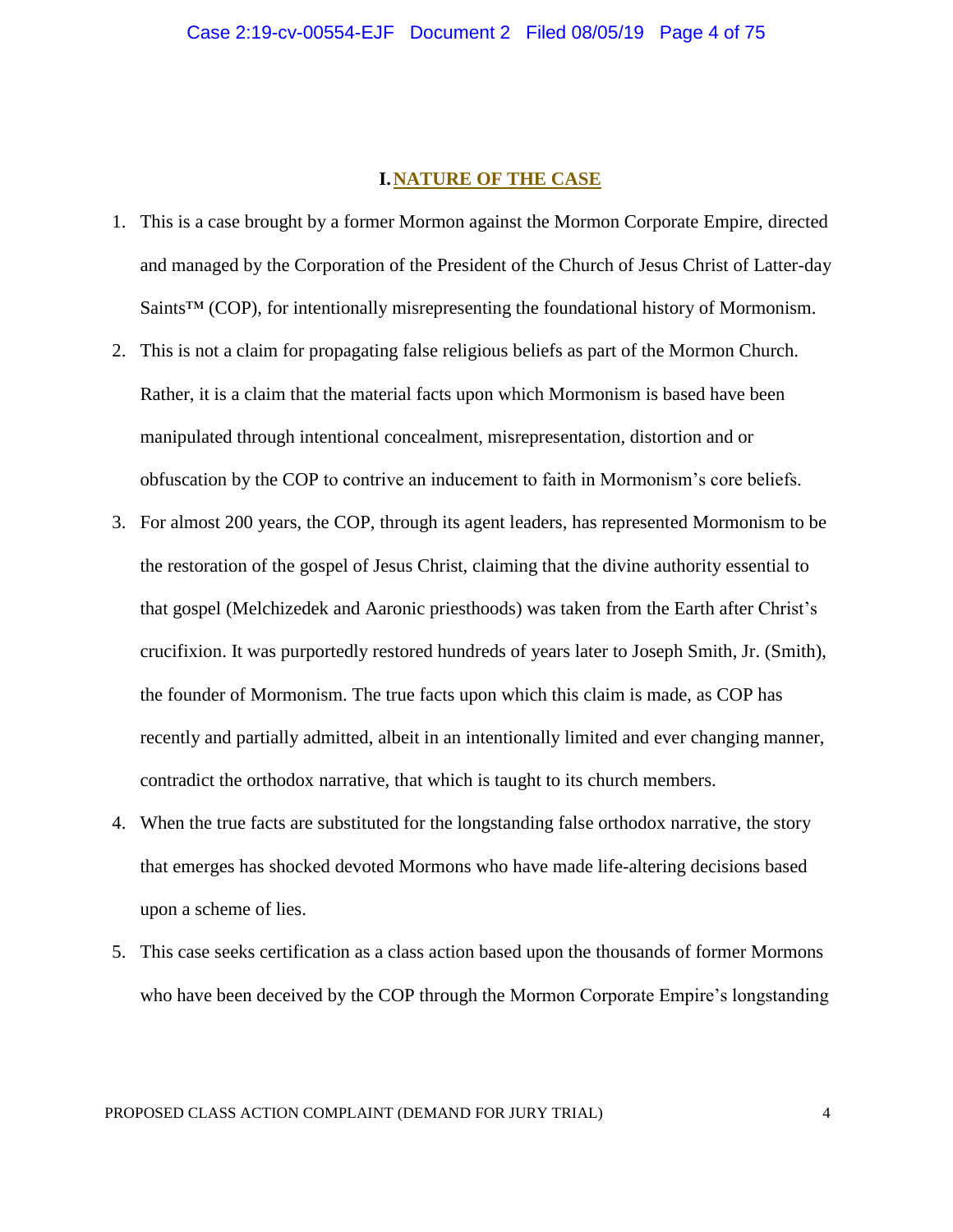#### Case 2:19-cv-00554-EJF Document 2 Filed 08/05/19 Page 5 of 75

lies about its history, including but not limited to how it was created and the origin of its scriptures.

6. This case presents a claim for calculable special damages as reimbursement for payments of cash and the value of services rendered by unwitting lay Mormons based upon false premises. Plaintiff and those similarly situated also claim general damages as reimbursement for COP's reckless infliction of emotional distress, which has caused immeasurable emotional harm in the form of existential crises, suicides, broken families, insomnia, anxiety, and depression, of which COP and members of the Mormon hierarchy are acutely aware.

### II. **PARTIES**

- 7. Plaintiff LAURA A. GADDY (GADDY) brings this complaint on behalf of herself and all those persons similarly situated who have devoted their spiritual, educational, cultural and social life to the Mormon Corporate Empire.
- 8. GADDY's allegations are based upon personal knowledge as to herself and her own acts and experiences, and as to all other matters, are based upon information and belief, including investigation conducted by her attorney.
- 9. GADDY is a citizen of Jacksonville, Onslow County, North Carolina.
- 10. COP is a corporation sole duly organized and operating since 1923 pursuant to the laws of the State of Utah. COP operates and advertises itself to the public as "the Church of Jesus Christ of Latter-day Saints."™ Throughout history it has commonly been called the Mormon Church, as most recently demonstrated in the "I'm a Mormon" advertising campaign (2011- 2013), which campaign was created by a COP public relations firm.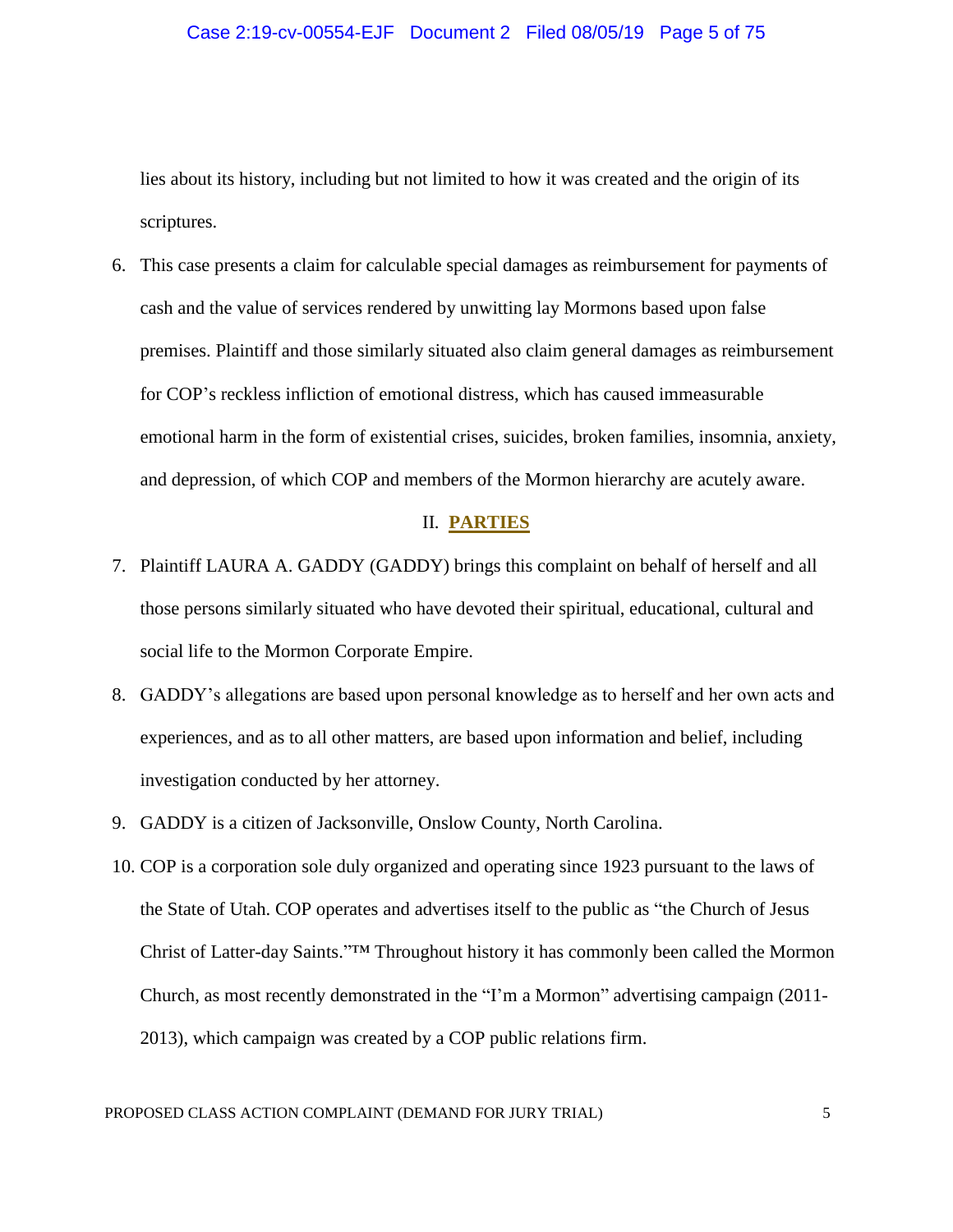- 11. COP is a holding company which owns and/or controls several for-profit businesses. Defendant is referred to as COP, its belief system as [mainstream] Mormonism and the entire corporate structure governing Mormonism (its subdivisions, *dba*s and subsidiaries, including but not limited to the Continuing Education System, Correlation Committee, Intellectual Reserve, Deseret Management and Bonneville International, local, national and global leaders, global temples and leadership) constitute the Mormon Corporate Empire.
- 12. COP oversees the Mormon Corporate Empire through a hierarchy of employees and agents described *infra*., and is headquartered in Salt Lake City, Utah. The Mormon Corporate Empire claims a membership of more than sixteen million worldwide. The COP has two primary functions: 1) to manage the tithing and other income received through activities performed within the Mormon Corporate Empire; and, 2) to ensure that all instruction to, and education of, lay local members including young missionaries, as well as potential members recruited by missionaries, are taught correlated Mormon principles and a whitewashed version of Mormon history. To ensure that all instruction and education is uniform, the COP has within its organization a division called the Church Educational System (CES) which also contains within it a Correlation Committee (CC) created to accomplish this goal.
- 13. COP operates meetinghouses or chapels across the United States and many other countries in the world, including several in North Carolina and one in Gastonia, North Carolina. Its principal place of business is 50 E. North Temple, Floor 20, Salt Lake City, Utah, 84150.

#### PROPOSED CLASS ACTION COMPLAINT (DEMAND FOR JURY TRIAL) 6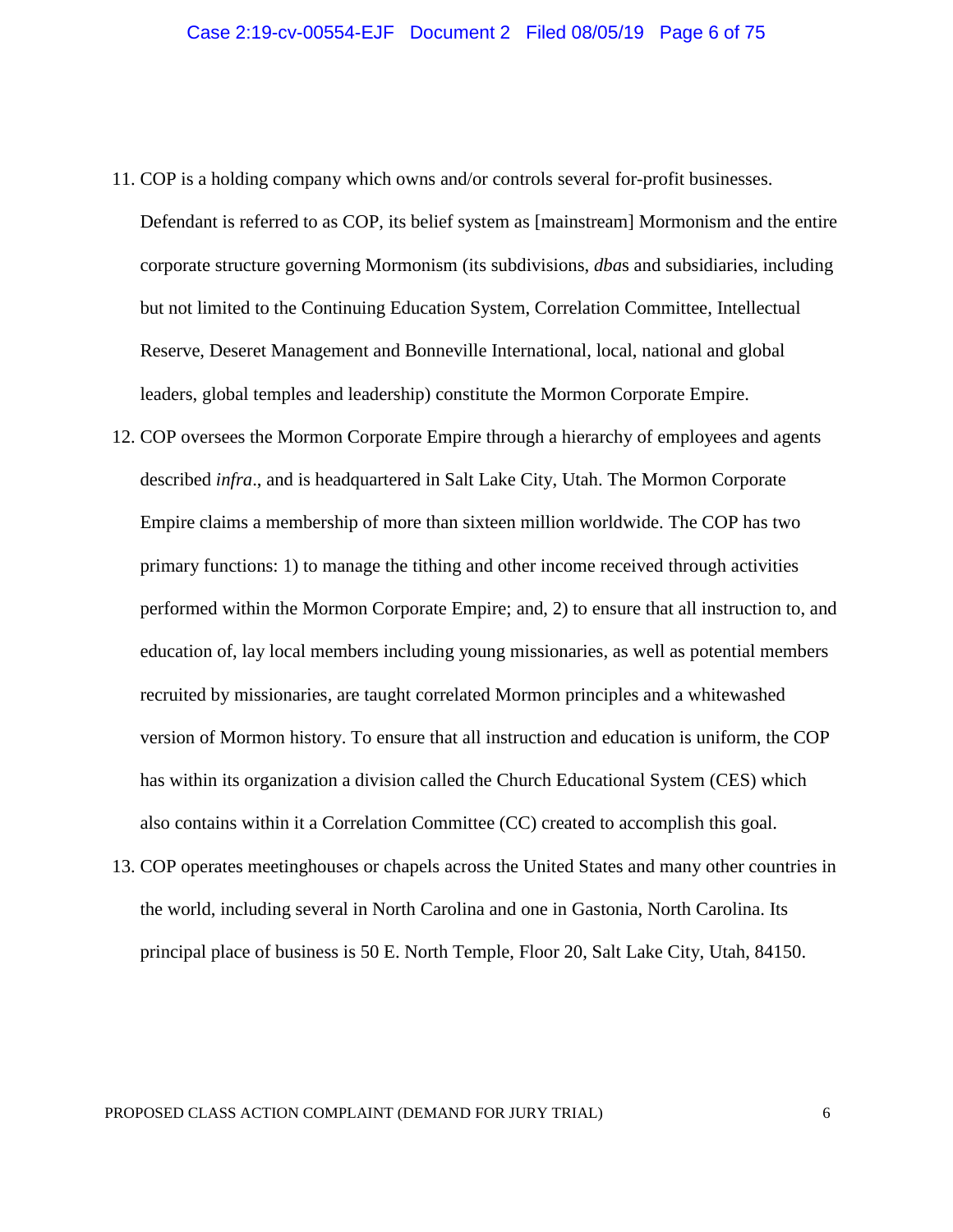#### III. **THE MORMON CORPORATE EMPIRE**

14. The Mormon Corporate Empire is composed of distinct levels of participation: A) Paid General Authorities; B) Unpaid Local Leadership; C) Relevant Business Entities; and D) The Mormon Educational Empire.

### **A. Paid General Authorities (GAs)**

- 15. The Mormon Corporate Empire is led by fifteen apostles, all of whom are male. According to the organization's website, he who has been an apostle for the longest period is the president. Russell M. Nelson is the current president, sole officer and shareholder of the COP. The president selects two other apostles as counselors. These three apostles function as the First Presidency, the ultimate governing body of the Mormon Corporate Empire.
- 16. The Quorum of the Twelve Apostles (the Quorum) is the next highest-ranking governing body in the Mormon Corporate Empire, second only to the First Presidency. Together, the First Presidency and the Quorum are colloquially called "the Brethren," and constitute the highest-ranking General Authorities (GAs) of the Empire. The Brethren are paid six figures annually by the COP. More importantly, upon information and belief, the Brethren are involved in the various businesses of the Empire, for which many, if not all, receive passive income and other benefits.
- 17. GAs besides the Brethren are the Presiding Bishopric (which leads the Aaronic, or lesser priesthood) and members of the Seventies, of which there are currently eight quorums. The quorums of the Seventy preside over worldwide geographic areas. Each man who is a member of the Seventy is also paid six-figures annually, along with other benefits.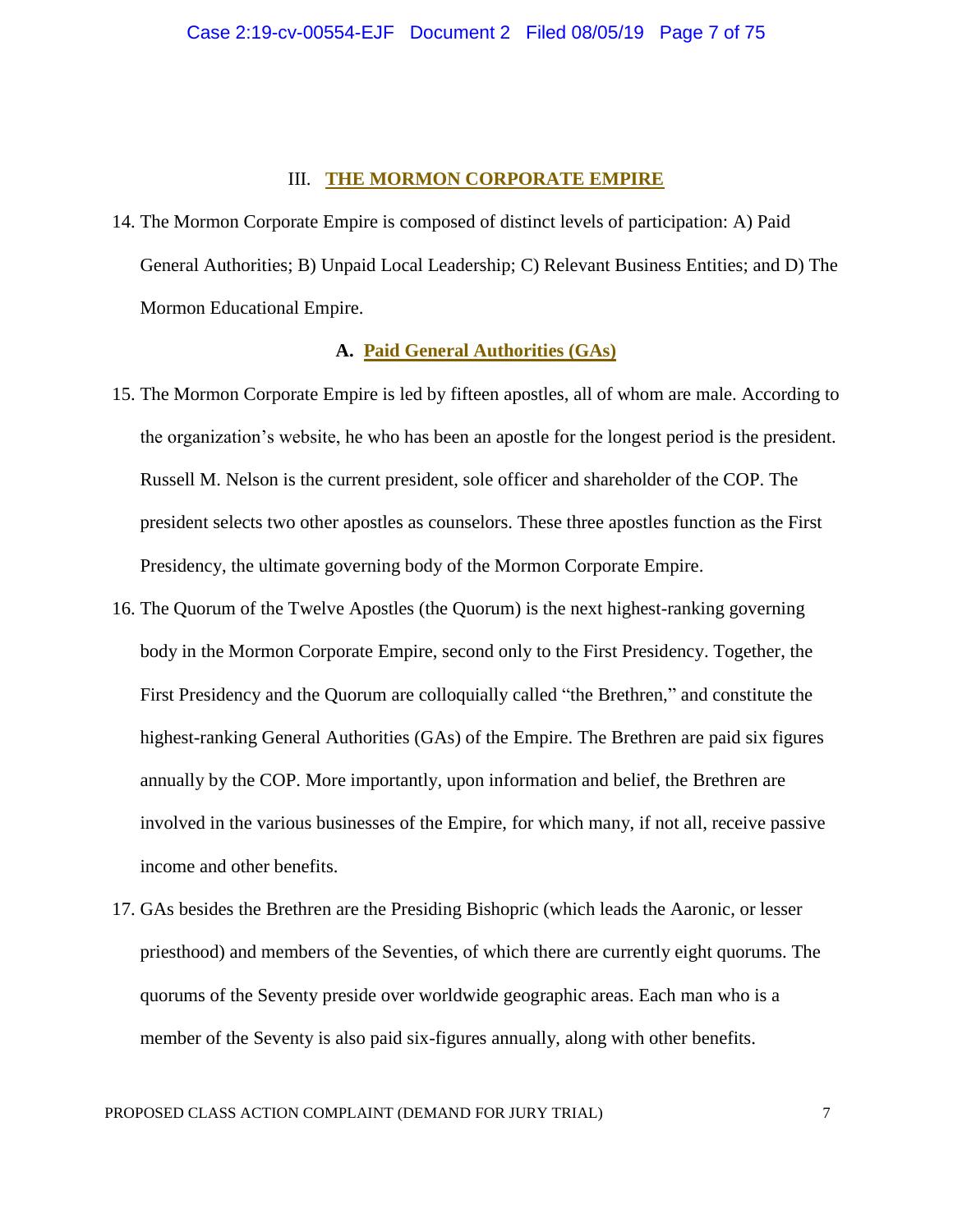#### **B. Unpaid Local Leadership**

- 18. The Mormon Corporate Empire is organized at the local level by stakes, which in turn oversee several wards or branches; both are geographic units which are similar to a parish. (A branch is a quantitatively smaller version of a ward within the stake boundaries.) The stake president and his two counselors lead the stake. Stake patriarchs give formal written "patriarchal blessings" (promising future blessings if the young person lives according to Mormon principles). All stake leaders just listed are called to serve by GAs. Stake officers call bishops to serve in the wards and branch presidents to serve in the branches.
- 19. Each stake is a separate registered corporation sole under the North American Industry Classification System (NAICS). Historically, each stake had been considered a religious organization, while the COP was, and is, still listed as "other."
- 20. The bishopric or branch presidency (which is composed of a bishop and his two counselors, or a branch president and his two counselors, respectively) is the leader of the ward or branch and is supported by a clerk and an executive secretary who respectively attend to the ward or branch's financial and administrative concerns. Among those duties is the collection of tithes and offerings from ward or branch members.
- 21. These unpaid local leaders are independent from the COP in that they are not employees, However, they are subject to the direction of the COP's paid employees. They are instructed to collect tithing and other funds, interview members for temple worthiness and for their eligibility to serve missions. In addition to the unpaid local leaders, mission presidents head the mission districts by supervising unpaid missionaries in the field around the world.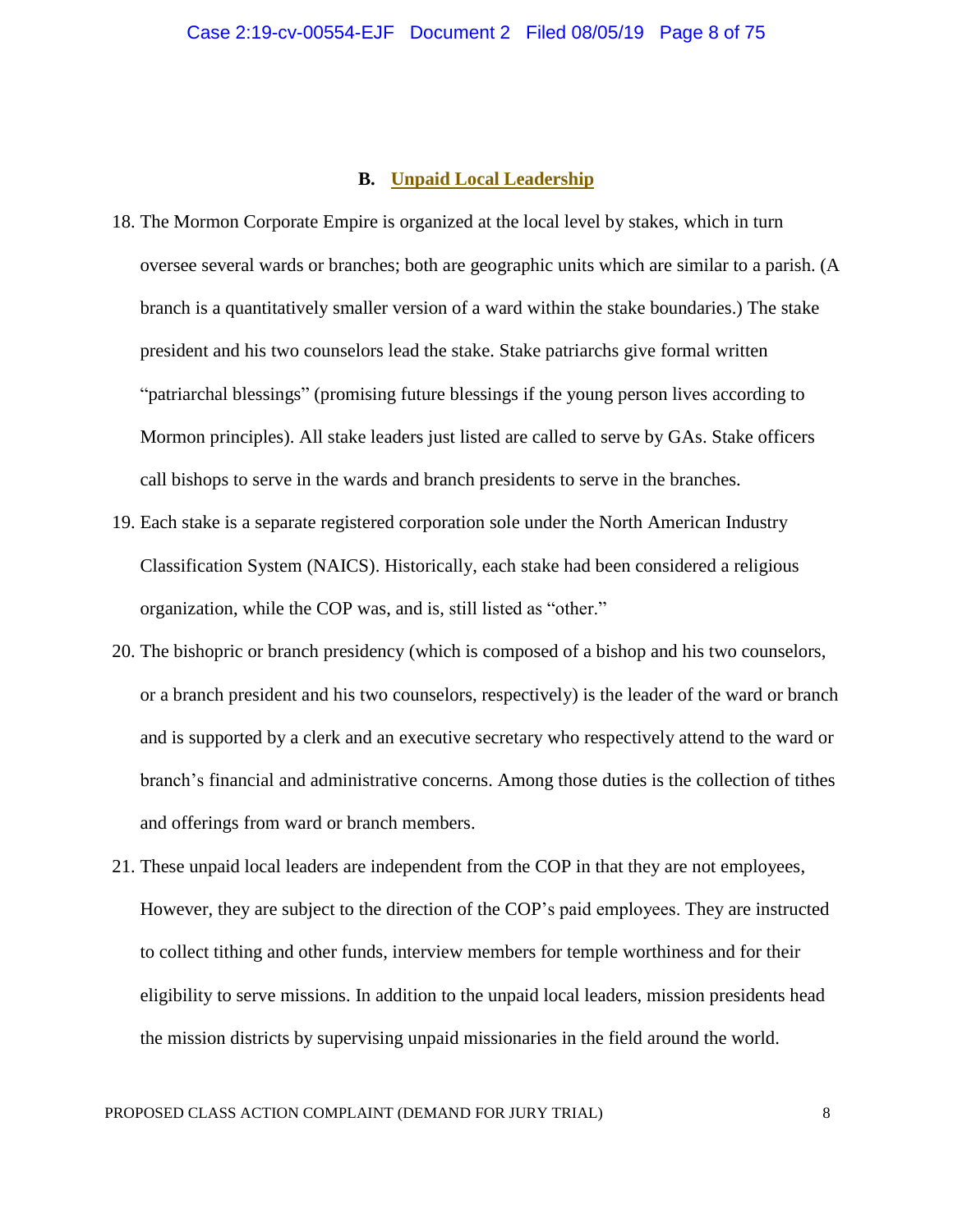#### Case 2:19-cv-00554-EJF Document 2 Filed 08/05/19 Page 9 of 75

Mission presidents receive a generous annual stipend from the COP and are called to serve in those positions by COP's GAs.

- 22. At the age of twelve, all Mormon males are eligible to become members of the priesthood. Admission is granted upon professing belief in the truth of Mormonism, *the Book of Mormon*, its founder Smith and the current president of the COP as prophets and seers.
- 23. Per COP's directive, the local lay leaders (stake presidents, bishops, branch presidents and their counselors and administrators) ensure that tithing and other money is collected from lay Mormons and remit the funds to the COP for use and expansion of the Mormon Corporate Empire. The local lay leaders also cultivate commitments to unpaid service by lay Mormons, whether during weekly indoctrination of other Mormons, or as missionaries across the world.
- 24. Upon information and belief and by contrast, in most non-Mormon churches, each local unit keeps what they collect. Those local churches pay just a small fee or assessment to the central organization. Conversely, and upon information and belief, in the Mormon Corporate Empire the bishop/branch president and his administrators, as agents but not employees of the COP, send the total amount of tithing collected to the COP. COP returns only a very small portion of what was collected to each local ward or branch for its support and local member needs.

### **C. Relevant Business Entities**

25. Deseret Management Corporation (DMC) is a private asset management holding company of for-profit businesses owned by the COP and an integral part of the Mormon Corporate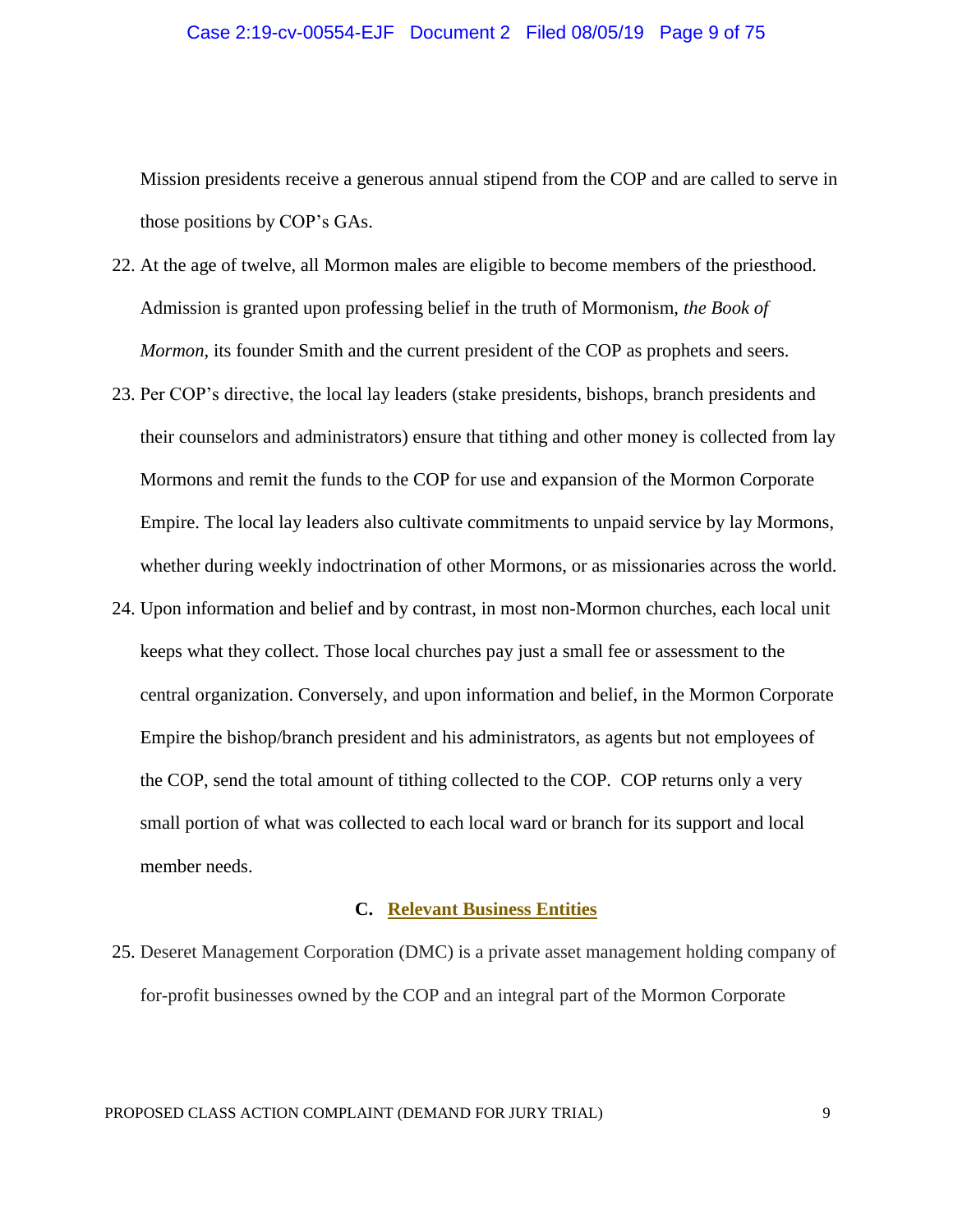Empire. DMC's Board of Directors includes the First Presidency, and upon information and belief, three rotating members of the Quorum, and the Presiding Bishopric

i. Bonneville International Corporation (BIC)

26. BIC is a media and broadcasting corporation and wholly owned subsidiary of the COP through its for-profit subsidiary, DMC. It began as a radio and TV network out of Salt Lake City, Utah. BIC owns over a dozen stations in four major markets and an NBC affiliate television station in its home market; it also manages eight additional radio stations in two markets. Its Bonneville Communications division provides marketing strategy and branding services. Yet another division, Bonneville Distribution is engaged in broadcast syndication and distribution services to non-profit organizations. In 1980 BIC formed Bonneville Communications Corporation, primarily to broadcast General Conference, which is broadcast bi-annually by satellite from Salt Lake City, Utah, to all Mormons world-wide.

#### ii. Deseret Book (DB)

27. DB is a for-profit corporation registered in Utah and a wholly owned subsidiary of DMC. DB engages in publishing and retail activities. Deseret Book Direct sells publications through catalogs, e-mail, and the DeseretBook.com website. All publications and other items sold through DB are approved by COP. In 2009 select Deseret Book locations partnered with the Mormon Church distribution center and began selling official Mormon Church items, such as temple garments, which had originally been available only in Mormon distribution centers.

#### iii. Deseret News Publishing (DNB)

28. DNP is a for profit company incorporated in 1931. It publishes the *Desert News* out of Salt Lake City, Utah.

PROPOSED CLASS ACTION COMPLAINT (DEMAND FOR JURY TRIAL) 10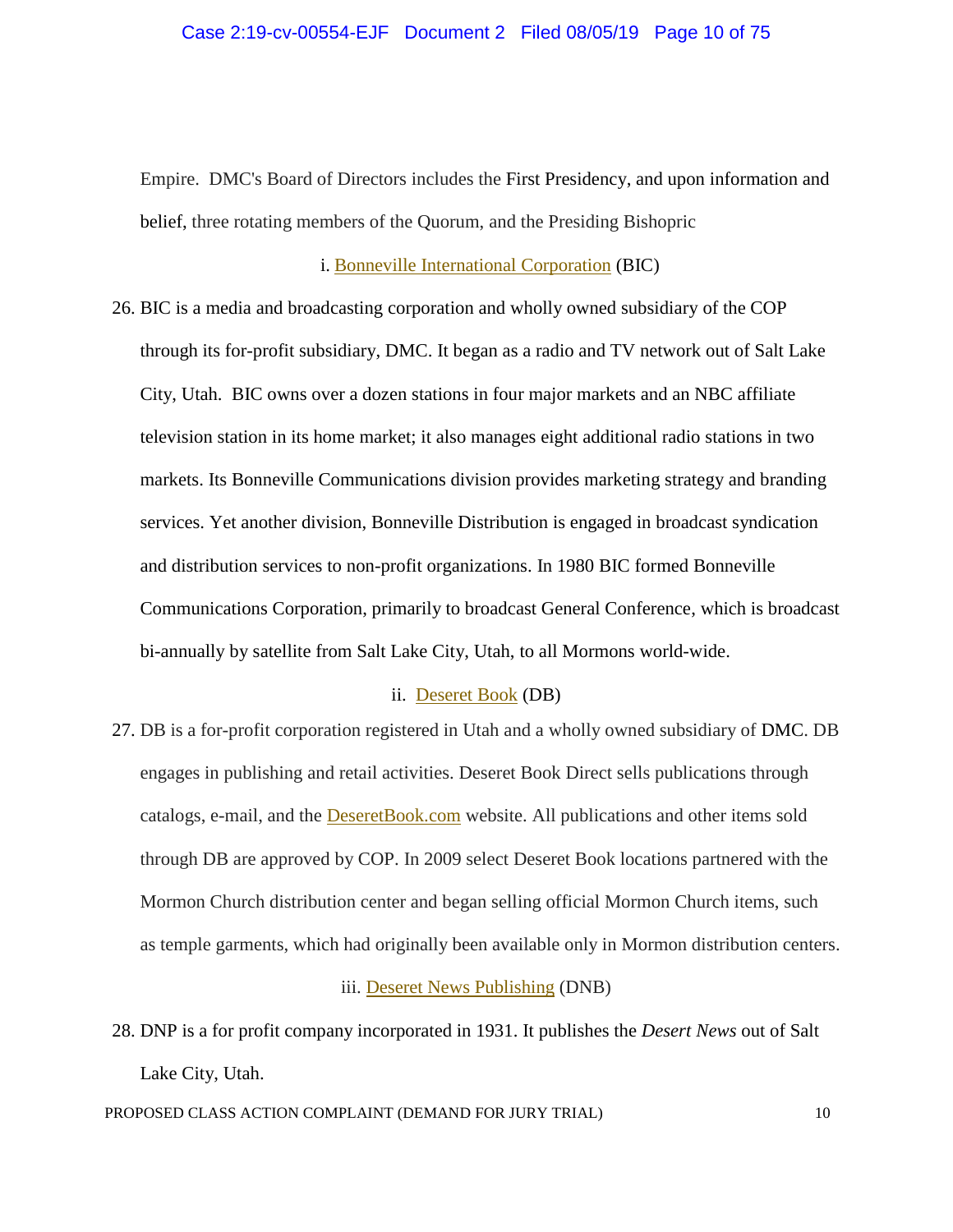### iv. Intellectual Reserve, Inc. (IRI)

29. IRI is both a *dba* and a non-profit subsidiary of the COP. Incorporated in 1997, it holds trademarks and copyrights for COP's intellectual property. Its domain is www.intellectualreserve.org. IRI owns the domain www.josephsmith.net which, as of July 23, 2019, displays several portraits depicting Smith translating *the Book of Mormon* directly from gold plates. (See Attachment "E".)

# D. **The Mormon Educational Empire**

### i. The Mormon Church Educational System

30. The Mormon Church Educational System (CES) includes several institutions which provide religious and secular education for both Mormons and unaffiliated students in elementary, secondary and post-secondary institutions such as the BYU campuses and the LDS Business College, as well as adult education programs. All types of instruction are limited to teaching only correlated materials approved by the CC.

### ii. Missionaries

31. Mormon missionaries are typically young men and women who come directly from high school as teens and are indoctrinated for two months by COP employees at a missionary training center (MTC). Retired married couples and older single women also serve. Most missionaries are raised in the Mormon Corporate Empire where they are taught Mormonism. After the MTC they are sent for a period of 18-24 months to a particular mission where they recruit others to join the organization. Like lay Mormon leaders, missionaries are also unpaid for their labors.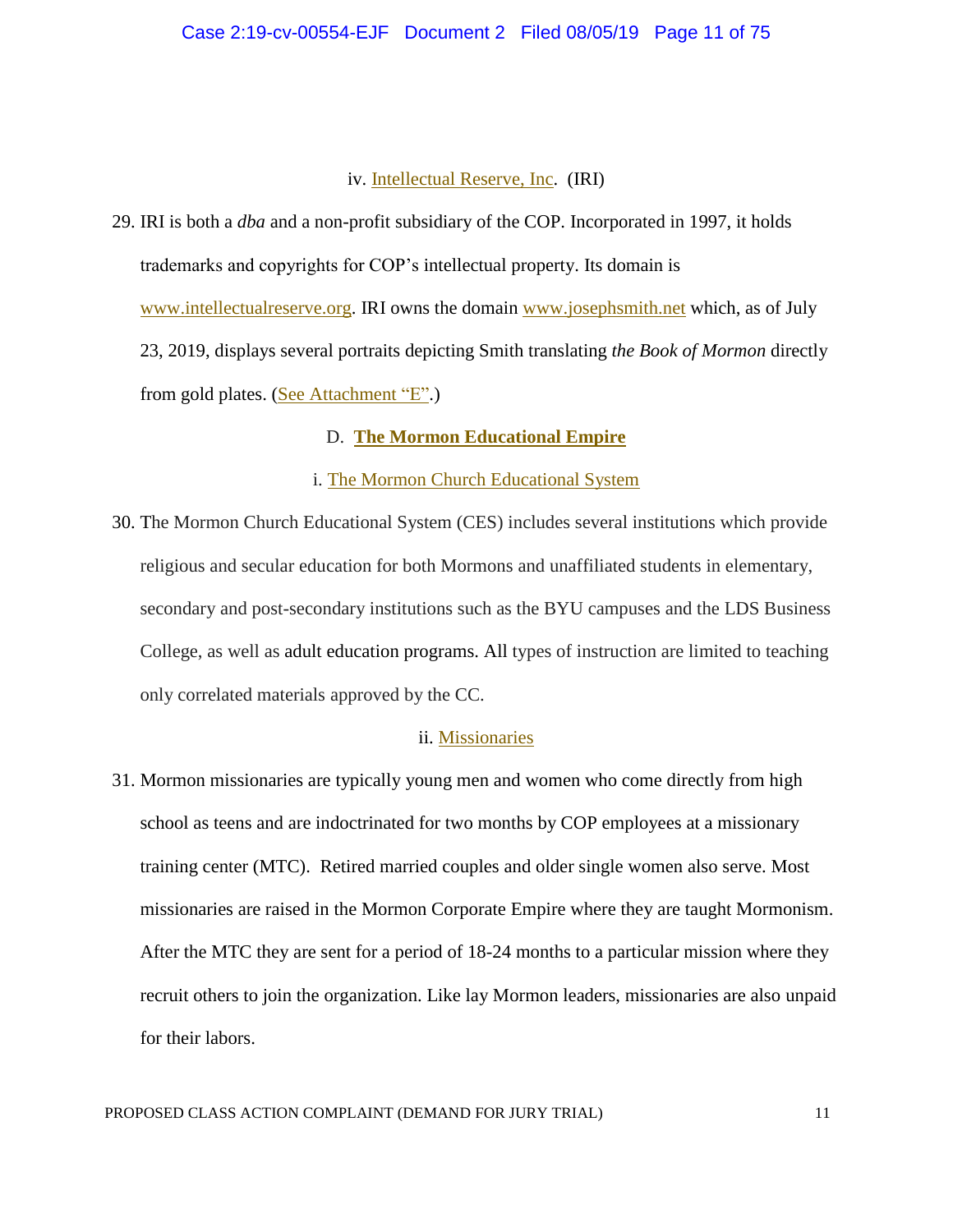#### Case 2:19-cv-00554-EJF Document 2 Filed 08/05/19 Page 12 of 75

### iii. General Conferences

- 32. Twice a year in April and October, a world General Conference is held at LDS Temple Square in Salt Lake City (held today in the Conference Center adjacent to Temple Square), where the Brethren and various GAs speak. Upon information and belief, General Conference sessions are attended or watched via satellite by most all Mormons world-wide. At various times the GAs have made statements which have become an oft-repeated precept among Mormons to the effect that neither the prophet nor the Brethren, GAs, nor any of the Mormon leaders will ever lead the members astray. This promise is initially instilled in young children's minds through song and continues to be emphasized throughout a Mormon's life. The promise has been given to Mormons by the most prominent Mormon leaders since the days of Brigham Young (Young) and repeated in General Conference up through at least 2014.
- 33. Additionally, GAs have reinforced and adopted as their own, the writings of Smith. Specifically, they have represented that Smith's claims are true, i.e., that he "translated" the *Book of Mormon* from golden plates and that he "translated" the *Book of Abraham* from Egyptian papyri. When in fact, these claimed translations are not a translation in any ordinary sense of the definition and instead are more accurately characterized as divinations or supernatural sensory perceptions. The COP's misrepresentations include assertions by the Brethren that Smith's translations are without error.
- 34. Mormons are encouraged to rely on the counsel of the Brethren, GAs and local Mormon leadership. Before they became GAs, most of these leaders were businessmen or

PROPOSED CLASS ACTION COMPLAINT (DEMAND FOR JURY TRIAL) 12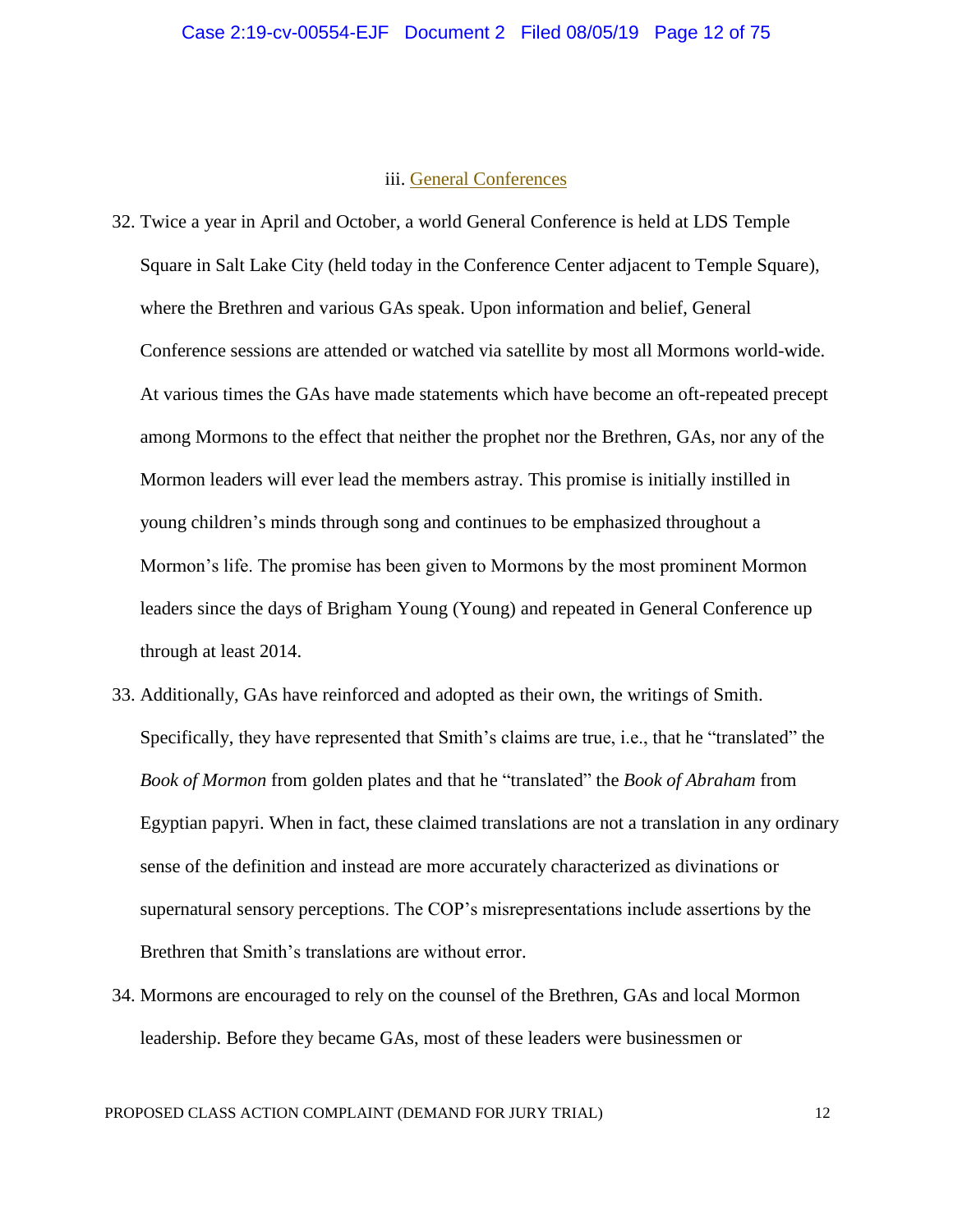professionals in such areas as law, medicine, business administration and organizational behavior. Upon information and belief, none of the Brethren or any of the GAs (e.g. members of the eight quorums of the Seventy), have advanced degrees in theology from anywhere other than COP-owned universities or colleges.

#### iv. Mormon Educational Institutions

- 35. COP owns several post high school academic institutions, the most well-known of which is Brigham Young University (BYU), which today has campuses located in Idaho and Hawaii, besides the original Provo, Utah campus. These three institutions are separate corporations under the auspices of the CES. LDS Business College is another educational institution owned by the COP. These institutions offer religious instruction limited to the study of Mormonism. Upon information and belief, throughout most if not all these institutions' academic histories, no class in comparative religion has been offered to the students at any of them.
- 36. COP also provides instruction for high school students ages 14-18. This instruction is called released time in Utah and early morning seminary in other states. In Utah, the buildings are located adjacent to public junior high and high schools. The curriculum is exclusively limited to instruction in Mormonism.
- 37. All Mormon educational institutions have regularly and exclusively taught, promoted and published the official false versions of Smith's first vision, the false version of the origin of the *Book of Mormon* as a translation from gold plates inscribed by ancient Americans of Hebrew ancestry, and the falsity that the *Book of Abraham* was written by the Hebrew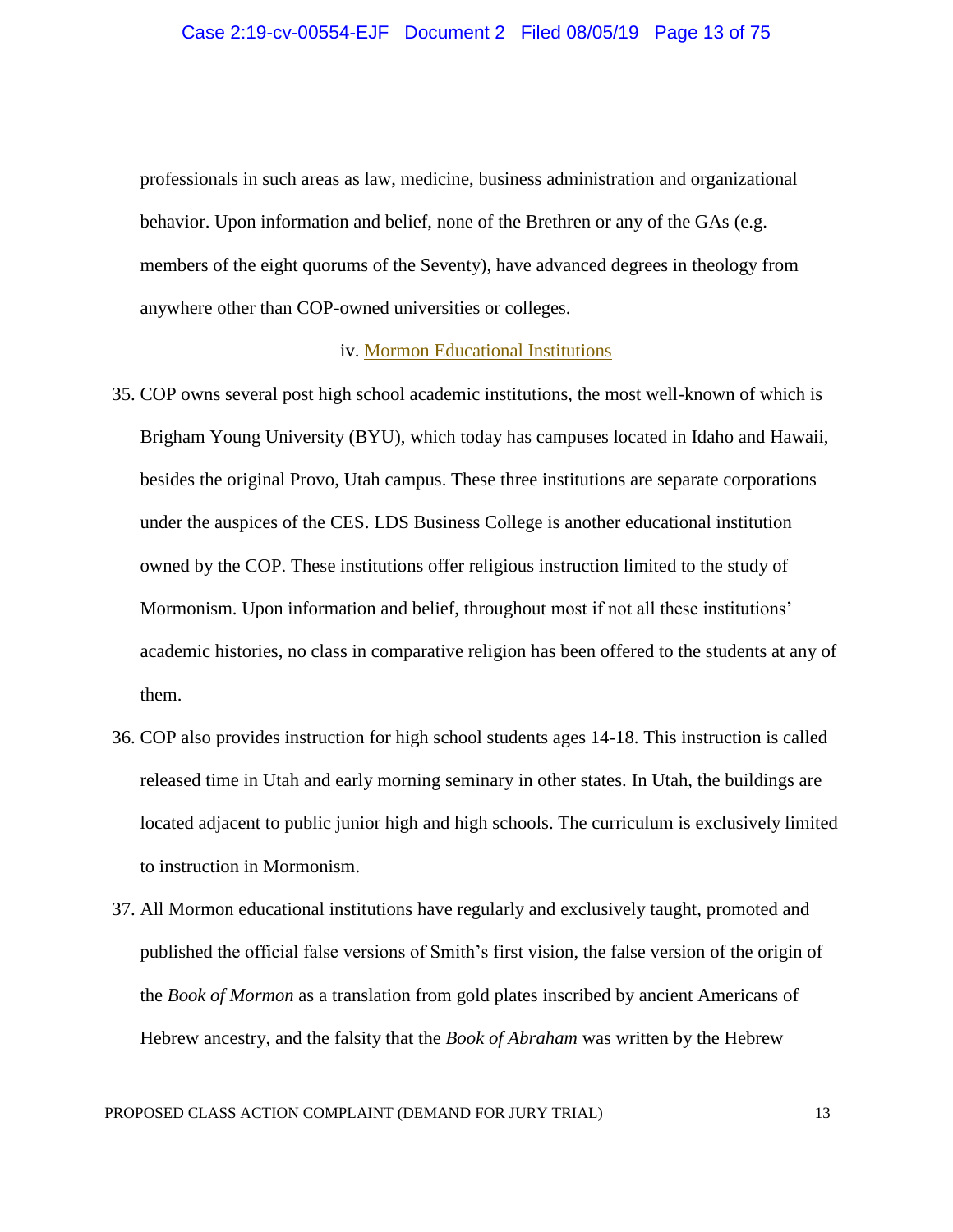#### Case 2:19-cv-00554-EJF Document 2 Filed 08/05/19 Page 14 of 75

prophet Abraham upon papyri about his life and teachings and that Smith accurately translated the papyri upon which the writings of Abraham were inscribed. Upon information and belief, they continue to do so.

(See Attachment "A" Mormon Corporate Empire Organizational Charts)

### E. **The Mormon Corporate Empire's Censorship**

- 38. A uniform system of censorship is administered by the Board of Directors of the Church Educational System (CES). The CES Board consists of the First Presidency and the Quorum, along with a Commissioner of Education and several others in administrative positions.
- 39. Under the direction of the CES Board, the Correlation Committee (CC) compiles the content of all COP's official publications, including but not limited to what is taught at the local levels (stakes, wards and branches), as well as the content of all missionary manuals and pamphlets used to instruct the missionaries and used in recruiting converts to the organization. In order to facilitate this function, the CES (through the CC) ensures that only correlated facts are taught by all professional and lay church leaders at all Mormon institutions, schools, and conferences, including Sunday School, Relief Society (women's organization), Aaronic and Melchizedek Priesthood (men's organizations), Young Men, Young Women (teen organizations for each gender) and Primary (children's organization).
- 40. The CC was formed in 1960, under Harold B. Lee, then a member of the Quorum and subsequently president of the COP, in order to correlate substantially all published materials by the Brethren. Mormons are constantly reminded through the Empire's various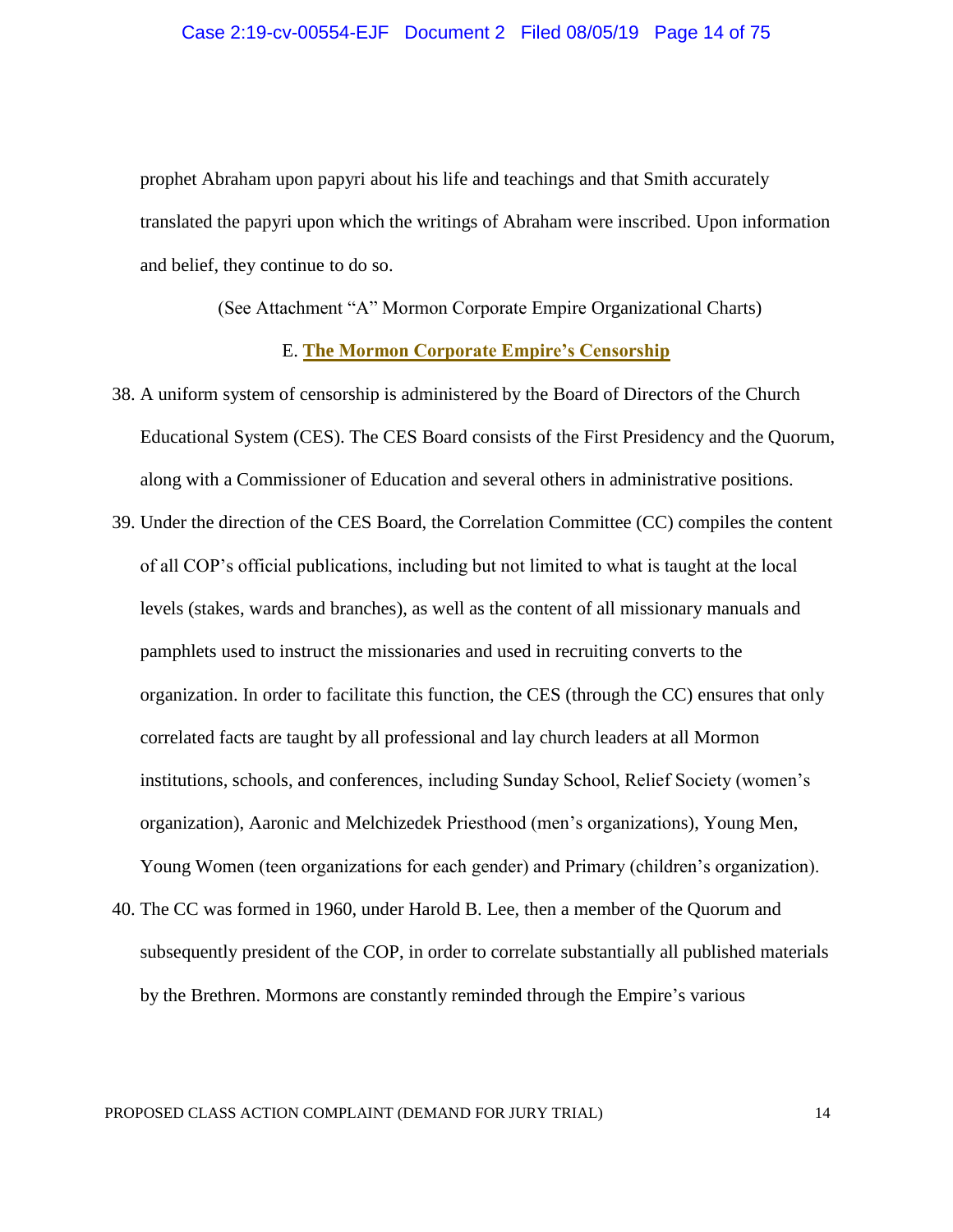#### Case 2:19-cv-00554-EJF Document 2 Filed 08/05/19 Page 15 of 75

communication methods to avoid reading anything other than correlated material concerning Mormon history.

- 41. COP, acting through the Brethren, who in turn act through the Board, has direct oversight of the CC. All departments which develop intellectual property for publication are subject to the CC's approval.
- 42. At the direction of COP, CC censors all materials taught to Mormons by their lay local leaders from the ward pulpits and in weekly classes and to the missionaries in training who in turn teach the same false facts to potential converts. For at least sixty years, the CC has been the vehicle used to deliver COP's intentionally misrepresented facts, which facts are material to Mormonism's foundation and to the survival of the Mormon Corporate Empire.
- 43. Upon information and belief, admonitions have been given to CES instructors to teach only what is contained in correlated manuals and publications. "Lying for the Lord" is a phrase that has been used by former CES employees to describe the attitude of some CES employee administrators whereby employee instructors of young students have been told by their superiors in CES management and even apostles in the Quorum, to avoid discussion of controversial topics, because some things which are true are not very useful.
- 44. High-level employees in the CES have even suggested that disobedience to the edict to lie about Mormon history could result in the loss of an inferior's employment. CES, under the direction of the COP, deceives and continues to disregard the historical truth of Mormonism. Thus, COP has control and censorship over what is taught to the Mormon students in the COP-owned educational institutions and Mormons at the local level.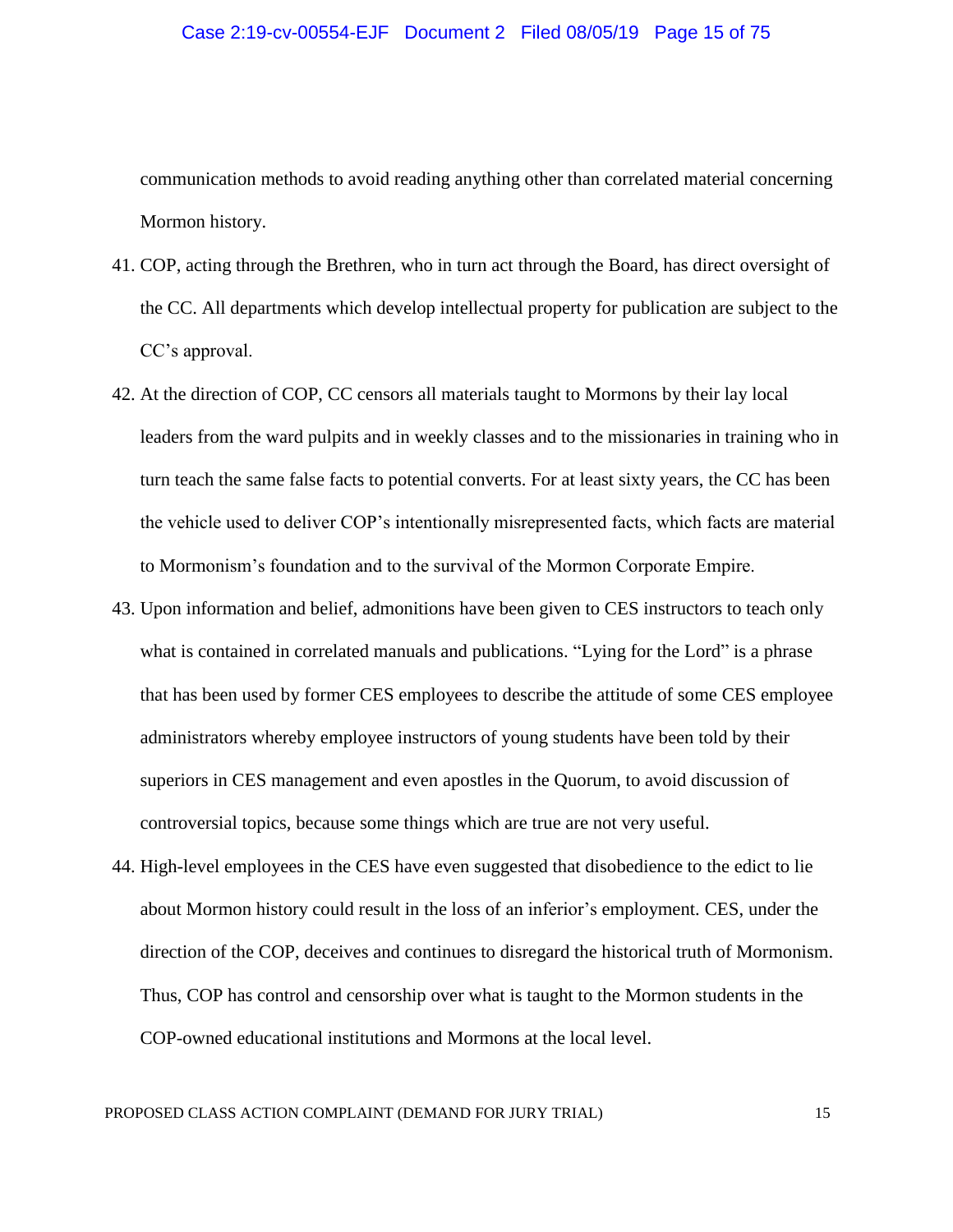45. Intellectual Reserve, Inc., (IRI) as both a corporate subsidiary and a *dba* of COP, is subject to the oversight of the CC. IRI owns the copyright and is often listed as publisher of educational material correlated by the CC.

#### IV. **JURISDICTION AND VENUE**

- 46. GADDY brings her Complaint under federal diversity authority, 28 U.S.C. §1332, as the parties are completely diverse in citizenship and the amount in controversy exceeds \$75,000.00, exclusive of costs and interest.
- 47. Additionally, this Court has subject matter jurisdiction over Cause of Action V as a federal question arising under the Racketeer Influenced and Corrupt Organizations Act ("RICO"), 18 U.S.C. §1964(c).
- 48. This Court has pendent jurisdiction over Causes of Action I-IV and VI. Venue is proper in this District under 28 U.S.C. § 1391(b) because COP's headquarters and principal place of businesses are located in this District and because a substantial portion of the acts and omissions alleged herein to have been committed by COP occurred or originated within this District.

### V. **FACTUAL ALLEGATIONS**

49. GADDY brings this Class Action Complaint and Demand for Jury Trial (Complaint) against COP to obtain damages for herself and similarly situated persons injured by longstanding false statements of material fact and factual misrepresentations critical to the historical foundation of Mormonism. Said false statements and misrepresentations of historical fact have been and continue to constitute a fraudulent scheme perpetrated for generations by the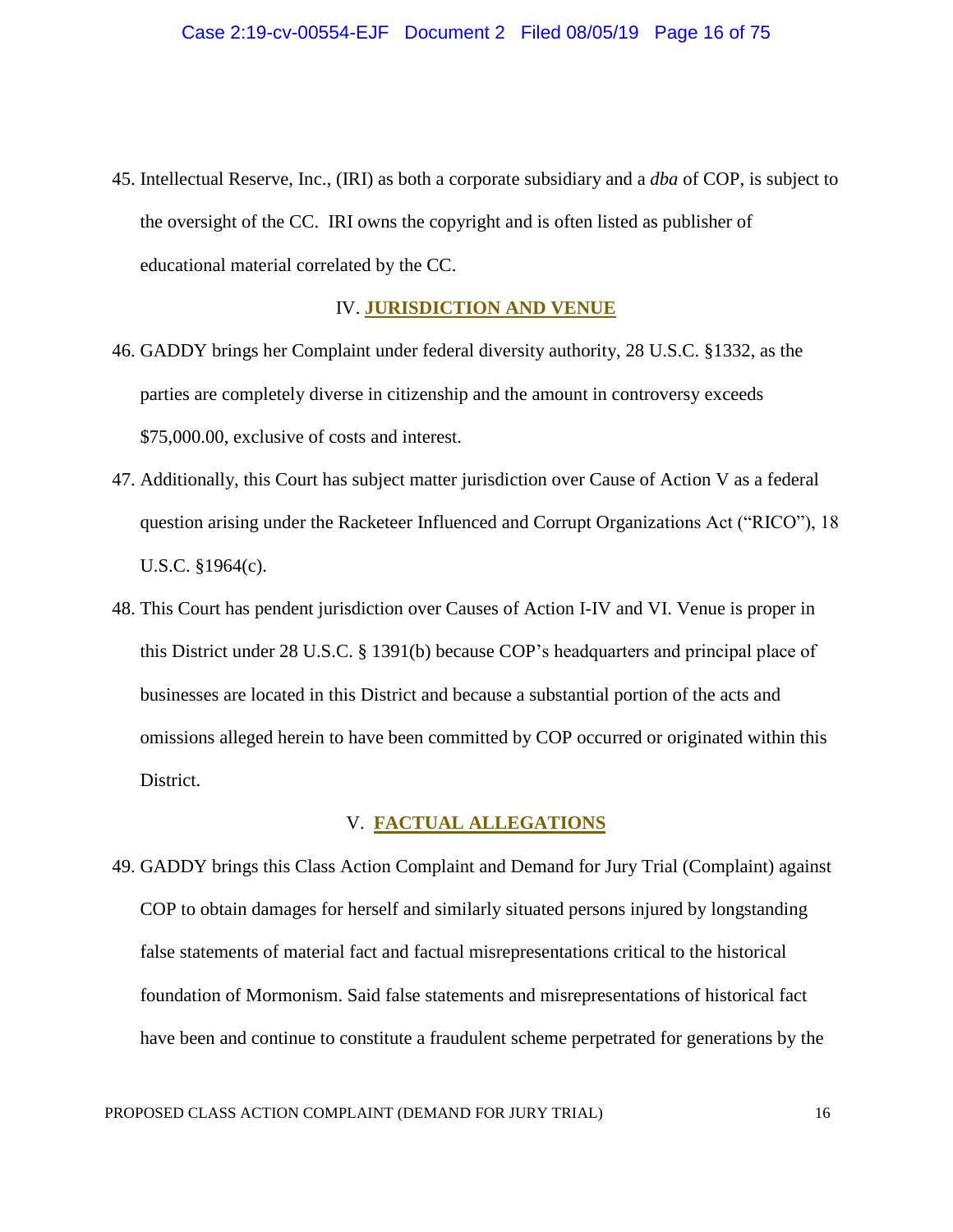COP, through its employees and agents upon unwitting Mormons, as well as potential converts to Mormonism.

### A. **Mormon Background**

### i. Mormon History

- 50. Mormonism was established in upstate New York in 1830, and was founded by Smith, who claims to have found buried gold plates near his home in upstate New York. (1) According to Smith, the plates were engraved with the record of an ancient American civilization. The *Book of Mormon,* which was published in 1830, purports to be Smith's translation of those plates.
- 51. The Mormons migrated from New York west through Ohio and Missouri, seeking to establish Zion, where they could live without persecution according to their unique beliefs. Those who have openly questioned Mormon beliefs are characterized by the Brethren, GAs and other Mormon leaders as "Anti-Mormon."
- 52. As early as 1833, Smith began practicing polygamy, and other Mormon leaders followed. Smith's polygamy was practiced in secret. According to §132 of the *Doctrine and Covenants* (*D&C*), another canonized book of Mormon scripture, Smith received a revelation telling him that he was to practice polygamy and his first wife was not to object or she would be damned.
- 53. In 1844 at Carthage, Missouri, Smith was killed by an angry Anti-Mormon mob.

<sup>1</sup> The plates are variously referenced as gold or golden throughout Mormon history. For convenience, gold is used throughout the Complaint.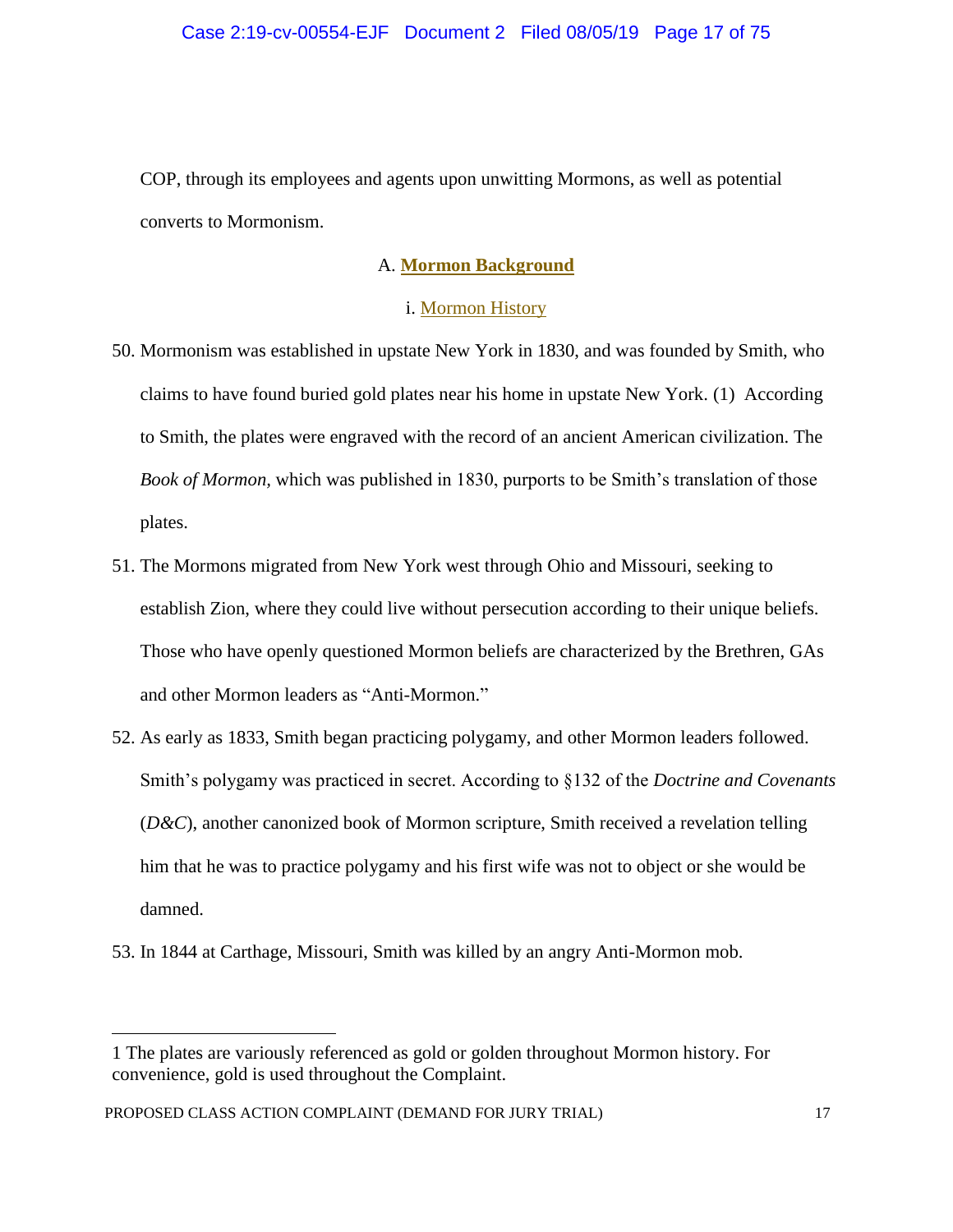#### Case 2:19-cv-00554-EJF Document 2 Filed 08/05/19 Page 18 of 75

- 54. Smith was succeeded by Brigham Young (Young), who assumed leadership of those Mormons who continued to migrate west to the Salt Lake Valley.
- 55. In 1847, Young's followers settled in the Salt Lake Valley, Deseret Territory. Thereafter, the Mormon Corporate Empire grew, acquiring real estate, creating businesses, and colonizing the land throughout the Deseret Territory. This group of Mormon pioneers and their descendants are considered the mainstream branch of Mormonism. Today they are concentrated in the State of Utah, though they are also found in high numbers in Idaho, Arizona and southeastern California; together this area is known as the Mormon Corridor.

#### ii. Fundamental Mormon Beliefs

- 56. Mormonism considers itself Christian, though many of its doctrines are foreign to basic Christian beliefs. It is nontrinitarian, meaning that God the Father, His Son Jesus Christ and the Holy Ghost are distinct entities. The first two of the godhead have perfected bodies like men.
- 57. According to Mormon beliefs we are all the literal offspring of God the Father, and therefore Jesus is our brother. A teaching espoused by founding prophet Smith in the King Follet Discourse is that all men have the potential to become gods of their own world, depending on one's strict obedience to Mormon teachings, compliance with the Mormon temple ordnances and obedience to other Mormon principles. From that teaching a saying was coined by Lorenzo Snow, the fifth president of the Church: "Man is as God once was, God is as man may be[come]."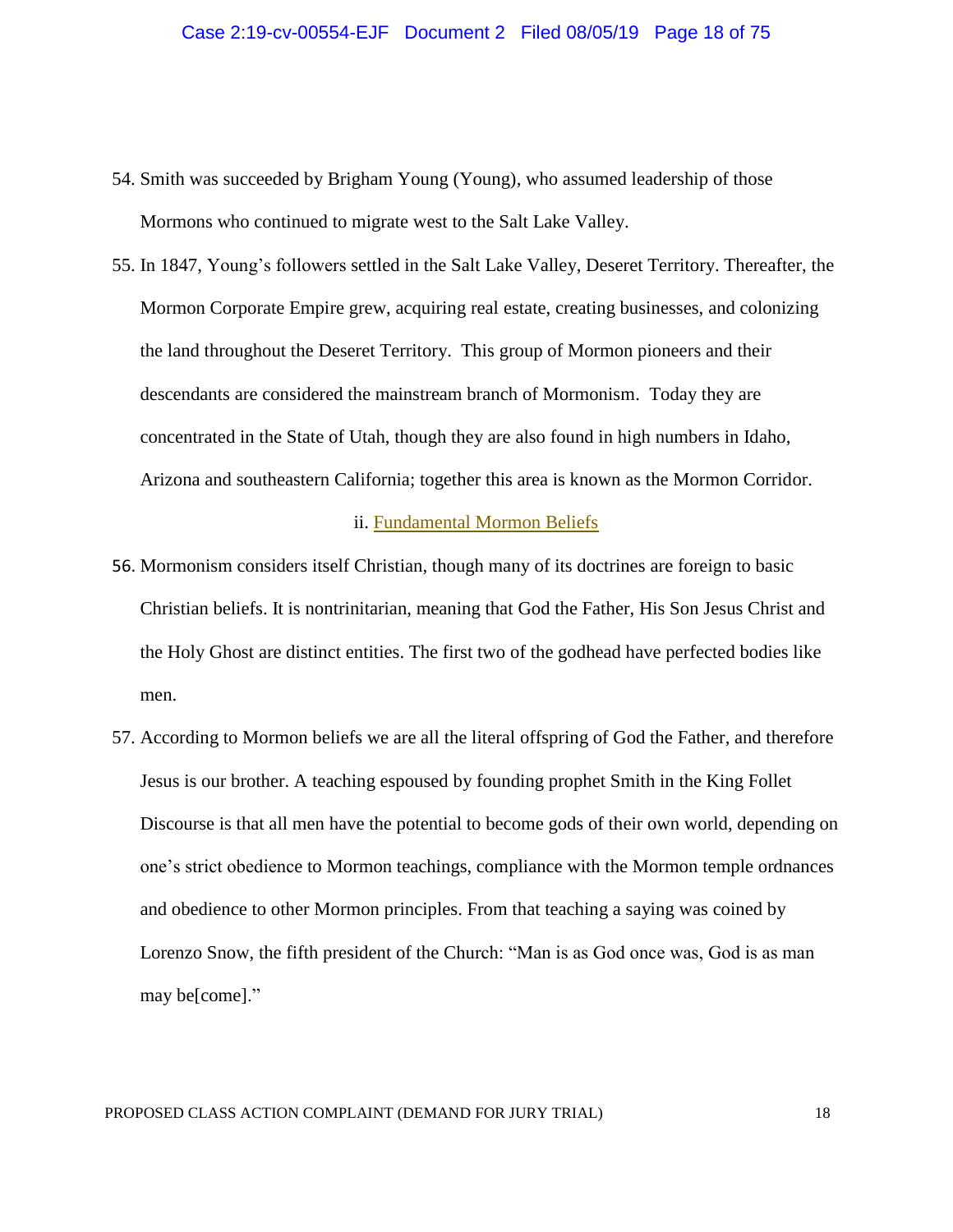- 58. Compared to chapels, where all are welcome, admission to Mormon temples is restricted. Gaining admission to participate in the ceremonies performed in a Mormon temple is a key requirement to be considered a faithful Mormon. The initial ceremony is called the taking out of one's endowment, which is a pledge to commit your time, talents, and everything which you have or will have to the building up of Zion, *aka* the Mormon Corporate Empire.
- 59. A faithful Mormon must take out their endowment in order to qualify to serve a mission or to marry in the temple. Until 1990, the pledge included enacting a disembowelment pantomime to signify that if a temple Mormon violated the oath, s/he would suffer his or her life to be taken.
- 60. According to Mormon teachings, those families who are "sealed" in a Mormon temple will be worthy to continue their association and grow their families after death. This celestial marriage principle includes the notion of polygamous relationships for men.
- 61. Other key requirements for a Mormon to gain temple access and receive the blessings inherent in the Mormon motto that "families are forever" include: payment of a full 10% of one's income as tithing, belief that Smith was a prophet of God, the wearing of special undergarments, as well as no identification with or sympathy for Mormon apostates and/or Anti-Mormons (those who were once Mormon but who have disassociated from the organization and speak out against it).
- 62. Mormonism's foundational facts, as taught by the COP, are that after Jesus Christ was crucified, priesthood authority essential to the true gospel was taken from the Earth. This essential priesthood authority did not return until 1823, when (according to the orthodox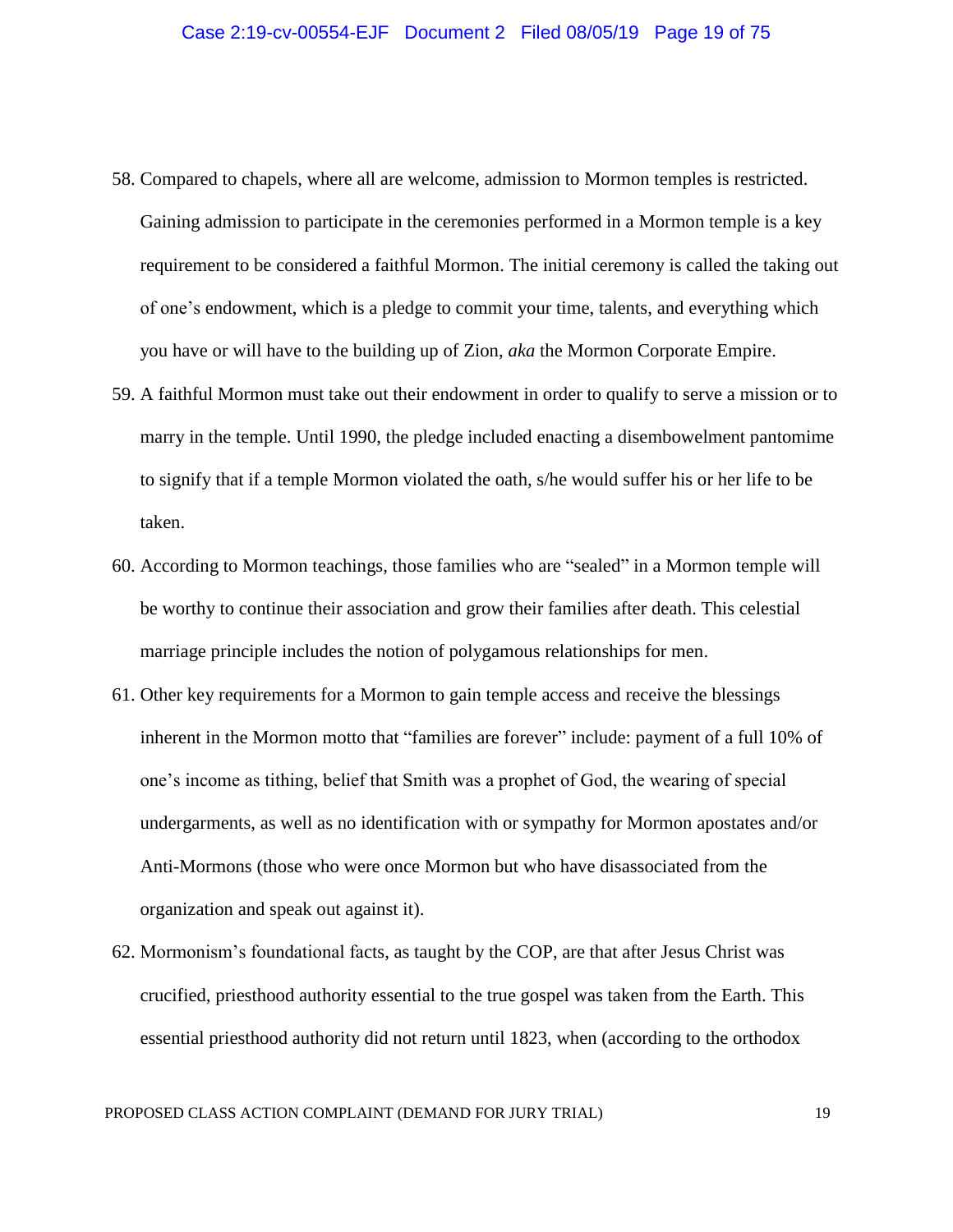COP narrative) Smith had a vision of God the Father and Jesus Christ where the Lord told Smith that all religious creeds were false. This initial visionary experience has come to be known as Smith's first vision and is characterized by COP propaganda as the seminal event which led to the restoration of the "fullness of the gospel" of Jesus Christ, the foundation of Mormonism which represents the Mormon Corporate Empire's belief system.

63. Subsequently, an angel named Moroni (purported in life to be a warrior from the Nephite tribe on the American continent and who lived sometime after 600 BCE but before Christ's appearance on the American continent in the "meridian of time") appeared to Smith. Moroni told him he would receive gold plates which contained the history and teachings of this ancient American tribe and others, namely the Lamanites and Jaredites.

#### B. **The Mormon Empire's False Representations of Material Fact**

### i. Smith's First Vision

### a. False Official Narrative

64. According to the orthodox narrative, Smith's first vision occurred in the spring of 1820 when he was just 14 years-old. In answer to his prayer and during a time of religious excitement in the burned over district of upstate New York, Smith retired to a local grove of trees in prayer where he was initially besieged by an evil force. He continued in fervent prayer until the evil disappeared and he saw two personages whom he believed to be God the Father and his Son, Jesus Christ. The Son told him not to join any of the existing [Christian] sects, for they were all wrong, their creeds were an abomination and those who professed such creeds were all corrupt. This official version of Smith's first vision is the putative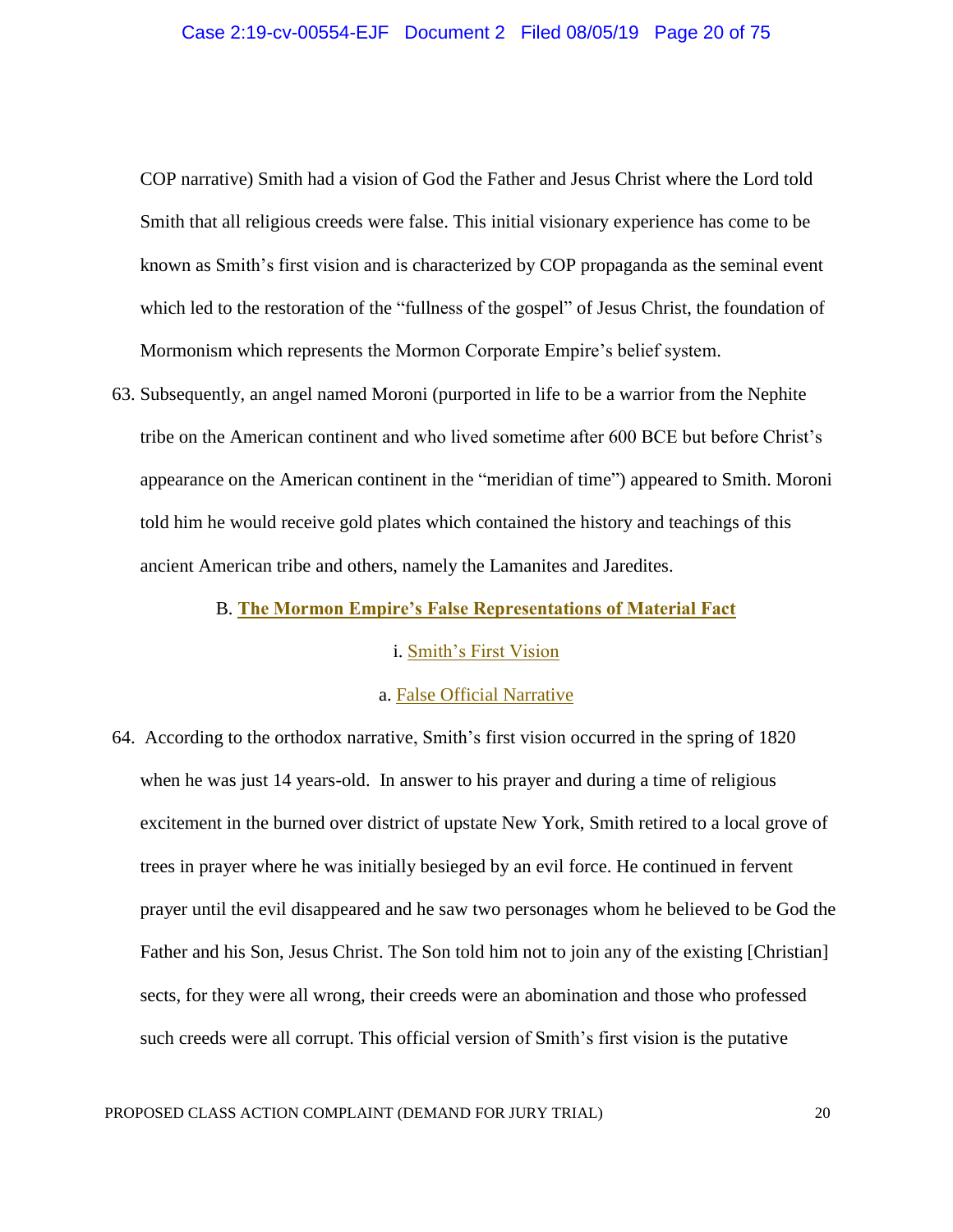restorative event which led to the creation of Mormonism. Upon information and belief, this version has been included in the Mormon scripture known as *Joseph Smith's History*, at verses 1-20 for over a century. (Attachment "B" depicts the first vision as described in Smith's official history).

### b. Historically Accurate Account of Smith's First Vision

- 65. Neither Mormon historical scholars nor other academics have found evidence to support the orthodox version of Smith's first vision, i.e. the official version. The official first vision account is not in the *Book of Commandments* (the precursor to the canonized *D&C,* published in 1833). Indeed, this official orthodox account as set forth in JS-H:1-20 wasn't taught to Mormons during Smith's lifetime.
- 66. The COP has grossly misrepresented the circumstances and particulars of Smith's first vision. Smith's own as well as his contemporaries' descriptions of his first vision differ greatly from the official first vision account.
- 67. The accounts written most closely to the date of the purported event are generally dated 1832, 1835, 1838 and 1842. In them, various personages (not God the Father and his Son) appear to Smith, e.g., the Lord, angels, an unidentified angel, two unidentified personages, and an angel variously called Moroni or Nephi. In those accounts, there is no evil force interfering with Smith's prayers, and none of the personages tell Smith that Earth's existing religious creeds are false or that their professors are corrupt or an abomination.
- PROPOSED CLASS ACTION COMPLAINT (DEMAND FOR JURY TRIAL) 21 68. It is unknown what role, if any, Smith played in developing the false official account of the first vision. As indicated, it was not published until after his death in 1844. There is no reliable evidence that Smith was involved in any recorded version of his first vision other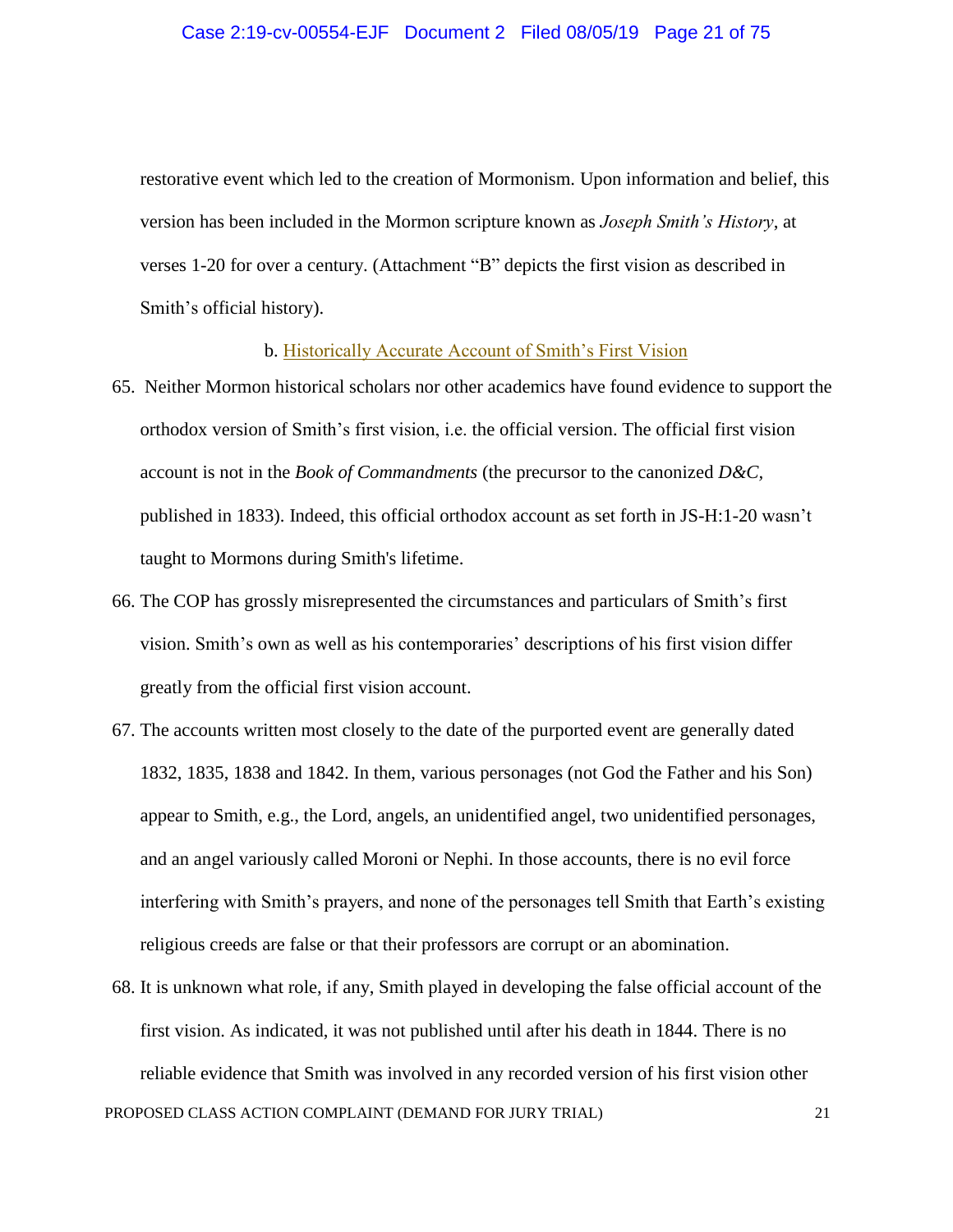#### Case 2:19-cv-00554-EJF Document 2 Filed 08/05/19 Page 22 of 75

than his 1832 handwritten account. That account provides only that Smith sought the Lord who forgave him of his sins.

- 69. COP has always known, or should have known, that its official version of the first vision is false. The handwritten account by Smith (upon information and belief the only handwritten account by Smith), written in 1832 tells of only one personage, the Lord, and makes no mention of an evil force thwarting his beseeching prayer (this evil aspect was part of the first vision narrative promulgated for decades in the 20th Century). It never mentions that all other creeds are false. Evidence strongly suggests that Smith's handwritten note from 1832, which contradicts the official COP-correlated version of Smith's first vision, was removed from Smith's ledger book while stored in the office of Mormon president, Joseph Fielding Smith.
- 70. COP has maintained the chain of custody relating to Smith's ledger book, where Smith hand wrote the 1832 account, from the time of its creation and transport across the plains to its arrival in the Salt Lake Valley. According to some historians, Smith's original 1832 account set forth therein appears to have been ripped from the ledger book between 1930 and 1965 and then later taped back in. There is no explanation in the ledger as to why the relevant portions discussed above were excised and then replaced.
- 71. The difference in the visions was discovered in the mid-1960s by a BYU student historian, who spoke privately with then President Joseph Fielding Smith. Thus, COP has known, or should have known, the true story of the first vision, yet continues to promulgate a false version.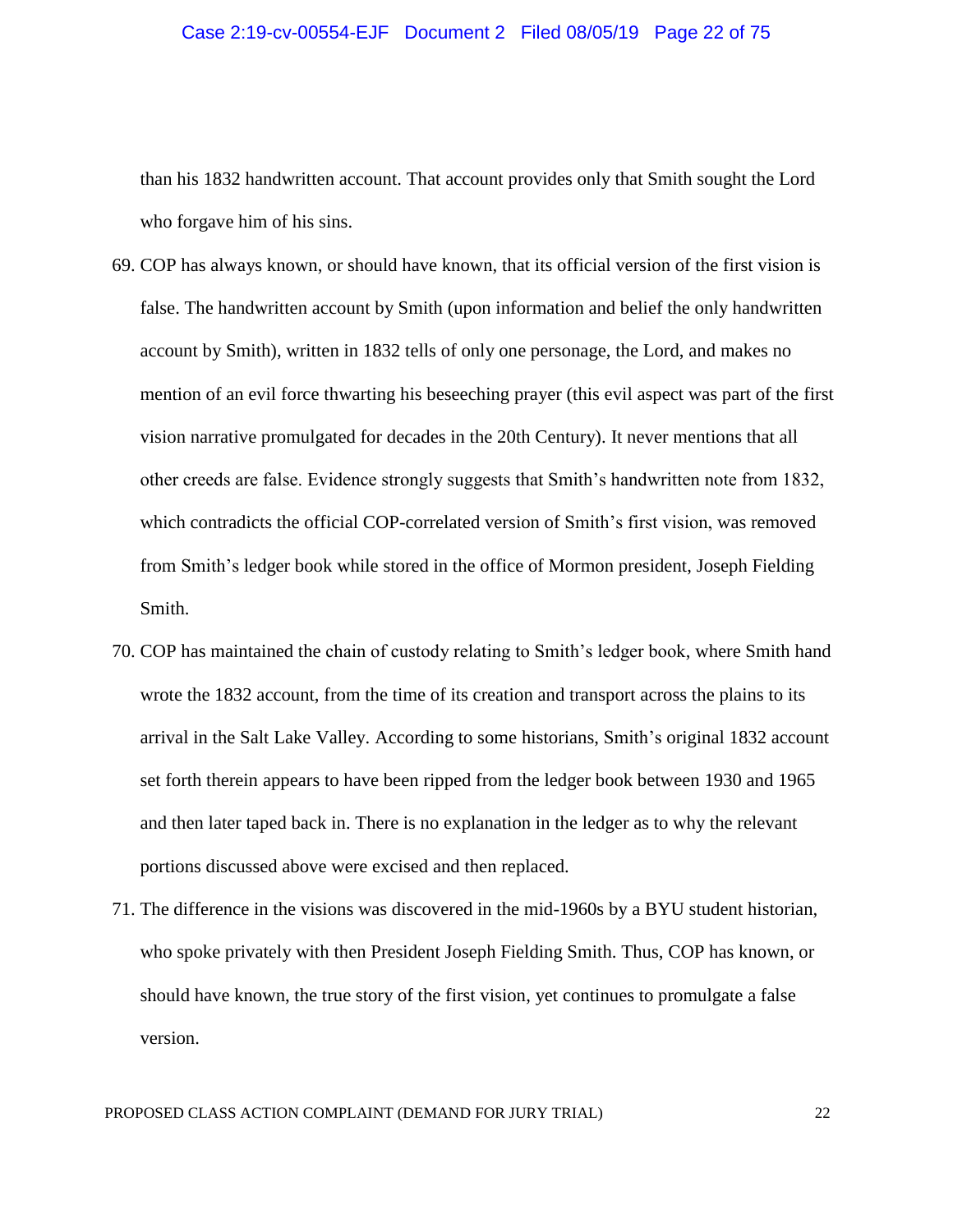- 72. COP-produced publications instructed Mormon members and sought to recruit converts with only the false official account of the first vision. Upon information and belief, that false narrative continues to be taught at the local level and preached to potential converts today.
- 73. The 2004 missionary manual, *Preach my Gospel*, used by GADDY, and other class members, contains only the false official version of the first vision, and no other.
- 74. Absent any information to the contrary and a warning only to read COP-correlated Mormon sources, credulous young Mormons had no reason to think that Smith's first vision was anything other than what was depicted as the official version of the first vision or that it might have been pure fiction. Young Mormons like GADDY were never taught the truth, i.e., that Smith's first vision was a typical Christian theophany, as indicated in his 1832 handwritten account where Smith sought the Lord, who appeared and granted him forgiveness for his sins.
- 75. The materiality of the details of the facts of the official first vision has long been admitted by the Brethren, as stated by President Gordon B. Hinckley which statement was published in COP's magazines in 2002 and again in 2005: "Our whole strength rests upon the validity of that first vision. It either occurred or it did not occur. If it did not, then this work is a fraud."

#### ii. **The Origin of the Book of Mormon**

### a. False Official Narrative

76. The orthodox yet false narrative tells that Smith translated what became the *Book of Mormon* directly from gold plates which had been inscribed in reformed Egyptian by ancient Americans with Hebraic DNA.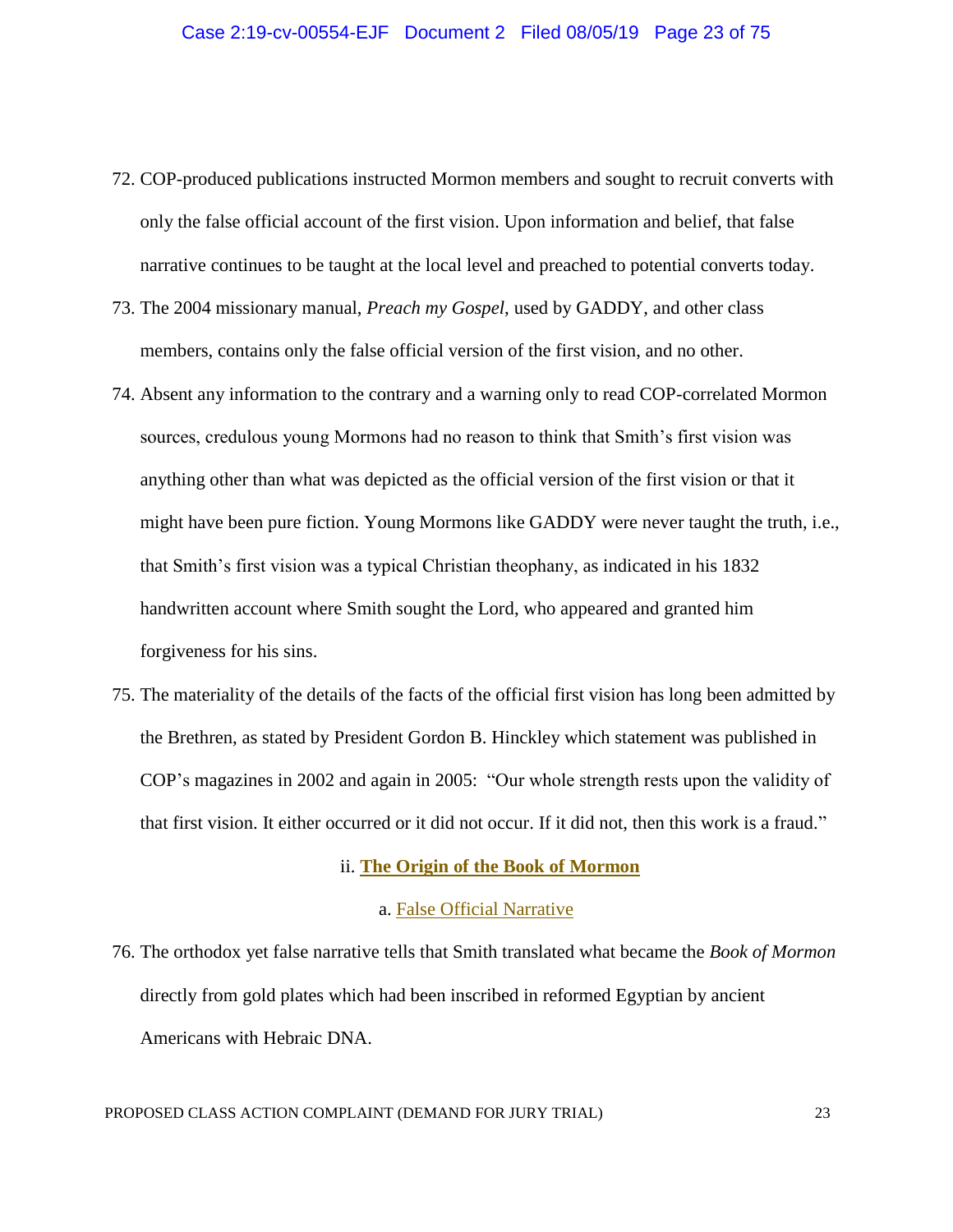- 77. As claimed by Mormon scripture and promulgated through COP propaganda, the *Book of Mormon* is a record of ancient Americans whose ancestors migrated from Israel. Their descendants (known as the Nephites, Lamanites and Jaredites) inhabited the American continent for a period beginning in 600 BCE. Eventually, all the tribes except for the Lamanites and the Nephite Moroni, were killed in a battle and the engraved record on gold plates was buried in Hill Cumorah, New York, USA. Centuries later Smith retrieved the gold plates from the same hill. (Attachment C. Photo of Hill Cumorah).
- 78. From the 2012 edition of the *Book of Mormon* title page: "Wherefore, it [the record contained on the gold plates] is an abridgment of the record of the people of Nephi, and also of the Lamanites-Written to the Lamanites, who are a remnant of the house of Israel." From the *Book of Mormon* introduction:

It is a record of God's dealings with the ancient inhabitants of the Americas and contains the fullness of the everlasting gospel. The record gives an account of two great civilizations. One came from Jerusalem in 600 B.C., and afterward separated into two nations, known as the Nephites and the Lamanites. The other came much earlier when the Lord confounded the tongues at the Tower of Babel. This group is known as the Jaredites. After thousands of years, all were destroyed except the Lamanites, and they are the principal ancestors of the American Indians.

- 79. Smith also claimed to have retrieved some spectacles, called "interpreters," from the box containing the gold plates. While wearing them and looking at the gold plates, Smith was ostensibly able to translate the words inscribed on the plates from reformed Egyptian to English.
- 80. The misrepresentation concerning the origin of the *Book of Mormon* is a material fact as acknowledged by Apostle Jeffrey Holland: "Either the Book of Mormon is what the Prophet

PROPOSED CLASS ACTION COMPLAINT (DEMAND FOR JURY TRIAL) 24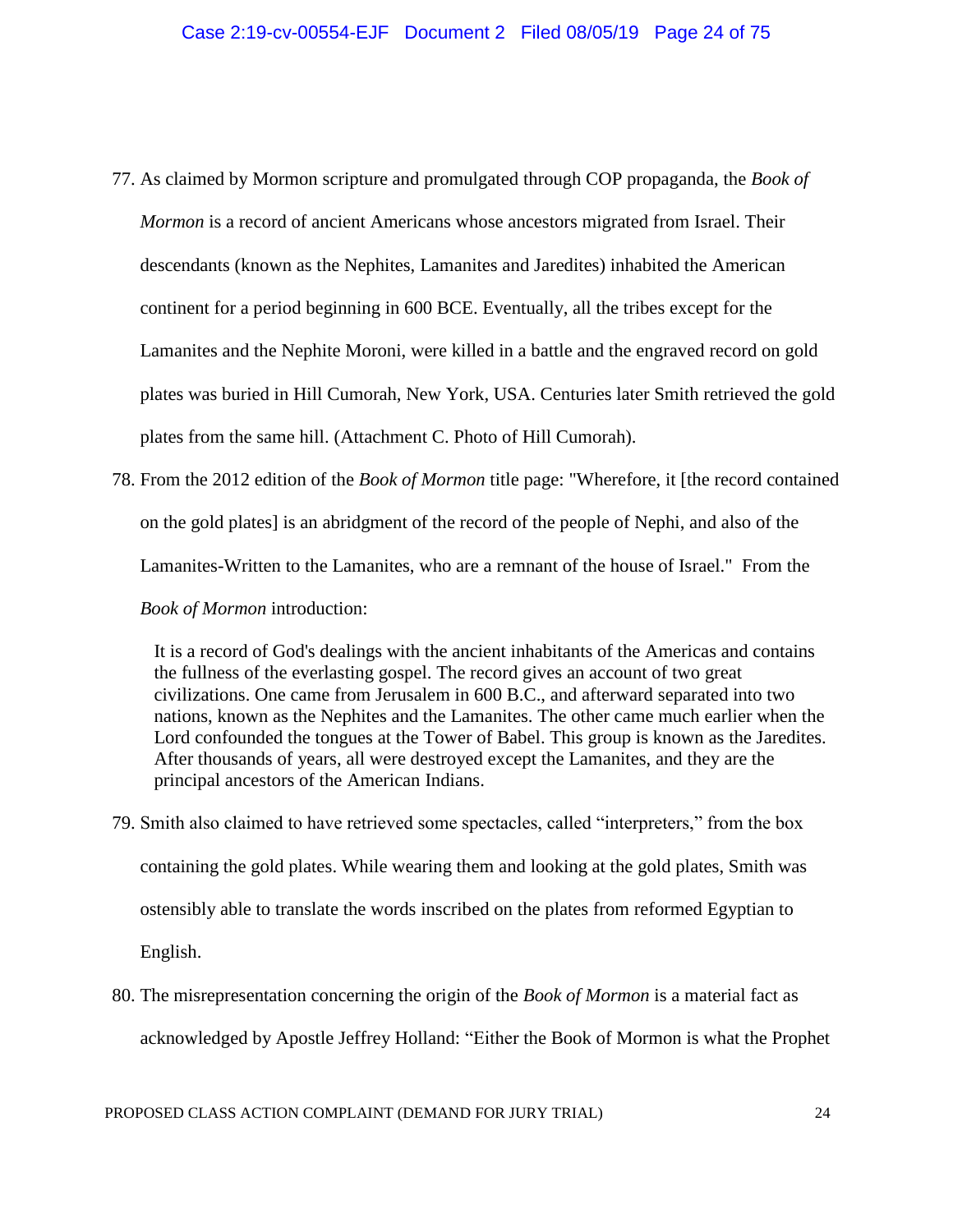#### Case 2:19-cv-00554-EJF Document 2 Filed 08/05/19 Page 25 of 75

Joseph Smith says it is, or this Church and its founders are false, deception from the first instance onward .... [Smith] must either be accepted as a prophet of God or else a charlatan of the first order." 2

- 81. The paintings in Attachment D have been displayed in Mormon temple visitors' centers, in instructional manuals for COP-owned schools, in missionary pamphlets and instructional materials, offered to lay teachers in ward libraries to be used in class, and hung in the foyers of chapels of local wards and stakes worldwide. Indeed, for the past seventy or more years, for the lifetimes of GADDY and most all the proposed class, these are the only type of images displayed, those that depict Smith creating the *Book of Mormon* by translating gold plates. This narrative gave Mormonism credibility, arguably comparable to the Dead Sea Scrolls' corroboration of the Hebrew Bible.
- 82. Upon information and belief, COP commissioned the various artists who painted the portraits in Attachment D, had direct control over the manner of depiction and chose to display the patently misleading works of art showing Smith translating from the plates as the source of the *Book of Mormon*. This official manner of *Book of Mormon* creation was exclusively used in all COP's correlated materials at least over the last half of the 20th Century, and continues to be used in many COP publications to this date.
- 83. As of July 23, 2019, displayed on the COP-owned www.josephsmith.net, remain a total of four portraits by different artists showing the translation of the *Book of Mormon*. (Attachment

PROPOSED CLASS ACTION COMPLAINT (DEMAND FOR JURY TRIAL) 25 2 Holland, Jeffery, *Christ and the New Covenant* (Salt Lake City: Deseret Book, 1997) p. 345.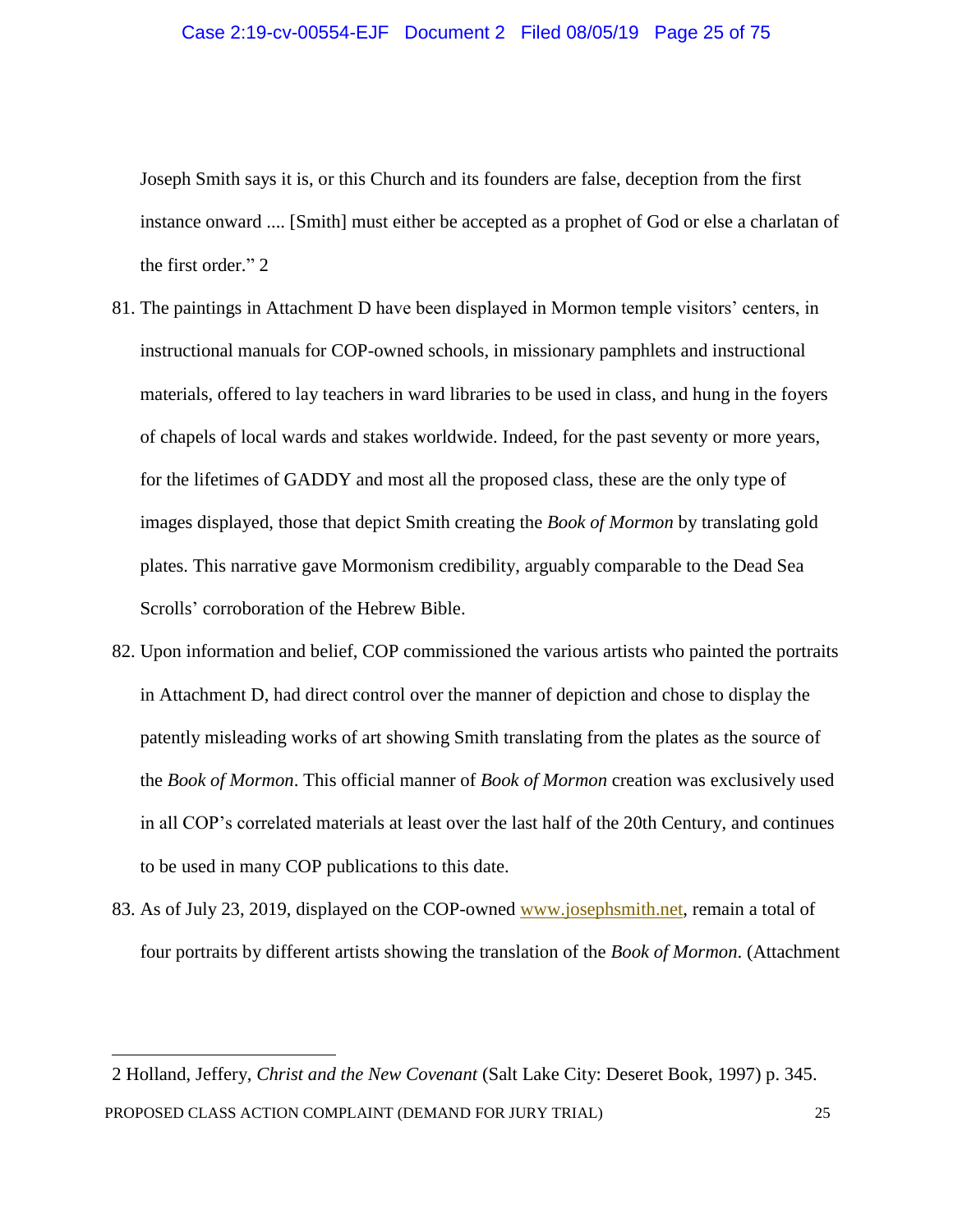#### Case 2:19-cv-00554-EJF Document 2 Filed 08/05/19 Page 26 of 75

E) All four depict Smith reading or translating from plates*.* In July 8, 2010, five such pictures of Smith translating from the plates were shown.

b. Accurate Account of the *Book of Mormon* Creation

- 84. The truth is that the *Book of Mormon* was dictated by Smith while he peered at a stone in a hat. This manner of *Book of Mormon* manuscript creation may have been a divination or a reading from some document buried inside the hat, perhaps dictation by inspiration, or some combination thereof, but it does not support the claim that Smith **translated** (in any ordinary sense of the word) the *Book of Mormon* directly from gold plates inscribed with reformed Egyptian characters by ancient American immigrants with Hebrew ancestry. There is no extant primary source evidence that Smith studied what was ostensibly inscribed on gold plates or that he ever used them, as opposed to a stone in a hat, to create the *Book of Mormon*.
- 85. Those individuals close to Smith during the period of *Book of Mormon* creation concede that Smith dictated the *Book of Mormon* while having his head in a hat which contained a seer stone, the same type stone he had previously used to look for buried treasure. Smith explained that the ancient language appeared to him and he was able to dictate words merely by looking at the stone. Thus, the gold plates were not directly used by Smith to create the *Book of Mormon*. In fact, no primary witness to the actual process of translation has reported that Smith directly used gold plates in the process of translation. Additionally, during certain times, Smith was in a different room than his scribe, and at other times a hanging blanket was used as a curtain dividing he and his scribe during dictation.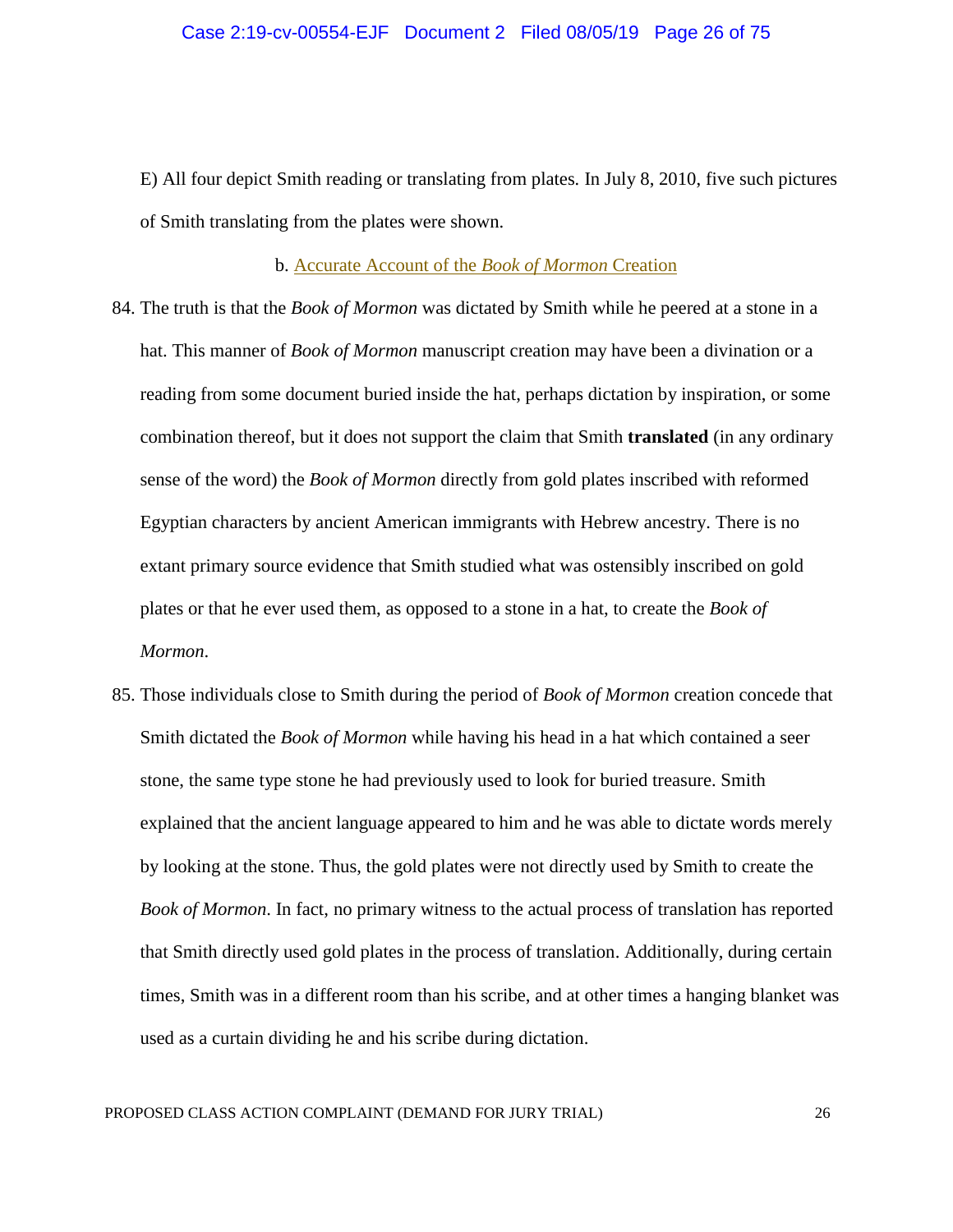86. The "seer stone" manner of creating the *Book of Mormon* manuscript was verified in a local

newspaper of the times, the Cincinnati Advisor (June 2, 1830).

A fellow by the name of Joseph Smith who resides in the upper part of Susquehanna county, has been for the last two years we are told employed dictating as he says, by inspiration, a new bible. He pretended that he had been entrusted by God with a golden bible which had been always hidden from the worlds. Smith would put his face into a hat in which he had a white stone, and pretended to read from it while his coadjutor transcribed.

- 87. Despite that announcement, Smith dictating from a stone with his head in a hat is absolutely contrary to the *Book of Mormon* creation method represented in all COP publications, whether written or pictorial, during the 20th Century and until recently in limited disclosures, not aimed at reaching the average member of the Mormon Church.
- 88. Furthermore, upon information and belief COP had custody of the seer stone used to create the *Book of Mormon* since the Mormon pioneers' 1847 arrival in Deseret (Utah). From that time onward it was hidden in COP's vault. Upon information and belief, during that entire time it had never been shown to a lay Mormon, i.e., one who was not a paid employee of the Mormon Corporate Empire, until August of 2019 when COP allowed it to be photographed.
- 89. Furthermore, all correlated paintings, photos and other representations during the same period have depicted, and most continue to depict, Smith appearing to translate from gold plates, one or two with the spectacles, but with no seer stone in sight. The paintings are located in almost all Mormon temple visitor's centers, COP correlated magazines and instructional materials including missionary materials, sold by its bookstore and on the official website dedicated to Smith, www.josephsmith.net as recently as mid-July 2019.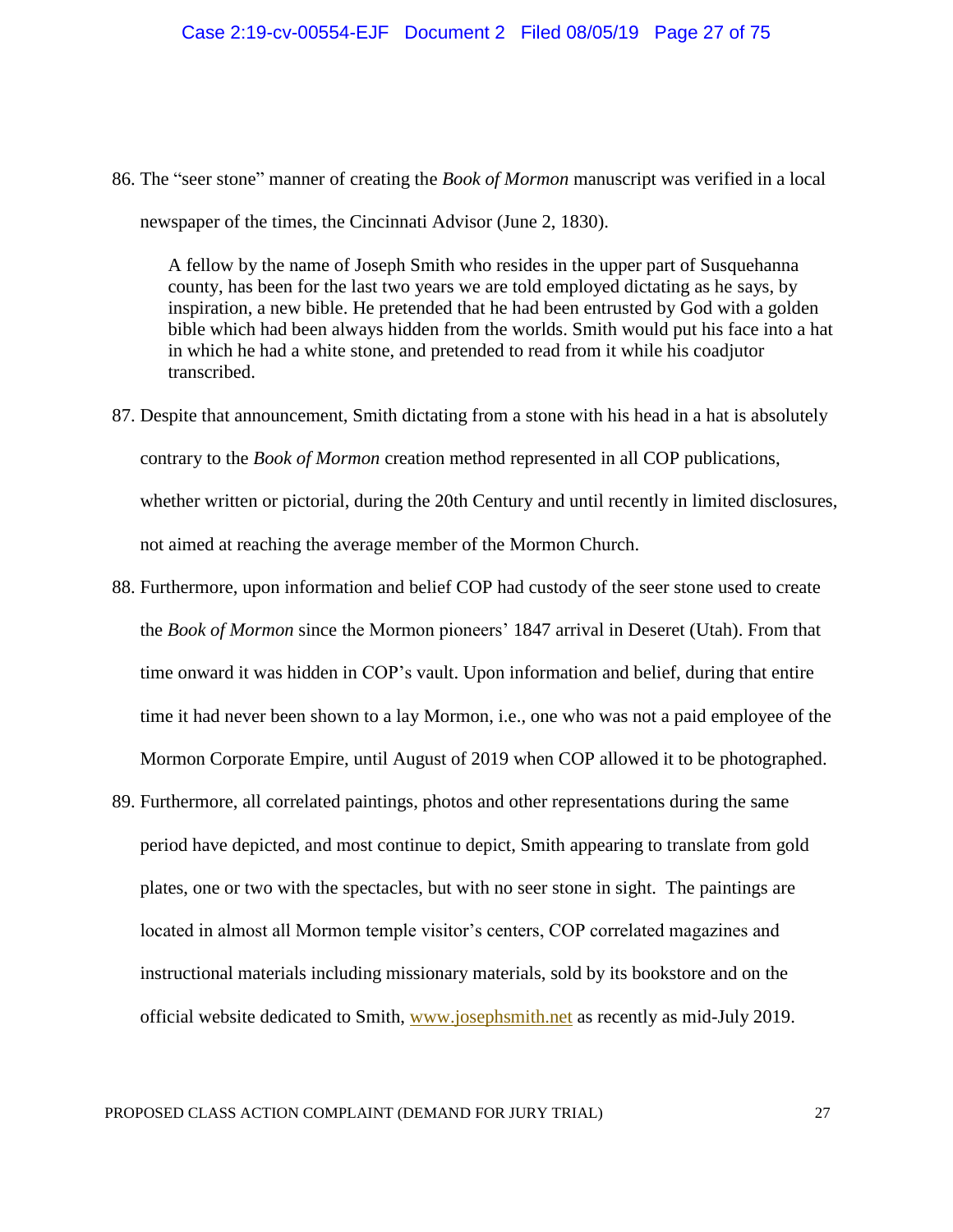- 90. At least one portrait of Smith translating from gold plates remains on www.LDS.org as of August 2, 2019. (Attachment "F" Smith Translates Gold Plates).
- 91. Whether using spectacles, or not, translating from the ancient writings of American prophets engraved on gold plates is a radically different method of creating the *Book of Mormon* than dictating the manuscript while looking at a stone with one's head in hat.

iii. Joseph Smith's Translation of the *Book of Abraham*

#### a. False Official Narrative

- 92. In 1835, the Church purchased Egyptian papyri from a traveling salesman. Also represented to have been written in reformed Egyptian, Smith translated the papyri into the *Book of Abraham* which claims to be the writing of the Hebrew prophet "Abraham by his own hand upon papyri."
- 93. *The Book of Abraham* was canonized as Mormon scripture in 1880. It contains not only the purported writings of the Hebrew prophet, Abraham, but three facsimiles which claim to detail images of his life and experiences.
- 94. The *Book of Abraham* tells of his early life, travels to Canaan and Egypt, key revelations concerning the cosmos, and the star Kolob. Abraham's revelations about souls living in what is termed the preexistence among God and our brother, Jesus Christ. And the fact that in the preexistence some souls were more righteous than others, the less righteous or fence-sitters were cursed with dark skin, the curse of Cain. The *Book of Abraham* also tells of God gathering the elements to formulate the universe, etc., instead of creating it *ex nihilo*.
- 95. The preface to the *Book of Abraham* reads: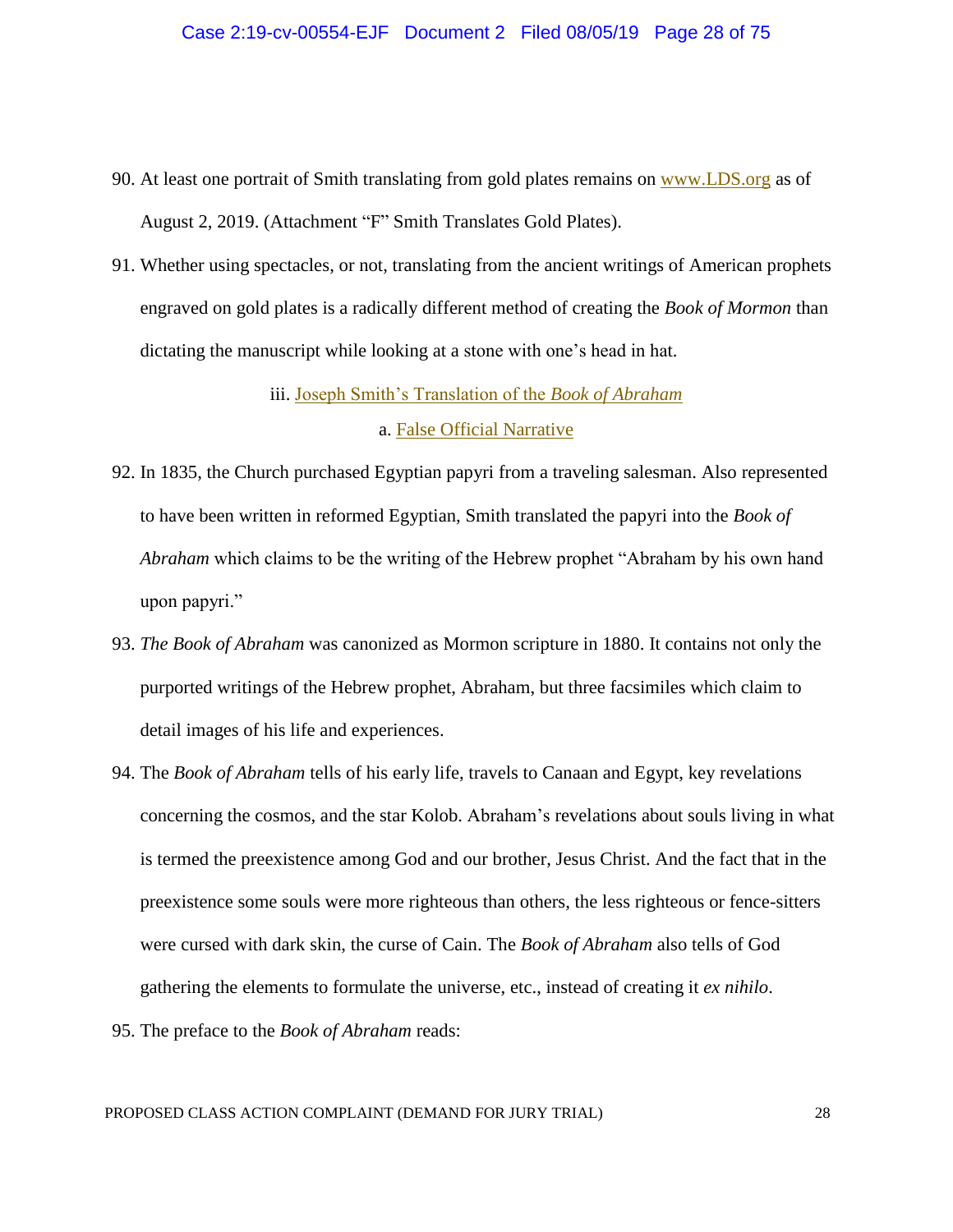THE BOOK OF ABRAHAM TRANSLATED FROM THE PAPYRUS, BY JOSEPH SMITH. *A Translation of some ancient Records, that have fallen into our hands from the catacombs of Egypt. —The writings of Abraham while he was in Egypt, called the Book of Abraham, written by his own hand, upon papyrus.* [Emphasis original] (Attachment "G")

96. Historically, Mormon leaders have vouched for the accuracy of Smith's translation. This false statement of fact has been reiterated in correlated publications over the decades since the book's creation. For example, at a speech delivered at BYU and subsequently contained in a 1987 book, sold by Deseret Book, Apostle Neal Maxwell, a member of the Quorum, claimed that Smith's translation of the *Book of Abraham* is "without error." 3

b. Accurate, True Narrative of the *Book of Abraham*

- 97. The *Book of Abraham*, purportedly written by the Hebrew prophet and translated by Smith, has been proven a fraud by Egyptologists. In 1966, the papyri from which the *Book of Abraham* was translated, and which was believed to have been lost in the Great Chicago Fire, was rediscovered. Egyptologists said that the papyri depicted ordinary Egyptian funerary rites and had nothing to do with the prophet Abraham. (Attachment "H")
- 98. Despite the clear consensus of Egyptian scholars that the *Book of Abraham* was not an accurate translation, the purported accuracy of Smith's translation continued to be advocated and assured in in CC-correlated publications subsequent to 1966.

<sup>3</sup> "I never told you I was perfect, but there is no error in the revelations which I have taught" Apostle Neal A. Maxwell, *Meek and Lowly*, Deseret Book Co (February 1, 1987) pp. 105-106. This quotation was included in the Sunday School manual about Smith's life and teachings, *Teachings of Presidents of the Church: Joseph Smith* (2007), p. 522, and repeated in an LDS 2012 General Conference talk by Elder Neil L. Anderson, which was later published in the *Ensign*, https://www.lds.org/study/ensign/2012/11/saturday-afternoon-session/trial-of-yourfaith?lang=eng#p26 (Viewed March 5, 2019).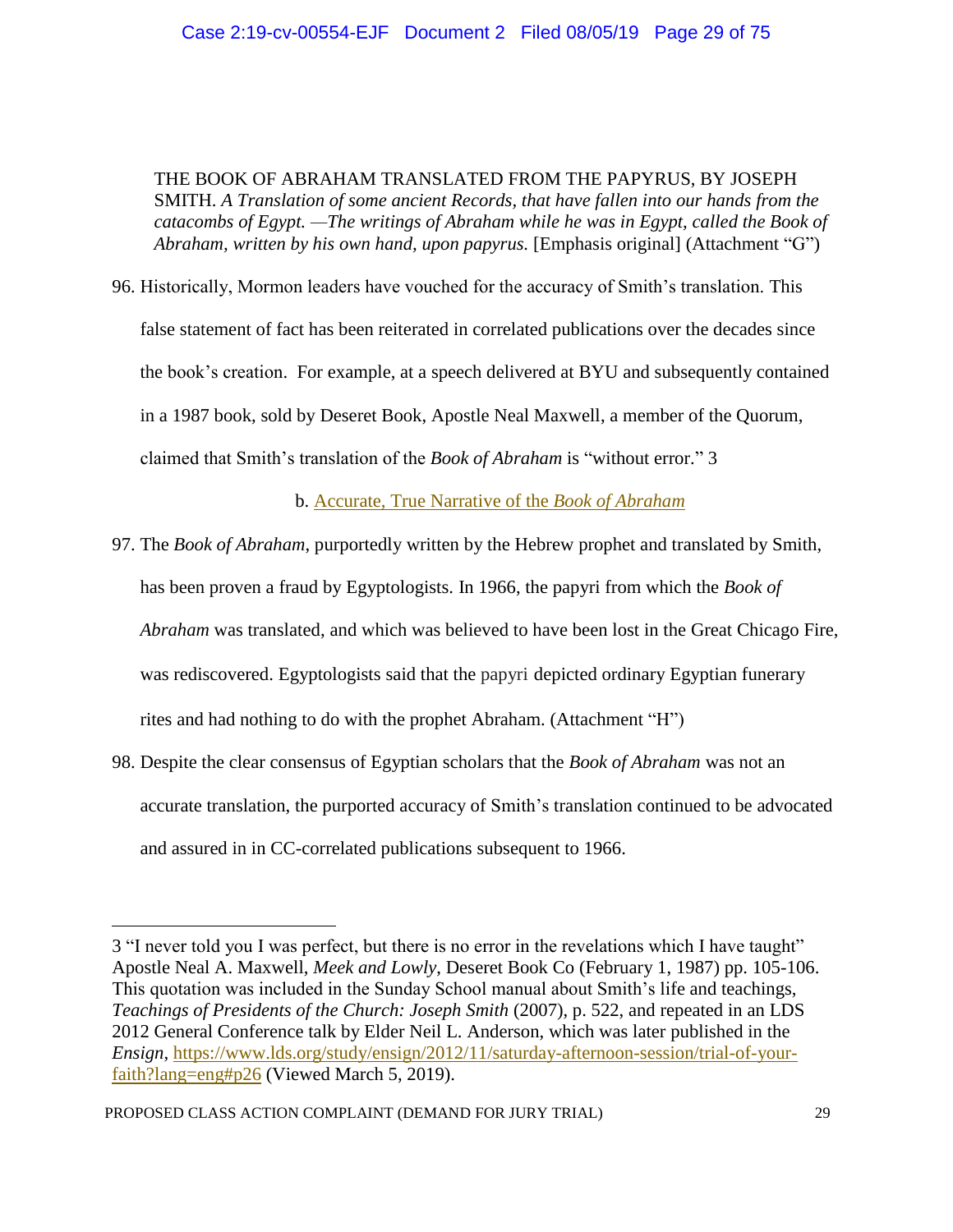- 99. Instead of admitting the fraud, upon information and belief, COP directed BYU historian Hugh Nibley to write volumes of apologetics, arguing among other things, that the retrieved scrolls were not the scrolls translated by Smith. Nibley's apologetics were accepted by Mormon students and the lay membership as to why Smith's translation remained an accurate account of Abraham's life, experiences and revelations. Mormons, especially the young students, were implicitly forbidden to explore the issue as any such task would inevitably lead to sources full of Anti-Mormon Lies.
- 100. As depicted in Attachment "H", the *Book of Abraham* was not written by the Hebrew prophet Abraham; it does not depict his life and teachings. Rather, the inscriptions on the papyri that Smith had in his possession depict common Egyptian funerary rites.
- 101. COP now has now quietly admitted that the interpretation of the *Book of Abraham* was not written by the hand of Abraham and that the characters on the facsimiles in the book did not in fact represent what Smith said they did. However, upon information and belief, this fact has not been publicized in General Conference or in the local stakes or wards. As of 2017 the false narrative about the *Book of Abraham* was still taught to Mormon students in the *Pearl of Great Price* (the canonized book which contains the *Book of Abraham,* among others) Student Manual, 2017 edition. (See paragraph 120, *infra.*)

#### iv. Miscellaneous Misrepresentations of Material Fact

102. The COP has also misrepresented Smith as a monogamist (many of his polygamous relationships were with young teen girls; he also engaged in polyandry with other men's wives), represented that Native Americans have Hebrew origins (modern genetic science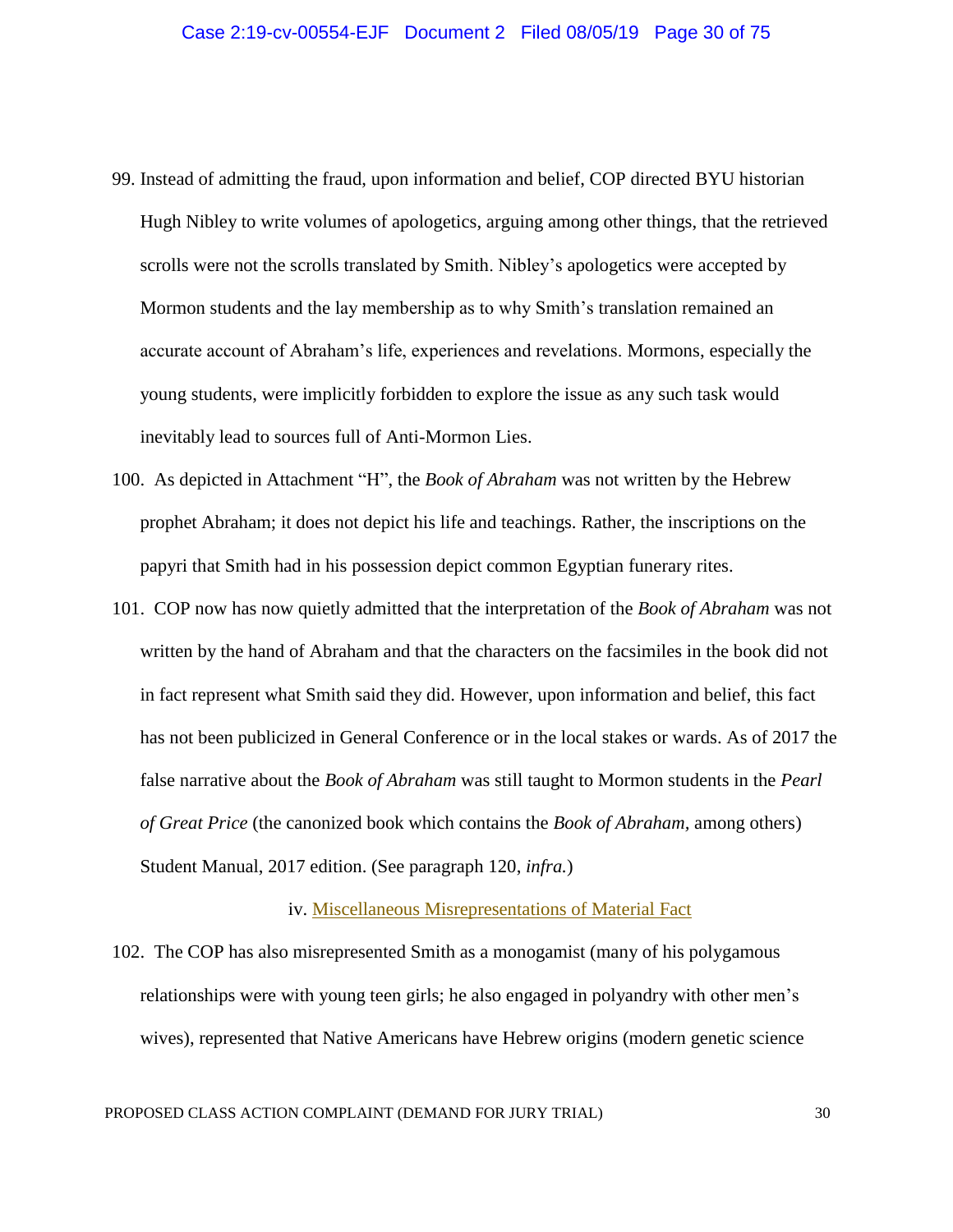conclusively establishes that Native Americans have Asian, not Hebrew, DNA), and "are the principal ancestors of the American Indians," as indicated in the Introduction to the *Book of Mormon*. In the 2006 edition this language was changed to "who are among the principal ancestors of the American Indians," without notice to the members of the Church.

103. These and many other materially false statements of fact relating to the origins of Mormonism have been promulgated for almost 200 years since its founding in 1830.

**C. COP's Specific Publications of False Representations of Material Facts**

- 104. The following are examples of COP's misstatements of material fact. Upon information and belief, there are many more which have occurred since 1923 and are still occurring.
- 105. 1928 General Conference Misstatement of Material Fact by General Authority. Apostle & Counselor in the First Presidency, Anthony W. Ivins, said in the April 1928 General Conference when describing the location of the Hill Cumorah, that it [is] "[that]...*particular spot in the State of New York*." [Emphasis Added].
- 106. 1988 Misstatement of Material Fact in a Guide for Missionaries. Intellectual Reserve holds the copyright to a book entitled, *MISSIONARY GUIDE* (Training for Missionaries), ©1988, Intellectual Reserve Inc. This guide was published under the trademark the Church of Jesus Christ of Latter-day Saints. Upon information and belief, this 1988 guide for missionaries was used for many years. The guide contains a continuing role-playing dialogue between a fictional missionary, Sister Franks, and a potential convert, Mr. Peters. The dialogue is meant to give missionaries examples of how to teach or engage with potential proselytes. It reads in pertinent part: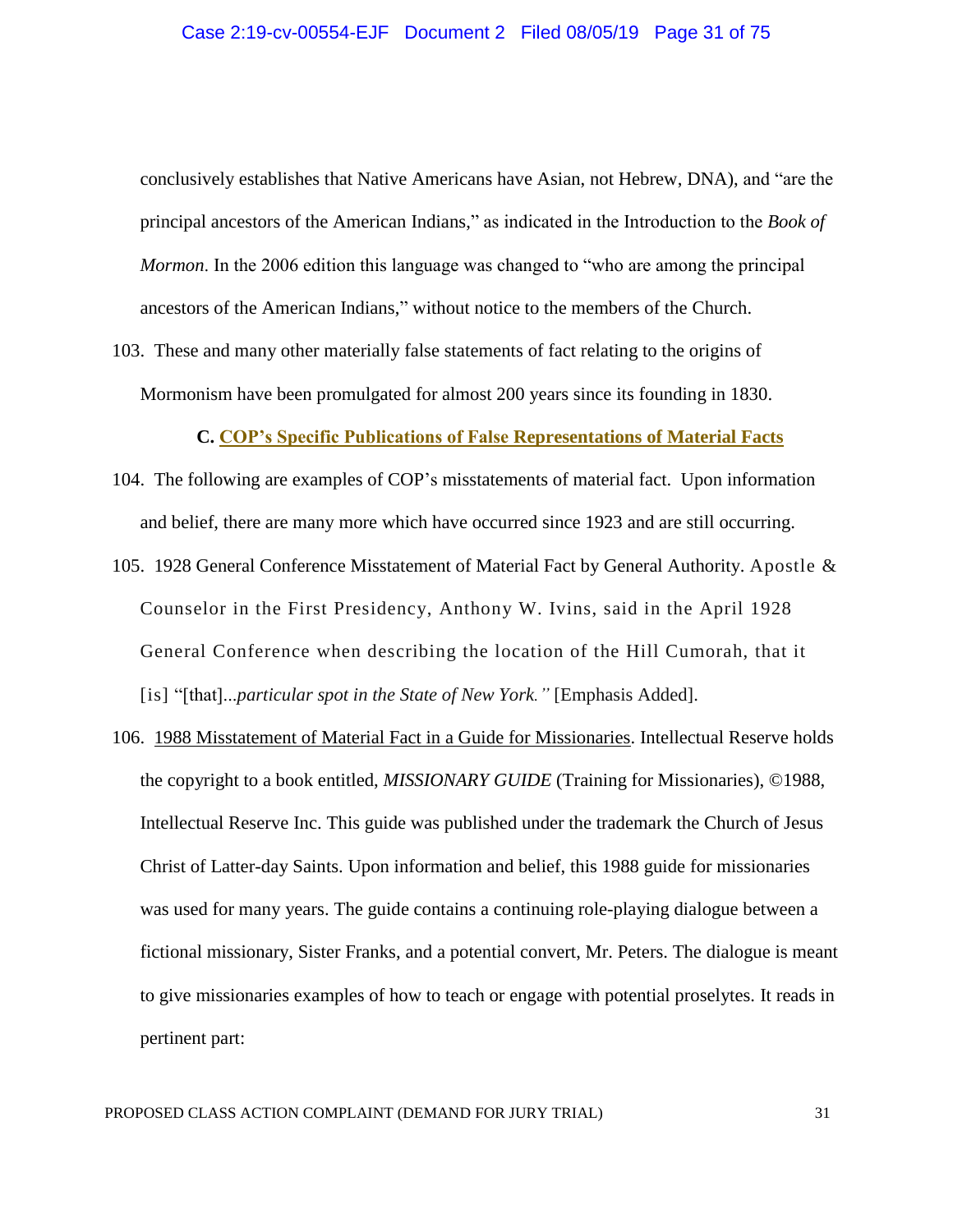# Situation 2

After a discussion about the *Book of Mormon* as scripture which is in addition to the Bible, "Mr. Peters then leans back in his chair with his hands behind his head. He is doing some deep thinking. He then brings his chair forward and says, "*So what you're telling me is that a fourteen-year-old boy saw God the Father and Jesus Christ and then translated the Book of Mormon from some golden plates?" Sister Franks warmly replies, "That is exactly what we are saying."* [Emphasis Added].

Upon information and belief, the role-playing dialogue and teaching strategy remained in use

until the publication of *Preach My Gospel* in 2004, when *Preach My Gospel* replaced both

the 1986 discussions and the 1988 Missionary Guide.

107. 1990 Letter to a Bishop by the Secretary to the First Presidency. F. Michael Watson,

Secretary to the First Presidency, "The Church has long maintained, as attested to by

references in the writings of General Authorities, that the Hill Cumorah in western New York

State is the same as referenced in the Book of Mormon." October 16, 1990, in a letter mailed

to a local LDS bishop.

108. 1997 Misstatement of Material Facts in Primary Manual for Children ages 8-11. Young

Mormons, including Plaintiff GADDY who was eleven at the time, and others like her, were

groomed to accept the golden plate translation lie about *Book of Mormon* origins. This 1997

publication reads in pertinent part:

[The teacher is prompted to ask the children]: "What important work was Joseph Smith called to do?" [The manual prompts the teacher to]: Remind the children that the *Book of Mormon* is the translation of the golden plates... [And then, to] Discuss the many languages used throughout the world, and explain that the word translate means to change writing or speech from one language to another...[Ask the children] What was the language of the writings on the golden plates? (reformed Egyptian.) ...Show the picture of the golden plates, and discuss Joseph Smith's task of translating the strange writings on the plates...[Tell the children that] At first Joseph spent a lot of time becoming familiar with the plates and the language in which they were written.

PROPOSED CLASS ACTION COMPLAINT (DEMAND FOR JURY TRIAL) 32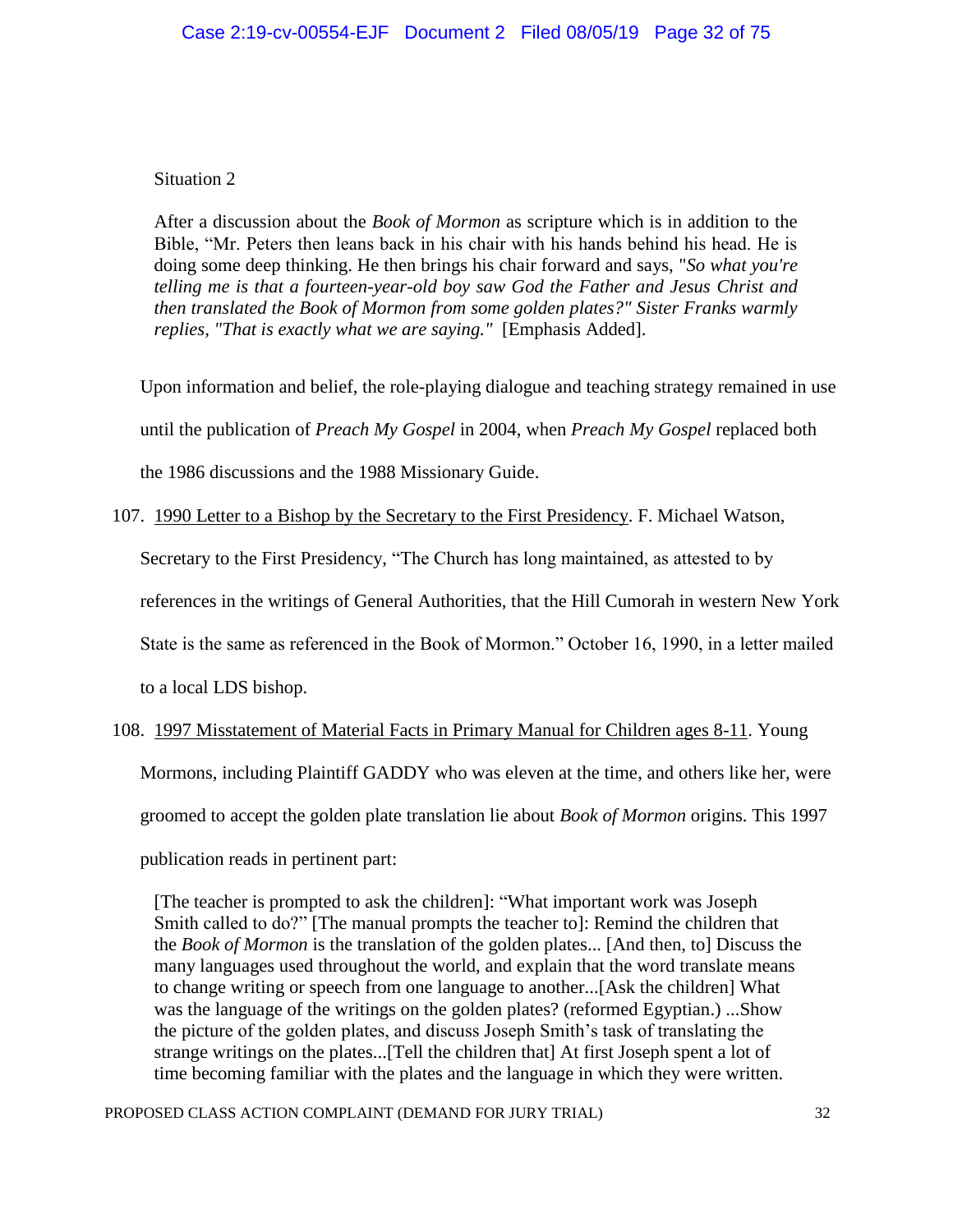As he studied and prayed the Urim and Thummim helped him understand the characters on the plates.

"Lesson 6: Joseph Smith begins to Translate the Gold Plates," *Primary 5: Doctrine and* 

*Covenants and Church History* (1997). (Primary Manual for ages 8-11).

# 109. 1997 Misstatement of Material Fact in a Gospel Art Kit—Church History, used in teaching

LDS members at the local level. In this gospel art kit under the picture of Joseph translating

from the plates, by Del Parson, there is a summary. It reads in pertinent part:

When the Prophet Joseph Smith received the golden plates from the angel Moroni, he studied the strange language written on them. With Heavenly Father's help, Joseph translated the writing on the golden plates into words he could understand. Oliver Cowdery helped Joseph by being his scribe. *As Joseph read out loud from the plates,* Oliver wrote down the words. When the translation into English was completed, the book was printed. It is called the *Book of Mormon*. [Emphasis Added].4

110. 1998 In a Statement by COP President, Gordon B. Hinckley on Live Television. Despite the fact that §132 of the *D&C* on polygamy remains as canonized scripture, Gordon B. Hinckley made the following statement on *Larry King Live* on September 8, 1998 with regard to the practice of polygamy: "I condemn it [polygamy], yes, as a practice, *because I think it is not doctrinal*..." [Emphasis added].

111. 2001 Misrepresentation by President Thomas S. Monson, Speaking from the Hill Cumorah. on satellite transmitted video, later published in the *Ensign* magazine. Monson reiterates what had been the official position for almost 100 years concerning the location of the burial of the gold plates and the area where the two civilizations the Nephites and Jaredites died. What

<sup>4</sup> https://www.lds.org/media-library/images/category/church-history-gospel-art-kit?lang=eng Gospel Art Kit-Church History, © 1997, Intellectual Reserve, Inc. (Viewed on April 22, 2019)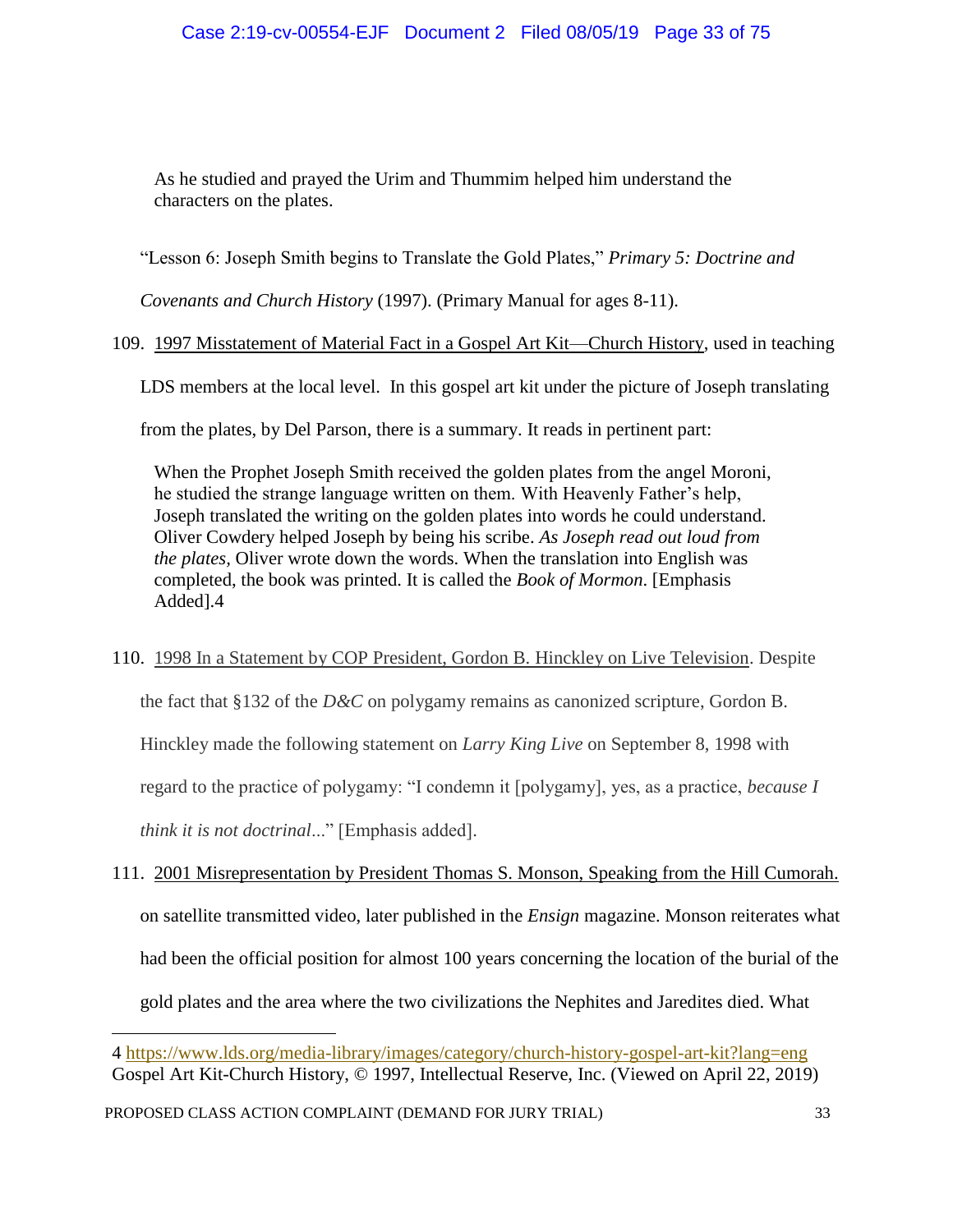follows is a transcription of Monson's words from that video presentation. The presentation

was broadcast by Bonneville Communications between General Conference sessions on 1–2

April 2000:

What a privilege to be here at the Hill Cumorah and to reflect on the momentous events that unfolded on September 22, 1827, when a plowboy prophet took a horse and wagon and, in the dark of night, rode to this hill, where he received an ancient record from the angel Moroni. In a remarkably short time, this untutored young man **translated a record detailing 1,000 years of history** and then prepared the *Book of Mormon* for public distribution. [Emphasis Added].5

112. GADDY and potential Class members like her listened to General Conference twice a year,

including the programs in-between, over satellite broadcast into their home or, in LAURA

GADDY'S case from Salt Lake City to the local ward chapel in North Carolina. However, as

of January 2019, COP takes no position on the location of the Hill Cumorah.

113. 2002 Misrepresentation of Material Fact by Mormon President. In January near the time of

the Salt Lake Winter Olympics, LDS President Gordon B. Hinckley told a reporter for the

German press in a video recording when asked about widespread peer-reviewed DNA studies

which prove that native American ancestry has Asian and not Hebrew DNA:

Reporter: "What will be [sic] your position when DNA analysis will show [sic] that in the history never had been an immigration from Israel to North America?" Hinckley: "It hasn't happened. It hasn't been determined yet. All I can say is that's speculating. No one really knows the answer to that. Not at this point."

# 114. 2004 Misstatement of Material Fact and Omission in Guide to Missionary Service. This

COP publication is provided to missionaries and is sold at Desert Book. *Preach My Gospel*

<sup>5</sup> Later published in the *Ensign*, April 4, 2001, pps. 19-20. (Link to the audio from 2010 is dead.) https://www.lds.org/study/ensign/2001/04/special-witnesses-of-christ.html?lang-eng#title1 (Last viewed May 7, 2019)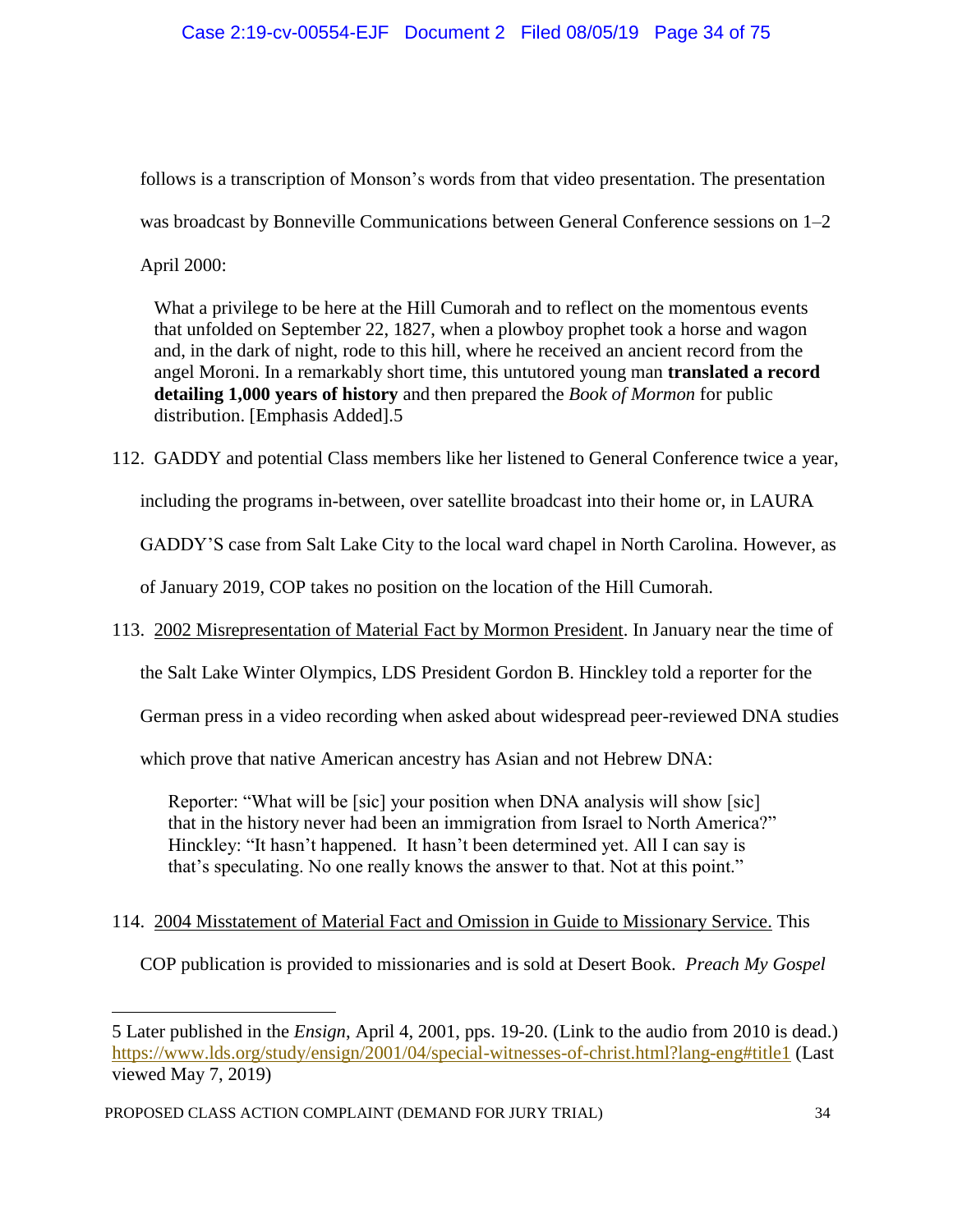(*a Guide to Missionary Service*), © 2004 Intellectual Reserve Inc., at page 38, depicts Smith experiencing a vision in a grove with two personages described. There is a painting of Smith appearing to translate directly from gold plates, with his scribe. There is no mention of the seer stone manner of *Book of Mormon* creation. This guide was used by GADDY and upon information and belief, others similarly situated, in their proselytizing efforts. (Attachment " $I$ ".)

- 115. 2005 Missionary Preparation Student Manual, published by COP, for use by Mormon students called *MISSIONARY PREPARATION* (Student Manual, Religion 130) © 2005, Intellectual Reserve Inc., in an Institute class. This manual contains the misrepresentation that during Smith's first vision he was visited by two personages and that the *Book of Mormon* was created by Smith translating directly from gold plates. (Attachment "J".)
- 116. 2007 Sunday School Manual, *Teachings of Presidents of the Church: Joseph Smith* which was used throughout the wards and branches, available to order from the COP-owned distribution center, on **LDS**.org and from Deseret Book. Chapter One of this Sunday school manual reads: "The First Vision: The Father and the Son Appear to Joseph Smith." 'I saw two Personages, whose brightness and glory defy all description, standing above me in the air. One of them spake unto me, calling me by name and said, pointing to the other—This is My Beloved Son. Hear Him!' (p. 27). On pps. 31-32, the false account of the first vision describes a dark presence prior to Smith seeing two personages who, after one introduced the other as his son, Smith claims to have heard the Son say that all the creeds were wrong and he was to join none of them. The manual states that Smith would translate the record of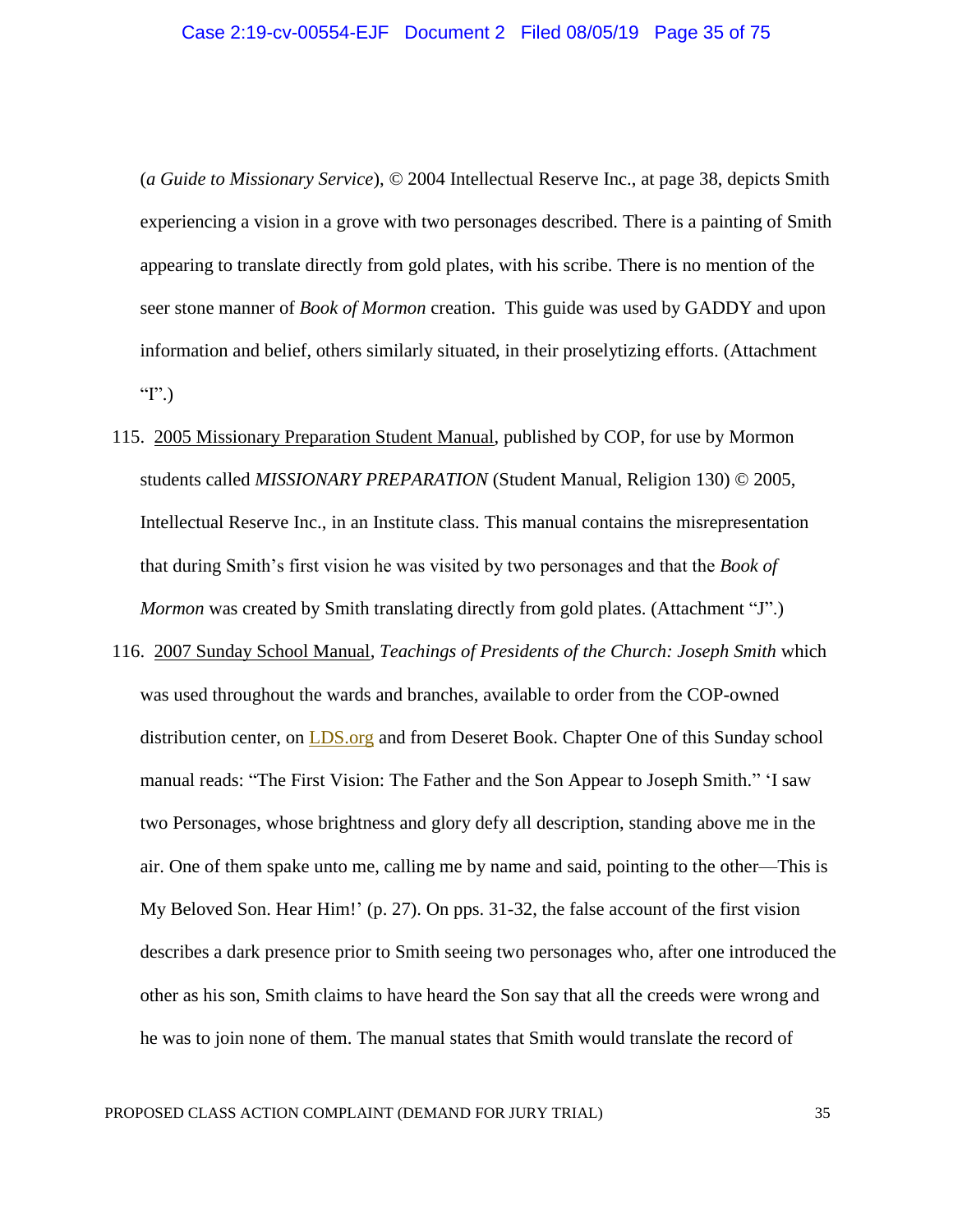#### Case 2:19-cv-00554-EJF Document 2 Filed 08/05/19 Page 36 of 75

Ancient Americans inscribed on gold plates into what would be the *Book of Mormon*. (pp. 6- 7). (Attachment "K".)

With regard to the Egyptian papyri scrolls, the manual reads: "In 1835, the Prophet began translating the *Book of Abraham* from ancient Egyptian papyri that the Church had purchased. All these translations later became part of the *Pearl of Great Price*. [Emphasis Added]. (p. 12)." There is no disclaimer or other mention of the fact that the translation has been proven false by Egyptologists. All the references above are from *Teachings of Presidents of the Church: Joseph Smith*, © 2007 Intellectual Reserve, Inc.

- 117. 2009 Misstatement of Material Facts in a Gospel Art Book. Smith's first vision is depicted with two personages on p. 90 (Attachment "B"); and, Smith is depicted translating from golden plates at page 92. (Attachment "I".) GADDY, and upon information and belief, others like her, frequently used the pictures in this art book to teach others in her ward.
- 118. 2011 Re-edited and re-released version of the 2005 Film Produced by a Subsidiary of Bonneville International, Corp. *Joseph Smith Prophet of the Restoration* is an approximately hour-long film produced by the LDS Motion Picture Studio which is, upon information and belief, a subsidiary of Bonneville International, Corp. These words appear at the beginning of the film: "The historical events represented in this story are true and occurred on the American frontier from 1805-1845." The film shows A) the first vision depicted as that vision where Smith was a 14-year-old boy, i.e., in 1820, when he saw two personages; and, B) Smith translating from gold plates, into what would become published as the *Book of Mormon*, no seer stone in sight. (Attachment "L" shows screen shots taken from the film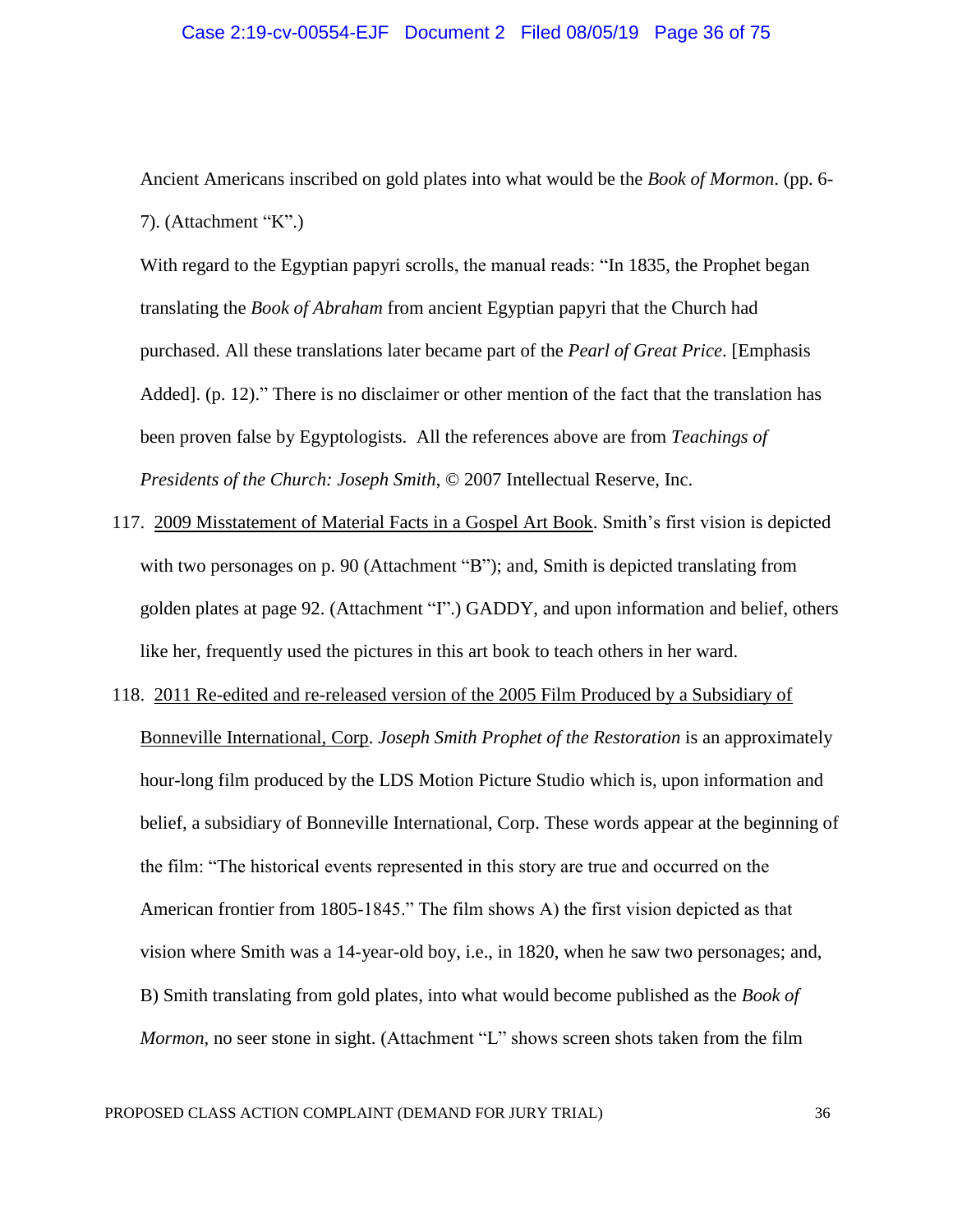with related narrative transcription). In both versions the film misrepresents Smith's first vision as one where he saw two personages who told him all that he was to join none of the [currently existing] churches. The film also shows Smith retrieving golden plates and translating from them. There is no mention of a seer stone used in anyway in the creation of the *Book of Mormon*.

- 119. The film was re-edited and re-released in 2011. It was shown in the Joseph Smith Memorial Building adjacent to Salt Lake City Temple Square through 2015. It is currently available to watch in select LDS visitors' centers and online on the LDS.org website and at no cost through Amazon Prime Video. Additionally, COP has released the film in several languages including ASL, Spanish, French, German, and Japanese.
- 120. 2017 *The Pearl of Great Price* Student Manual. (Religion 327) published by the Church of

Jesus Christ of Latter-day Saints, Salt Lake City: Utah. August 2017. © 2000, 2017.

Intellectual Reserve Inc. The manual is to be used by Institute students. In it several patent

misrepresentations of material fact regarding the Hebrew prophet Abraham are set forth:

P.76/186 Facsimile 3 shows that Abraham not only survived his experience in Egypt, but that he was invited by Pharaoh to sit on the throne and teach principles of astronomy..." P.85/186 Facsimiles 2–3; Abraham 4–5 Abraham Taught the Egyptians and Saw a Vision of the Creation of the Earth...Indeed, facsimile 2 contains figures and explanations relating to the Lord's plan of salvation. For example, the explanations for figures 3, 7, and 8 establish a clear relationship between the contents of facsimile 2 and the ordinances of the temple...p. 78/186. Facsimile 3, figure 1. Abraham upon Pharaoh's Throne In figure 1 of facsimile 3, Abraham is shown seated upon the throne of Pharaoh, "reasoning upon the principles of Astronomy, in the king's court" (explanation for facsimile 3; see also the explanation for figure 1). It is clear in Abraham 3:1– 16 and facsimile 2, figures 1–5, that Abraham gained great knowledge of the principles of astronomy.(pps. 76-78, 85, and 186)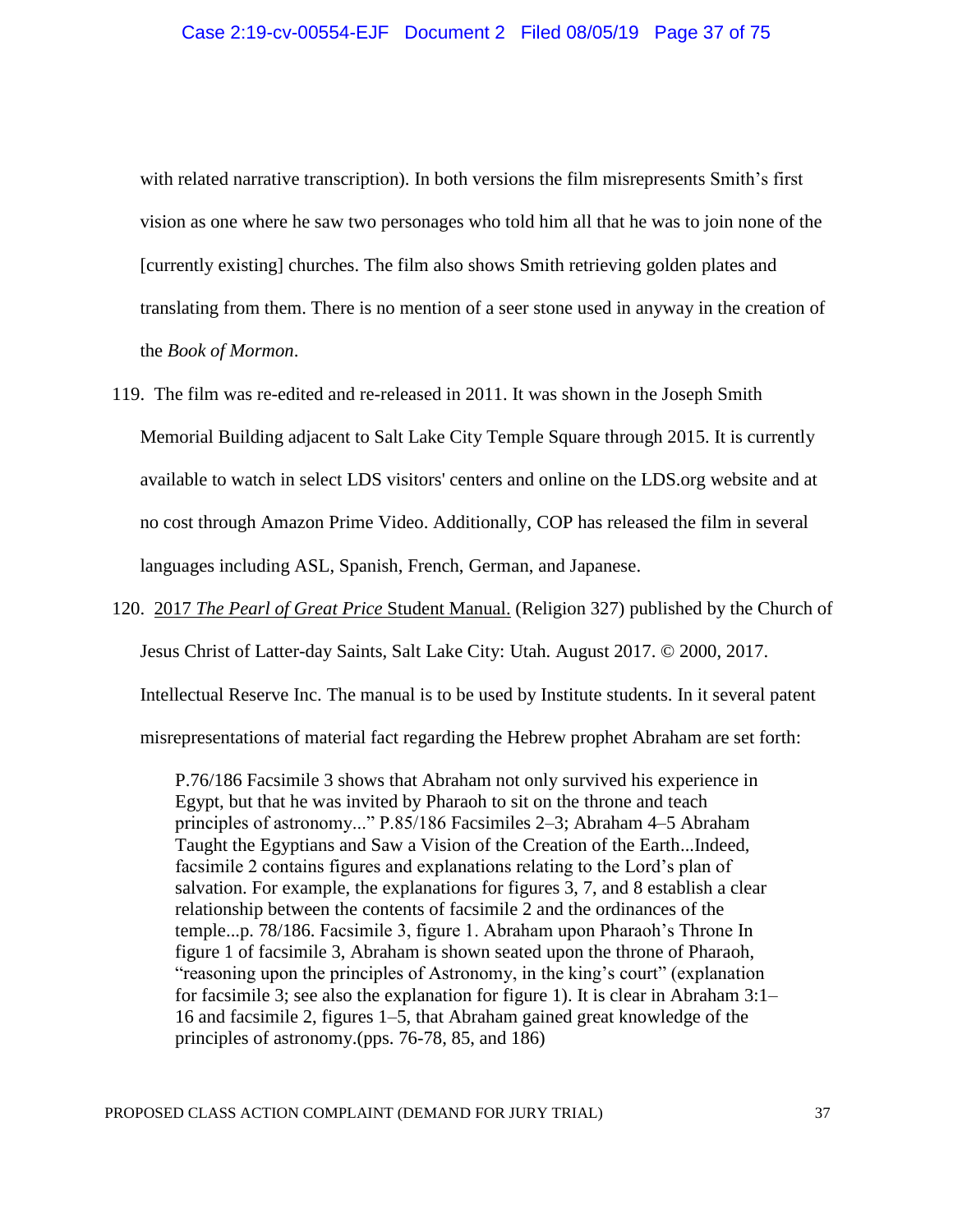# D. **COP's Ongoing False Representations of Material Fact**

i. Misrepresentations of Material Facts remain in Mormon Scripture.

121. False statements made in the *Book of Mormon* concerning the first vision and the origin of the *Book of Mormon* as being a translation of gold plates. The authorship and the attributions of the characters in the facsimiles in the *Book of Abraham* remain in the respective canonized scriptures online and for sale by COP and its various subsidiaries throughout the Mormon Corporate Empire up through the date of the filing of this Complaint.

ii. Continuing Misrepresentations in Pictures abound.

- 122. There also remain continuing misrepresentations in pictures on the LDS.org website of two personages appearing to the founding prophet, Smith and of Smith translating from gold plates.
- 123. As of July 23, 2019, pictures of Smith appearing to translate from gold plates by various artists remain on the COP-owned website, www.josephsmith.net. (Attachment "E".)
- 124. Additionally, toy replicas of gold plates with unidentifiable characters inscribed on them, made by Latter\*Day Designs are still offered for sale as of 2019 on Deseret Book.com. (Attachment "M".)

## E. **The Role of Missionaries in Spreading Mormon Empire Falsehoods**

125. COP has used the leaders of local Mormon organizations and missionaries to accomplish its scheme and continues to do so. In 2012 the age at which young missionaries could serve was lowered from 19 to 18 for young men and to 19 from 21 for young women. The young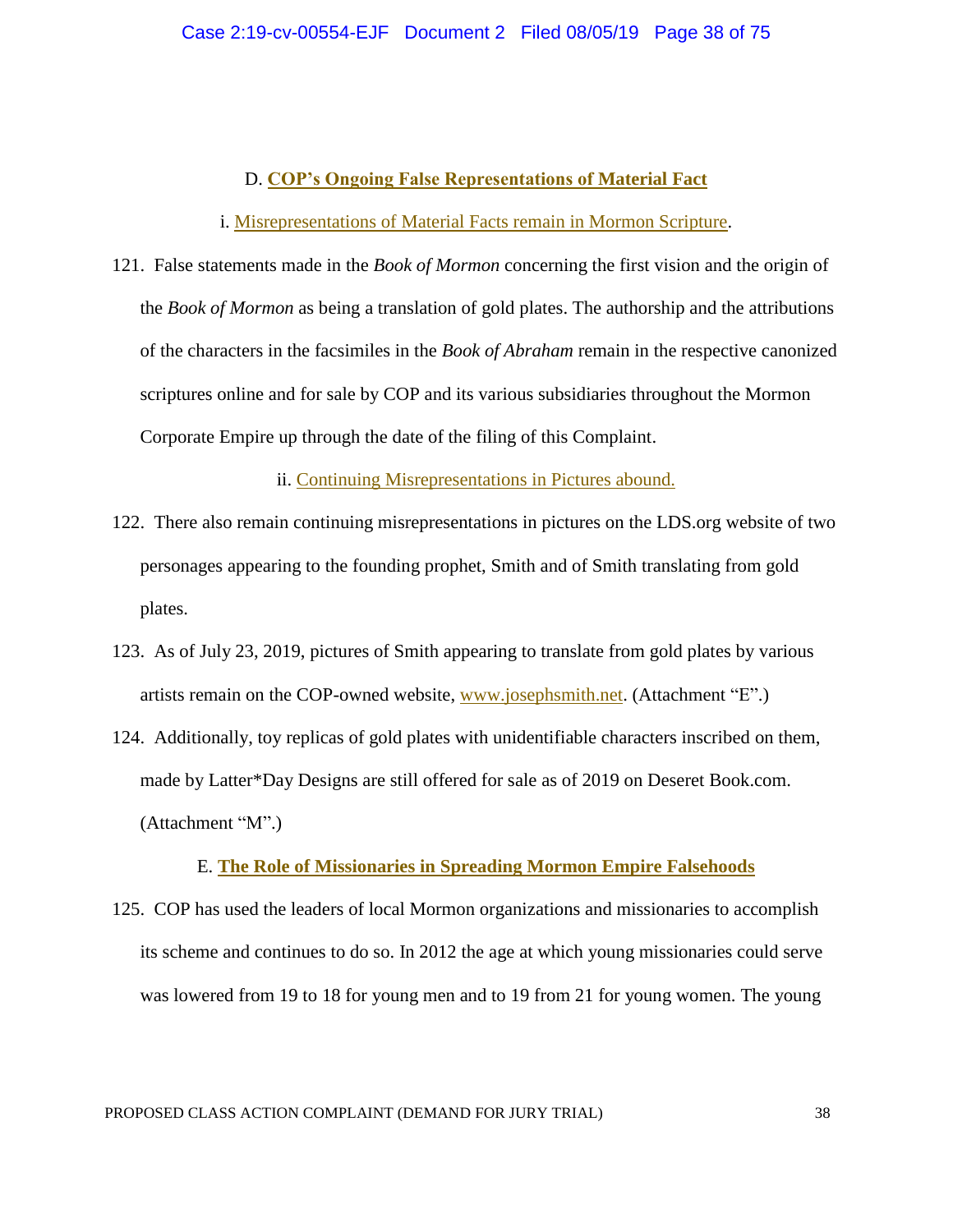### Case 2:19-cv-00554-EJF Document 2 Filed 08/05/19 Page 39 of 75

men and women are initially indoctrinated in the MTC and then sent out to proselytize in any one of several missions across the world.

- 126. COP, through the Mormon Corporate Empire's educational association in fact enterprise, grooms young men and women raised in Mormonism to believe the correlated version of its history. Most families of these young people, per COP direction, limit the young family members' access to non-correlated Mormon history, and until recently both the COP and the missionary families characterized these alternate, but now admitted facts as Anti-Mormon.
- 127. Prior to serving missions, young Mormons spend most of their free time in COP-approved activities, including daily seminary instruction for student ages 14-18, social activities and family activities, including performing janitorial services at the local chapels, as did GADDY and upon information and belief others like her, leaving little opportunity for independent study. Unless directed, young Mormons will not find sources of information that accurately describe the Church's history.
- 128. Applicants formerly received their mission calls via US mail, their families gathering around for the opening of the letter or "call" to serve. As of September 5, 2018, after the prospective missionary is notified by text or email that an assignment has been made, mission calls are now delivered through a secure website owned by COP.
- 129. Once the call to serve is accepted, missionaries spend about two months in the Mission Training Center (MTC) prior to going out into the field. However, the curriculum in the MTC has not changed to teach the truth of Mormonism's foundational facts. Thus, proselytes are ensnared into the religion based upon false pretenses.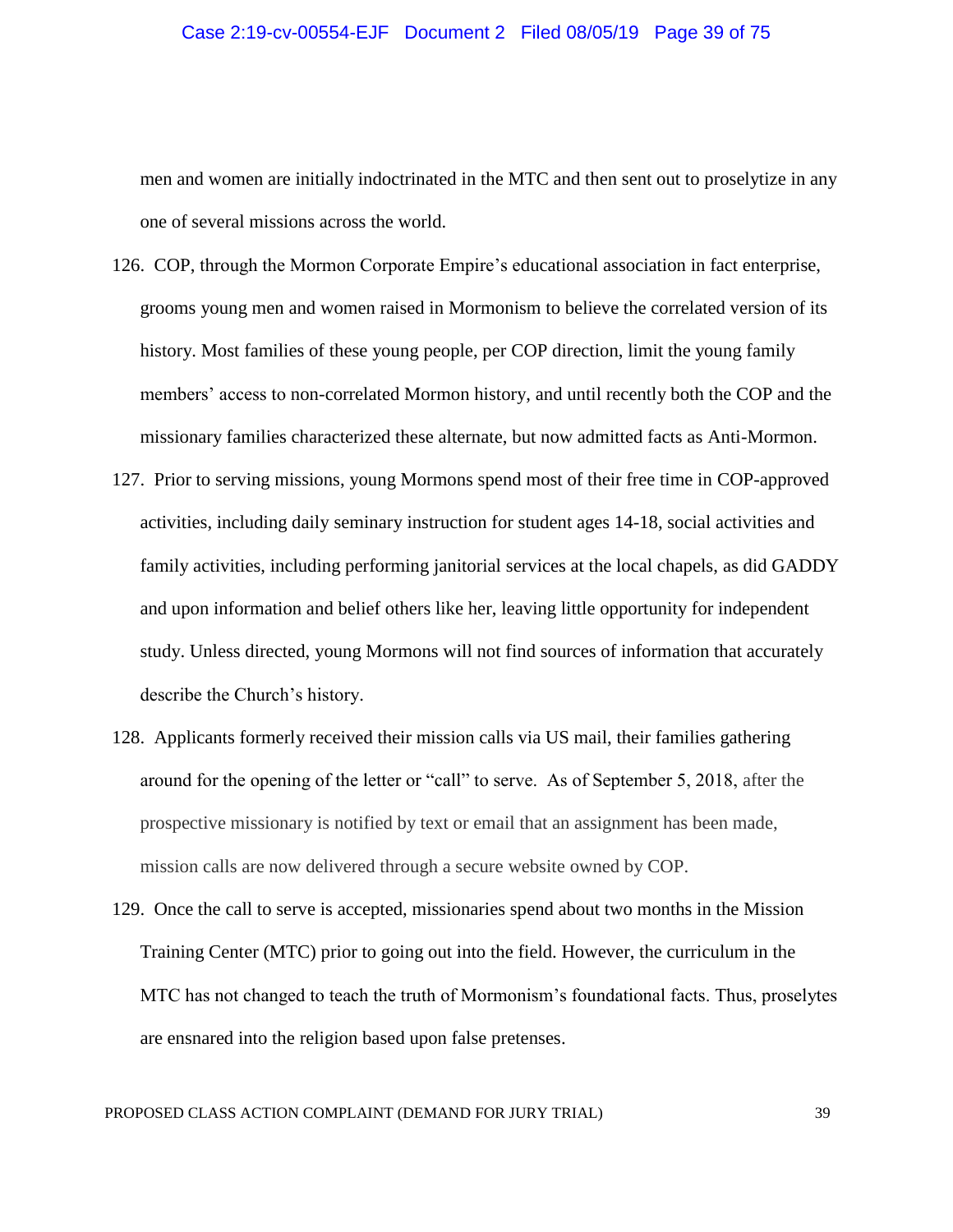130. The MTC does not teach young missionaries true Mormon history. According to one young missionary, in the MTC if and when questions of troubling issues in Mormon history arise, young missionaries are told not to try to answer the questions but to refer the potential convert to a bishop or other local leader who can give the potential convert the answer because the issues in Mormon history are "too complicated" and missionaries shouldn't have to worry about them; they are only to "teach the truth of the gospel."

F. **Defendant's Fraudulent Concealment of Mormonism's True History**

- 131. www.LDS.org is a website owned by COP. Beginning November 20, 2013 through January 29, 2019, COP, by and though its employee-agents, published a series essays addressing controversial aspects of its history and theology. Among other topics, the essays include key topics relevant to the allegations in this Complaint: First Vision Accounts, *Book of Mormon* Translation and *Book of Abraham* Translation, and *Book of Mormon* Geography. However, the essays were solely published on the website (i.e. no hard copies distributed) and their placement was deeply buried within that sites' existing structure.
- 132. The essays were initially published without author attribution, and were not endorsed by the GAs, nor distributed to bishops to be read over the pulpit. Upon information and belief, they have never been referenced in General Conference. Upon information and belief, the important content of the essays has yet to be integrated into correlated curriculum at either the student educational intuitions or in the manuals used by lay teachers in the wards or branches in the United States.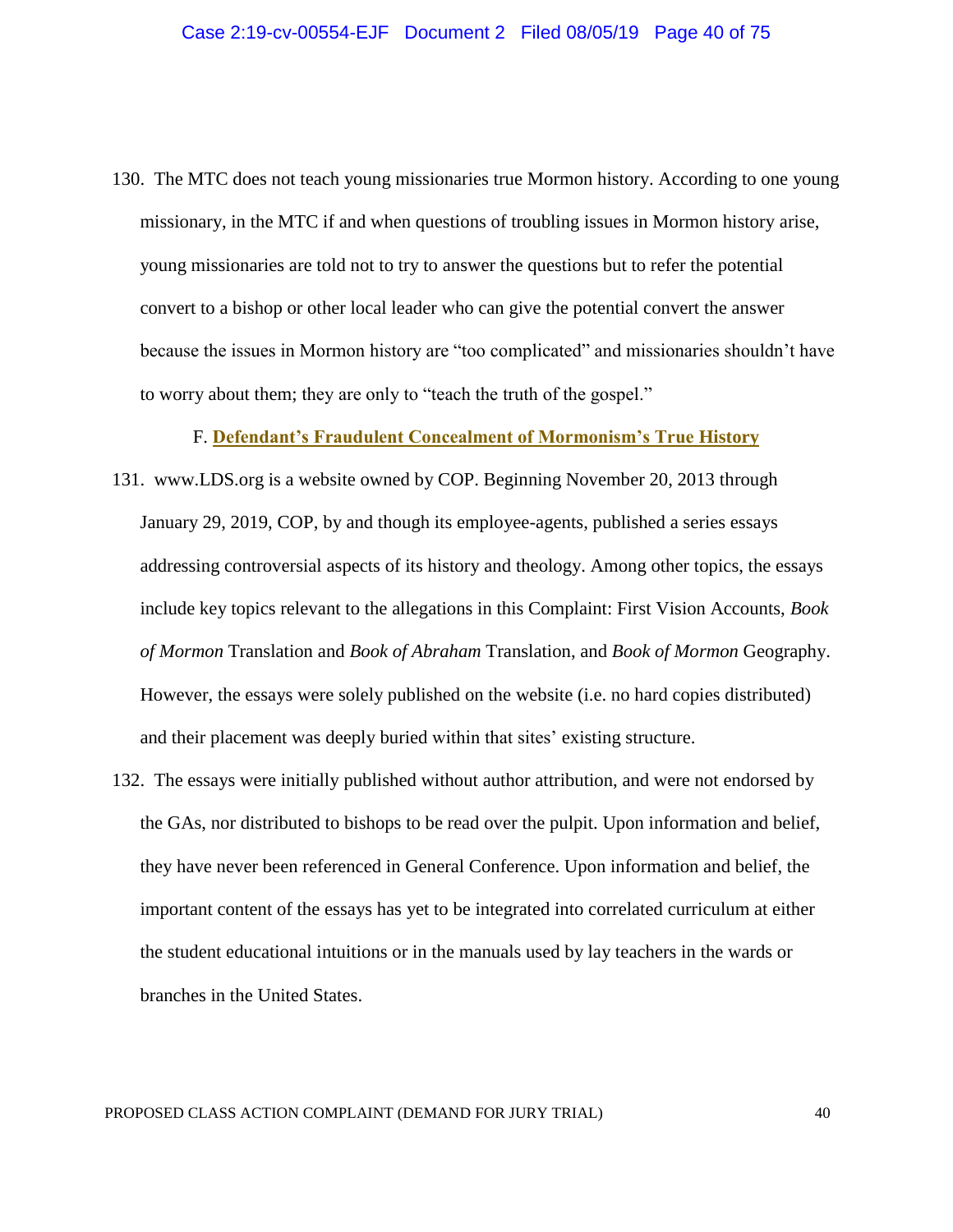- 133. The general obscurity of the serial publication of essays was admitted by COP's official church historian, Steven Snow, who said that the [Brethren's] intent was to release the information set forth in the essays on the troubling aspects of Mormon history and theology slowly, with a "soft launch." In an undated audio recording, Snow also admitted that the Church's soft launch was intended to "inoculate" the members with the Church's controversial history. 6
- 134. Indeed, it was not until August of 2015 that the Church removed Smith's seer stone from its vault and allowed it to be photographed. Upon information and belief, said act was the first in over a century where COP openly admitted that its founding prophet used a seer stone to create the *Book of Mormon*, as opposed to COP's longstanding misrepresentation that the *Book of Mormon* was translated from gold plates inscribed with reformed Egyptian characters by ancient Americans with Hebrew ancestry. Nevertheless, to this day, neither the actual seer stone nor a photo of it has been referenced or shown in General Conference or, upon information and belief, to those attending weekly services in wards or branches.
- 135. As of 2016, CES local educators largely remained oblivious to the existence of the essays. In a speech to these COP employees, Apostle Russell Ballard urged them to know the essays. However, an explicit edict to announce their existence, let alone their content, to local lay

<sup>6</sup> COP Historian Steven Snow's statement, undated, transcript found at the following link: https://www.mormonstories.org/podcast/elder-steven-e-snow-lds-gospel-topics-essays-notadvertisex/AUDIO LINK: https://clyp.it/gq0cdhf1# The Transcript of this audio is attached to the complaint as Attachment "N", and is hereby incorporated by reference into this Complaint.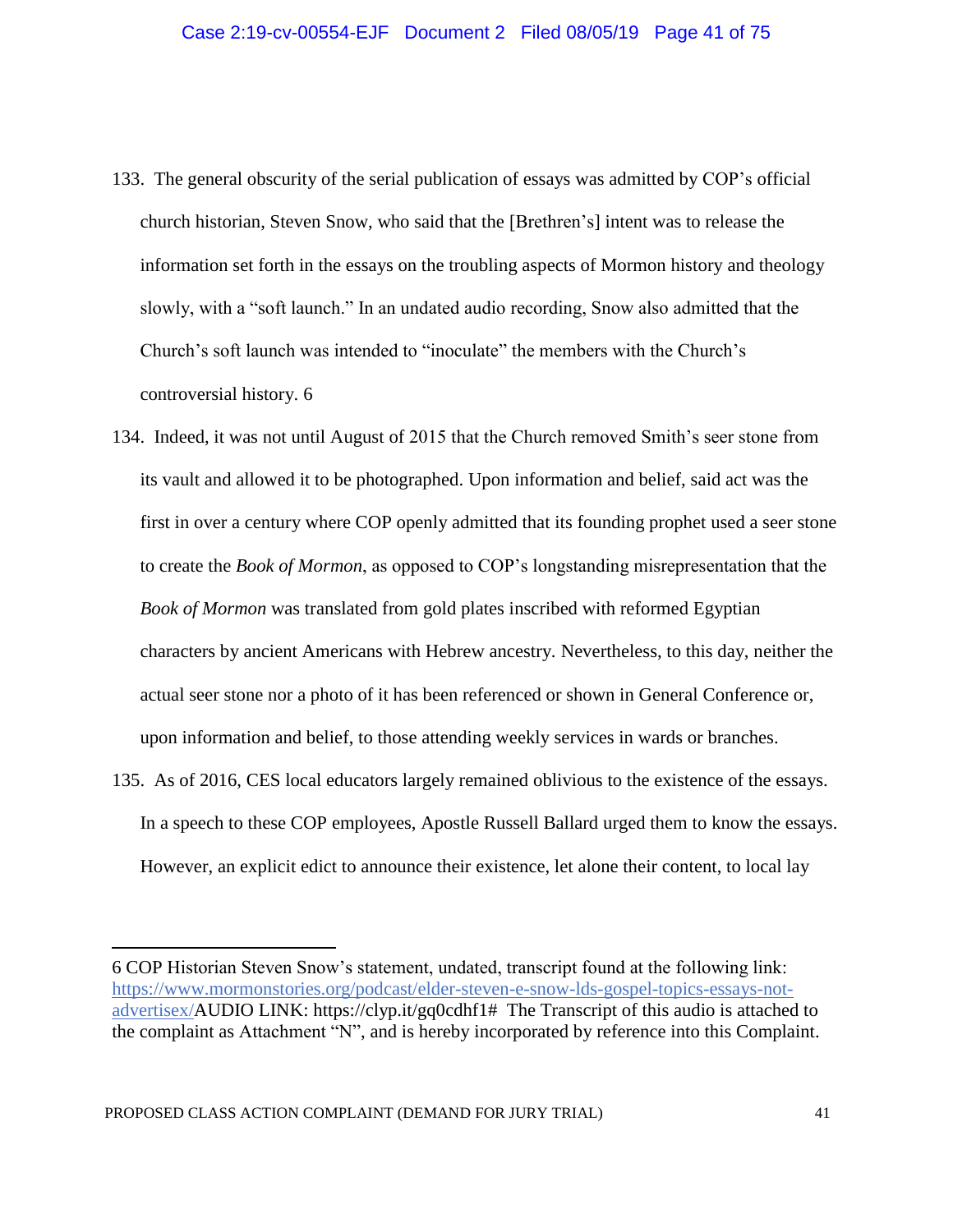### Case 2:19-cv-00554-EJF Document 2 Filed 08/05/19 Page 42 of 75

Mormons at weekly services or in General Conference broadcasts has not been voiced by either Apostle Ballard, upon information and belief, or by any of the Brethren to date.

- 136. Historically Mormons have been warned not to attend symposia (or read symposium related publications) where Mormon intellectuals attempt to make sense of the correlated history. In fact, intellectuals have been named as one of three groups (the others being feminists and homosexuals) who threaten the very essence of the Church.
- 137. Since publication of the essays began, without mentioning, let alone announcing that the Brethren had begun posting unattributed essays addressing some of the controversial aspects of Mormon history deep within the lds.org website, two speeches were given at General Conference warning Mormons about the dangers of the internet. These Brethren warned that the internet has no truth filter and that sifting through the internet for information is akin to roaming through garbage. 7 These GAs failed to disclose the existence of the essays to the general conference attendees or exempt their own website content from that admonition to avoid the internet.
- 138. As recently as 2017, COP published a student manual entitled the *Pearl of Great Price*, in which the *Book of Abraham* is discussed. There, the COP reverts to its misstatements of material fact about the Hebrew prophet Abraham's role in the *Book of Abraham*, claiming that the facsimile shows the Hebrew prophet Abraham sitting upon pharaoh's throne, or

<sup>7</sup> "Joseph Smith," by Apostle Neil A. Anderson, October, 2014 General Conference. (Viewed May 23, 2019) https://www.churchofjesuschrist.org/study/general-conference/2014/10/josephsmith?lang-eng and "If Ye Lack Wisdom," Elder Marcos A. Aidukaitis, April, 2014 General Conference (Viewed May 23, 2019) https://www.churchofjesuschrist.org/study/generalconference/2014/04/if-ye-lack-wisdom?lang=eng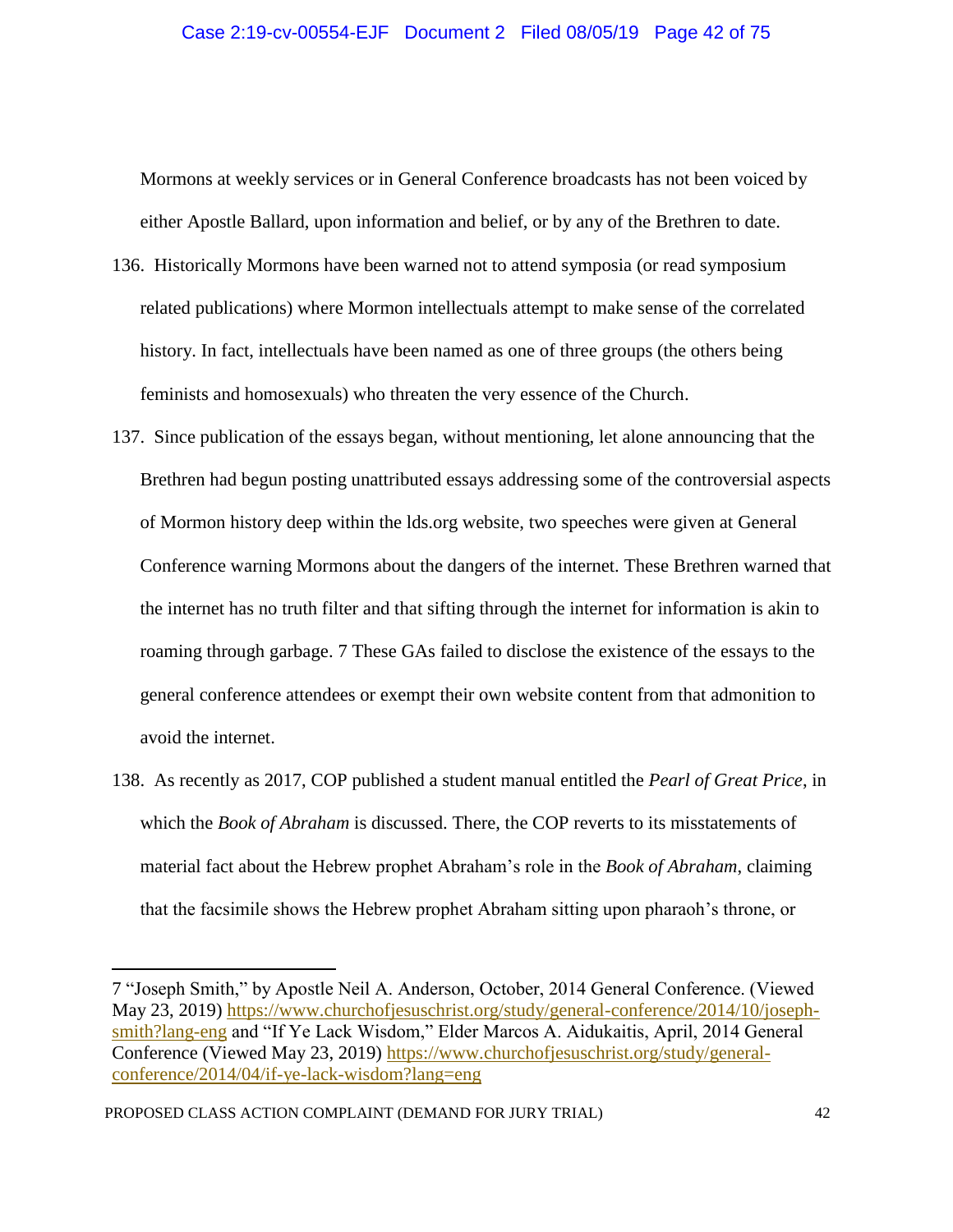### Case 2:19-cv-00554-EJF Document 2 Filed 08/05/19 Page 43 of 75

studying astronomy, when in fact the figures depicted in the facsimiles are Egyptian deities or lesser Egyptian figures. (See paragraph 120 above).

- 139. Upon information and belief, in 2013 the Brethren were presented with a faith crisis study, subsequently made into a report, performed by experts in the fields of brand and business strategy, social and digital media, law, pathology, and psychology, among other disciplines. The report concluded that many Mormons experienced a faith crisis after learning about true Mormon history which did not comport with the version historically taught by COP through its correlated publications. These Mormons were abandoning Mormonism and resigning from the Church due to the true factual information about Mormon history which they found on the internet. A small percentage of those surveyed remained in the organization, but no longer believed in its teachings.
- 140. The faith crisis report details the severe or extreme emotional, psychological, relational and sometimes attendant physical distress which thousands of Mormons experienced as a result of being deceived. Despite notice of the severe or extreme emotional distress caused when Mormons realize the truth of the Brethren's longstanding lies, the organization has continued to hide and obfuscate the truth of its historical foundational facts, only admitting the lies in a controlled and limited forum.

# **VI**. **FACTS SPECIFIC TO PLAINTIFF, LAURA GADDY**

### A. **Raised in Mormonism.**

141. GADDY was raised by a single mother who joined the Church in 1979. GADDY, along with her three older siblings, attended the LDS ward in Gastonia, North Carolina. She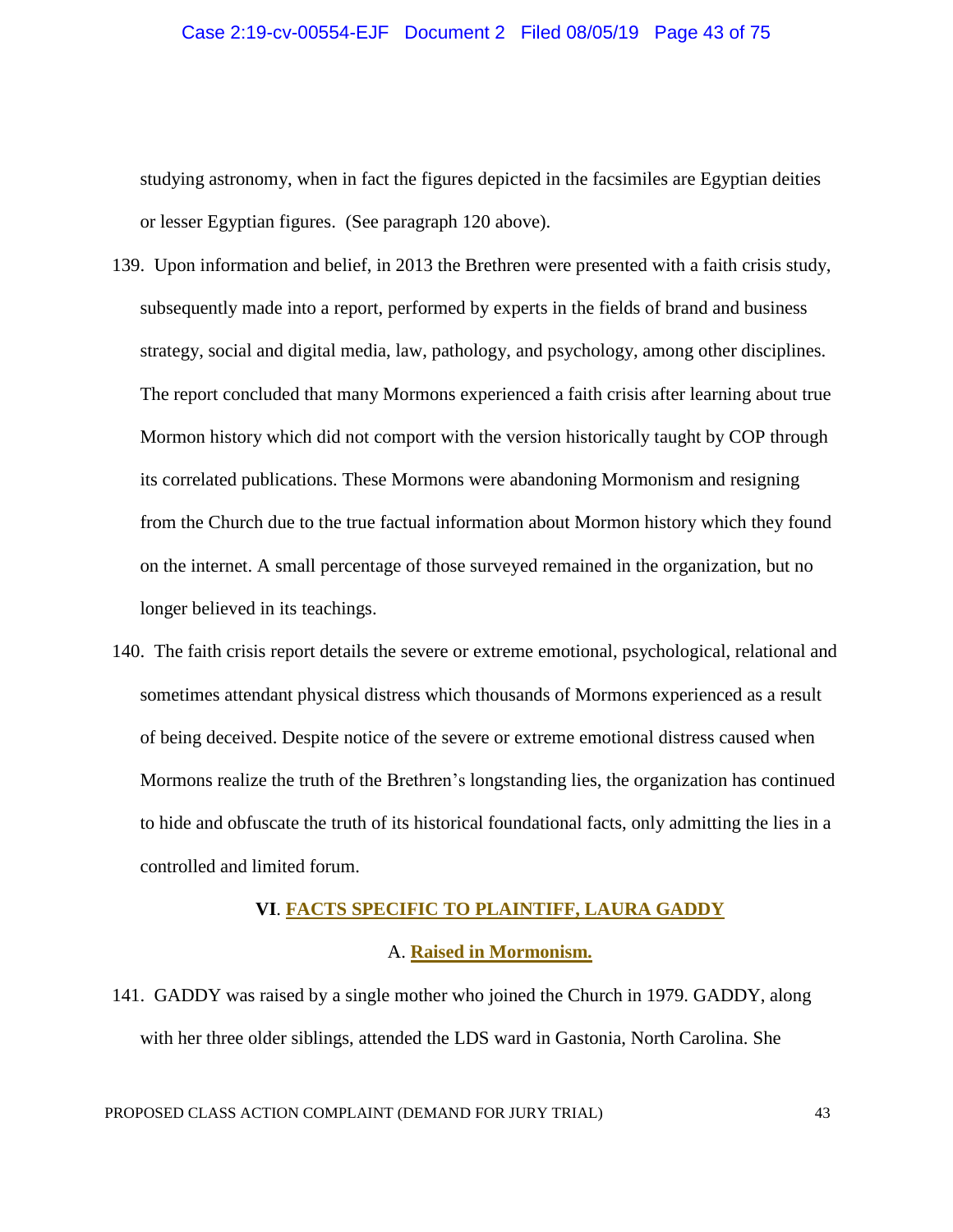participated extensively in all the Church auxiliary programs from Primary onward, including Sunday School, Young Women and at age seventeen, Relief Society. She sang children's tunes about Smith's golden plates being a record made by [the ancient prophet] Nephi and the first vision in the sacred grove where Smith claimed to see two personages, God the Father and his Son.

- 142. A typical week during her childhood was spent at the Mormon Church for three hours on Sunday, learning about Mormonism at Family Home Evenings on Mondays, attending auxiliary activities for several hours on Wednesday nights and various Church activities on Saturday, including performing chapel janitorial duties. During these activities, most of which were held at the local chapel, she saw pictures of Smith translating directly from the gold plates and of his seeing two personages in a grove of trees during his first vision. GADDY's belief in a false version of Mormonism was bolstered and confirmed by such pictorial reinforcements, which were taken from the ward library and the Church-approved or correlated gospel art books. Later GADDY herself used a 2009 version of the Gospel Art Book when she became a teacher for the Church.
- 143. At age twelve GADDY was worthy to attend the holy temple and be baptized for the dead. She attended the Church's girls camp. She served in numerous callings from Relief Society president to visiting teaching coordinator and gospel study teacher in Sunday school. From age seventeen until early 2018, GADDY paid tithing on her earnings. She deposited the cash or a check in an envelope after filling out the form provided by the local ward. Like all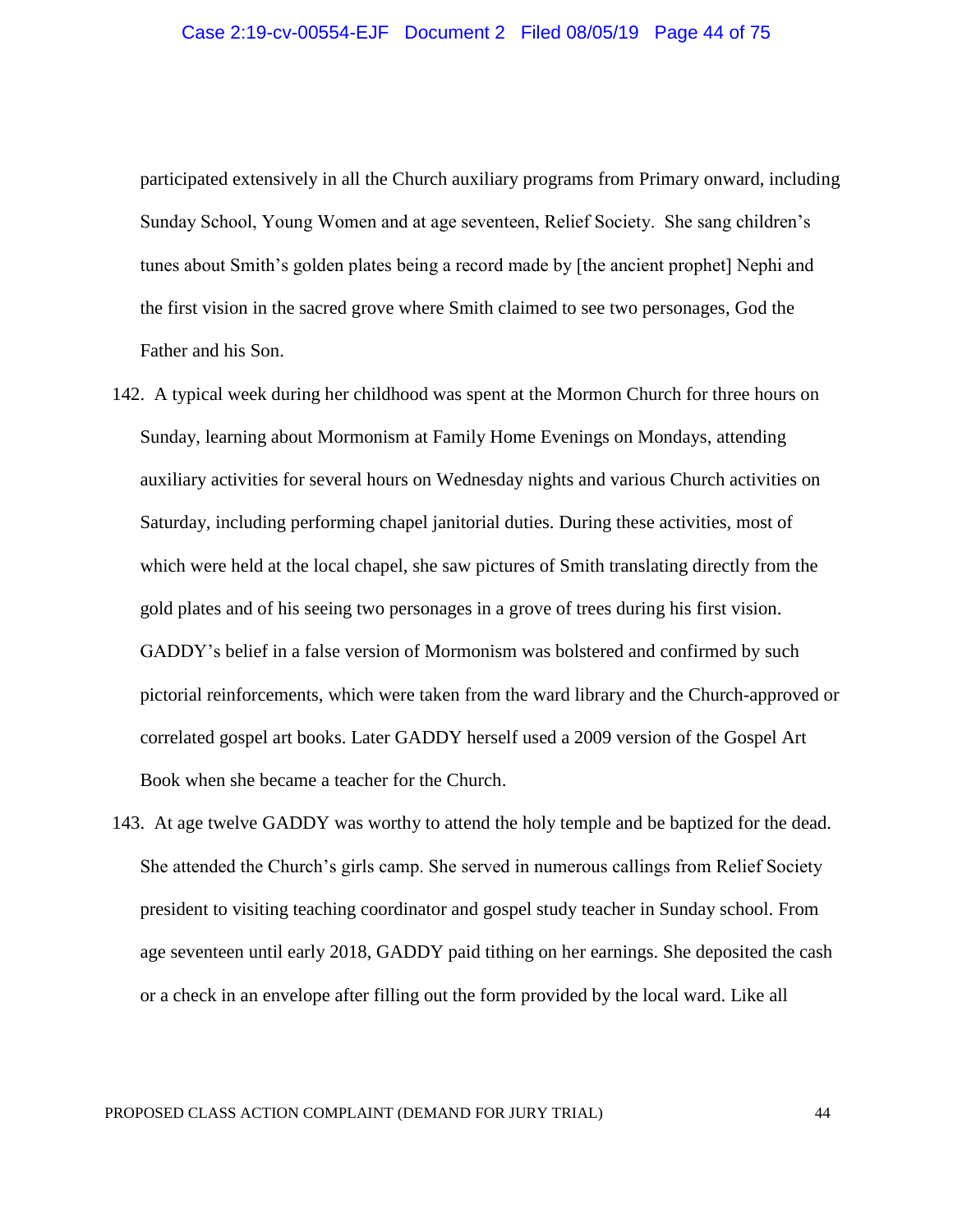#### Case 2:19-cv-00554-EJF Document 2 Filed 08/05/19 Page 45 of 75

contributions to the Mormon Corporate Empire, GADDY's contributions were forwarded by her local ward bishopric to the COP.

- 144. Since childhood, GADDY listened twice a year to General Conferences broadcast in her local North Carolina chapel, originating from KSL television, Salt Lake City, Utah and was assured that her spiritual leaders would never lead her astray. She ordered temple garments materials, and mementos from Deseret Book by telephone, and then later, online through Deseret Book's website.
- 145. GADDY graduated Ashbrook High school in 2005. From age 17 through age 29, wherever she lived, she would drive 25-40 miles to attend Institute (college level instruction about Mormonism) and Mormon religion courses. She also worked full-time as a waitress saving money for a mission. She attended some college, the LDS Institute and the singles wards wherever she lived.

# B. **Gaddy's Dedicated Service to the Mormon Corporate Empire**

- 146. While living in Gastonia, GADDY's stake president recommended that she serve a Mormon Mission. She prayed about it and in 2005 received her calling in the mail from COP headquarters in Salt Lake City. All twelve members of her family gathered around while she opened the envelope to reveal that she had been called to the Hamburg, Germany Mission. Having received the academic award for the German language in High School, at age nineteen, GADDY left for an LDS mission to Hamburg, Germany.
- 147. GADDY stayed just 2.5 weeks at the MTC. While there, nothing but correlated information was presented about the historical restoration of the Mormon gospel. GADDY was never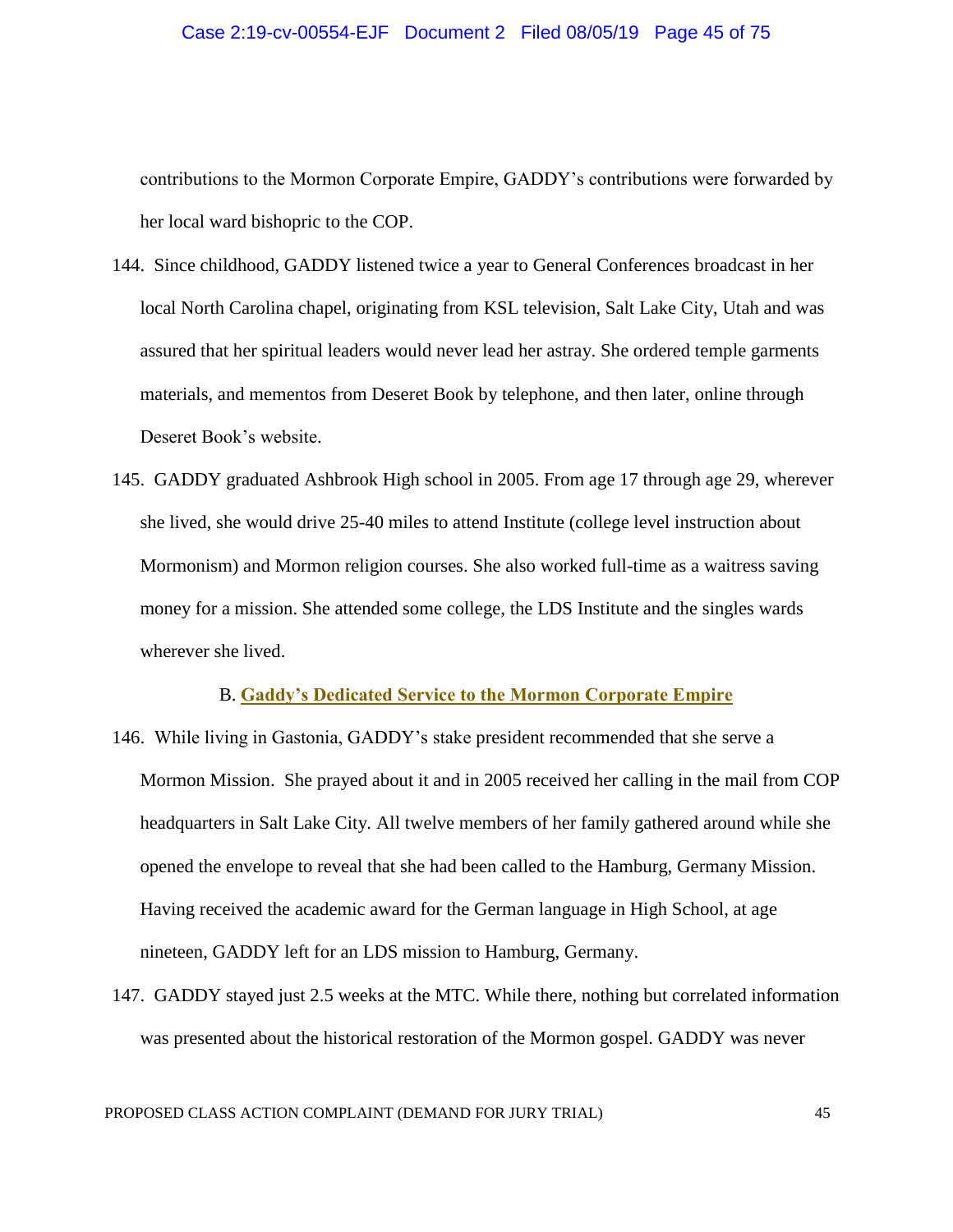### Case 2:19-cv-00554-EJF Document 2 Filed 08/05/19 Page 46 of 75

taught anything about various versions of the first vision, Smith using a seer stone to create the *Book of Mormon*, or the notion that Smith wrongly characterized Egyptian deities as the Hebrew prophet Abraham. These historical truths had always been couched by COP's employees and agents as Anti-Mormon lies. Excited to serve, once in Germany GADDY taught discussions from the COP-approved Missionary handbook, which included pictures of Smith in the sacred grove with two personages and Smith translating the *Book of Mormon* directly from golden plates. She even taught from the *Book of Abraham*.

- 148. After serving in Germany for nineteen months honorably, but with credit for just two converts, she returned home discouraged. GADDY was convinced that her personal imperfections were responsible for her failure to secure more converts. However, she remained faithful. In her youth and naiveté, having known only Mormonism and no other belief system, she couldn't understand why the German people rejected the "one and only true Church on Earth." As a keepsake of her time as a missionary, she took a photograph of herself with Apostle Jeffrey Holland, one of the Brethren, whom GADDY trusted implicitly and who had visited while she served in the German mission. Another keepsake she has is a picture of herself with Apostle Dieter Uchtdorf, also one of the Brethren.
- 149. When she returned home to North Carolina, she applied to and was accepted at Western Carolina University. During this time, GADDY discussed her college plans with her stake president, who told her she should apply to a Church school. He looked at her and said with the stern force of prophecy "You should go to BYU-Idaho. You will meet your husband there." In reliance on the prophecy pronounced by her stake president, acting as a spiritual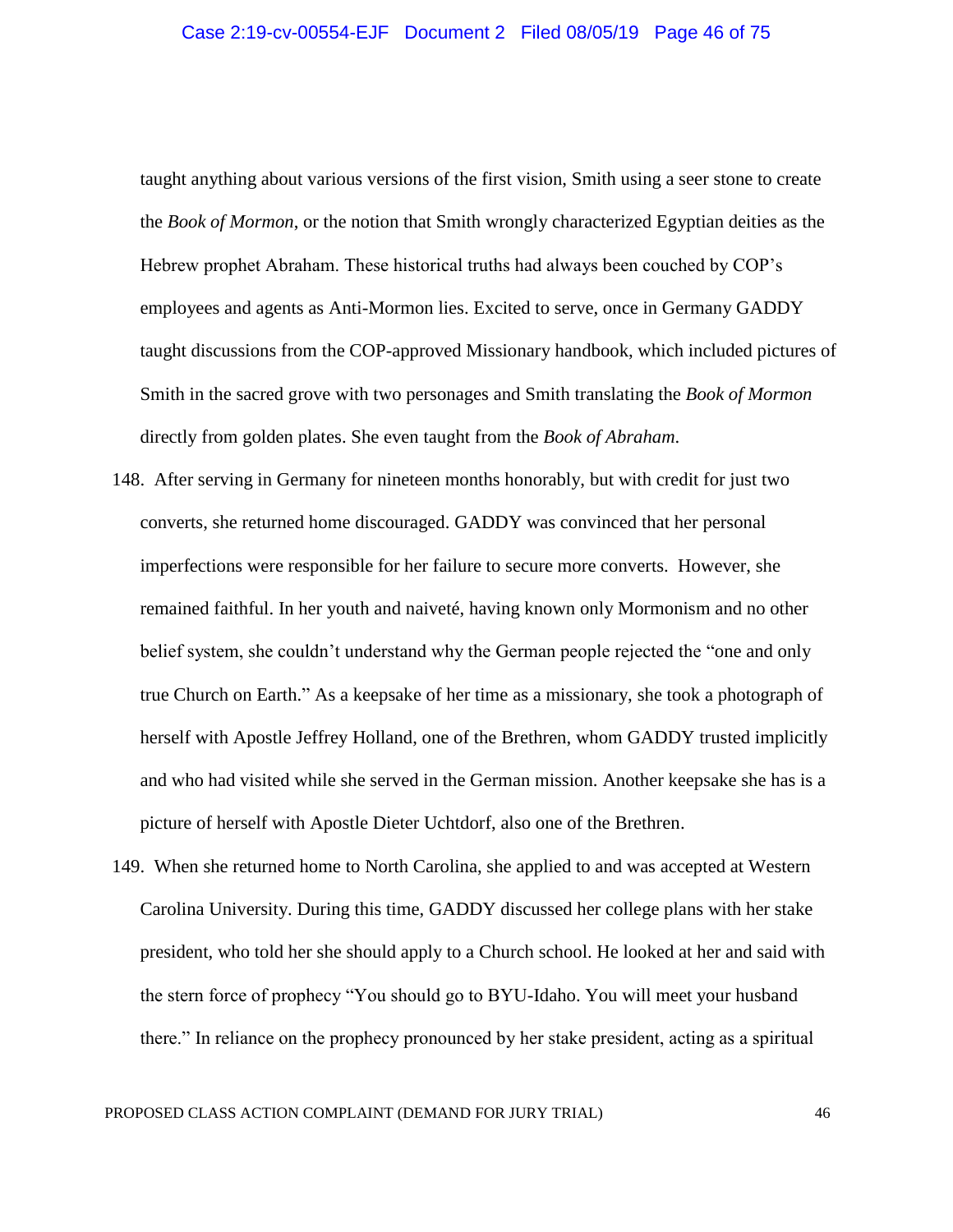### Case 2:19-cv-00554-EJF Document 2 Filed 08/05/19 Page 47 of 75

agent for God's appointed leaders; she declined the acceptance to Western Carolina University and within eight days embarked in her car on a 2,000 mile cross-country move to attend BYU-Idaho in Rexburg, Idaho.

- 150. GADDY graduated BYU-Idaho with a degree in Recreational Management, with an emphasis in recreational therapy. While there, she took additional Mormon religion courses and attended Institute. She used the Institute and religion course manuals which never hinted at Mormon historical anomalies. Questions about significantly differing versions of the first vision, Smith using his seer stone to create the *Book of Mormon*, and the important inaccuracies in the *Book of Abraham* translation, were never discussed at BYU-Idaho during her experience. No course in comparative religions was offered at BYU-Idaho. GADDY dated, and even stayed in the Rexburg, Idaho general area after graduation for three months in an attempt to fulfill her stake president's prophecy but did not meet her husband.
- 151. GADDY found a job in her specialty in Florida and lived with a Mormon family there for approximately two years. After much discussion and counseling with her bishop where she confided the hopes, fears and disappointments of her young life, GADDY decided that Florida was not the right place for her. She looked for a professional position elsewhere.
- 152. Ultimately, GADDY took a job in Texas and attended a singles ward, where she met her husband in April, 2015. They were married in the Rexburg Idaho Mormon temple in December of 2015. Two of GADDY's sisters were barred from the ceremony since the older one was not temple worthy and the younger deemed too young.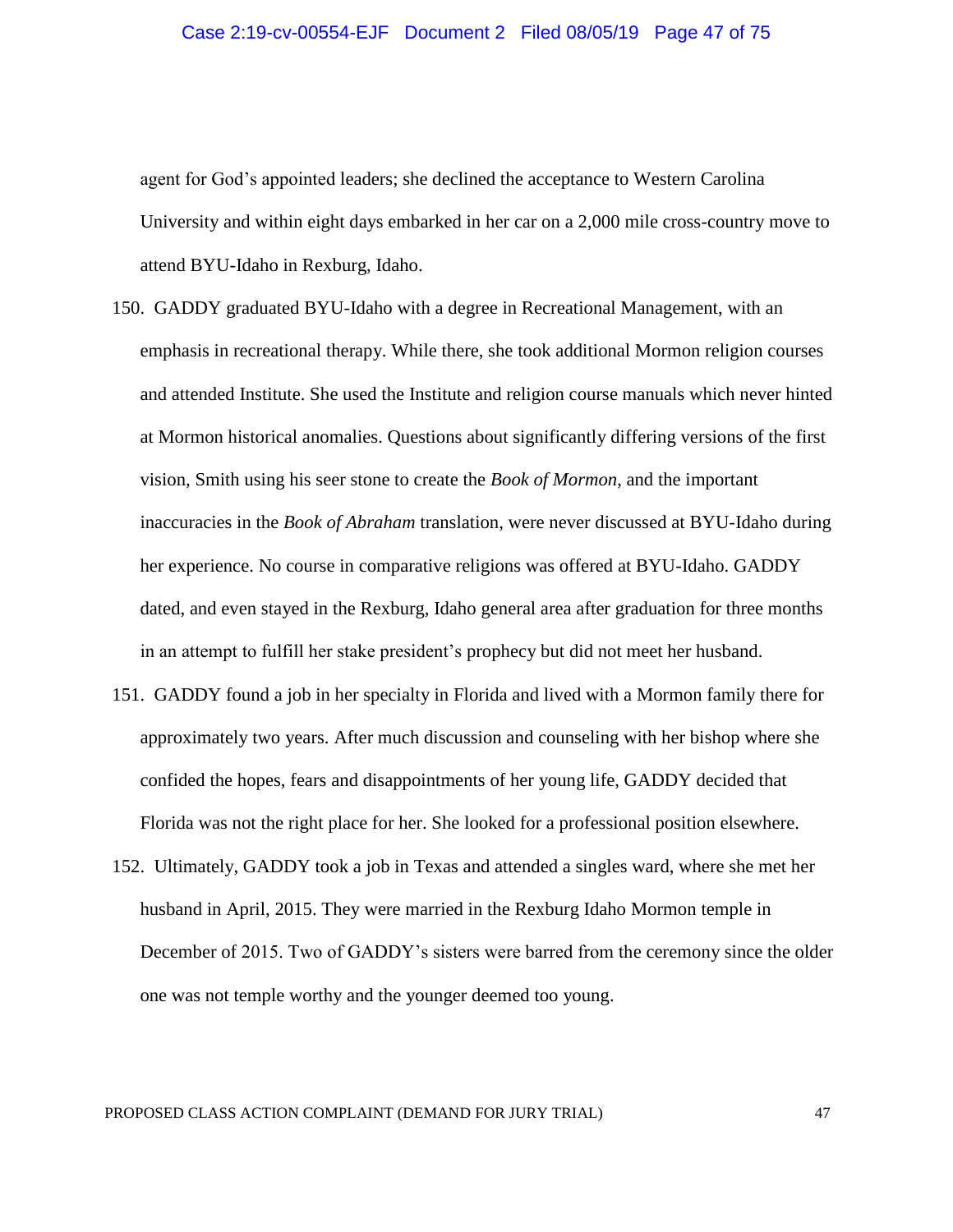- 153. The couple returned to North Carolina and is now living in Jacksonville, North Carolina. Her husband planned to become a chaplain in the US Navy. However, in order to do so, his wife must be an active member of the same religion that he professes, here, Mormonism. In May of 2017, GADDY gave birth to her first child, a son. She now works part-time, caring for him.
- 154. During GADDY's childhood she heard and read representations by the COP through its agents/employees that Mormonism was the one and only true church of God on Earth, indeed, the restored gospel of Jesus Christ. These opinions were supported by the false statements, including false pictorial representations of important facts as detailed throughout this complaint.
- 155. During this time, she encountered nothing that caused her to question or contradict any of those misrepresentations because she, like all others who have been raised in the Mormon organization, had been admonished not to read outside of COP-approved sources. When GADDY was on her mission she could not read anything unapproved by her Mormon leaders. Unapproved sources were characterized to include "Anti-Mormon lies," which had been spread about Mormonism ever since its founding in 1830. Leaders told her that such lies would sow seeds of doubt which would grow like a cancer destroying her testimony and peace of mind.
- 156. GADDY and her husband remained active in the Mormon organization. She taught Relief Society in her ward. During her temple recommend interviews she readily acknowledged that she paid a full tithing. When she was asked if she associated with any one or group whose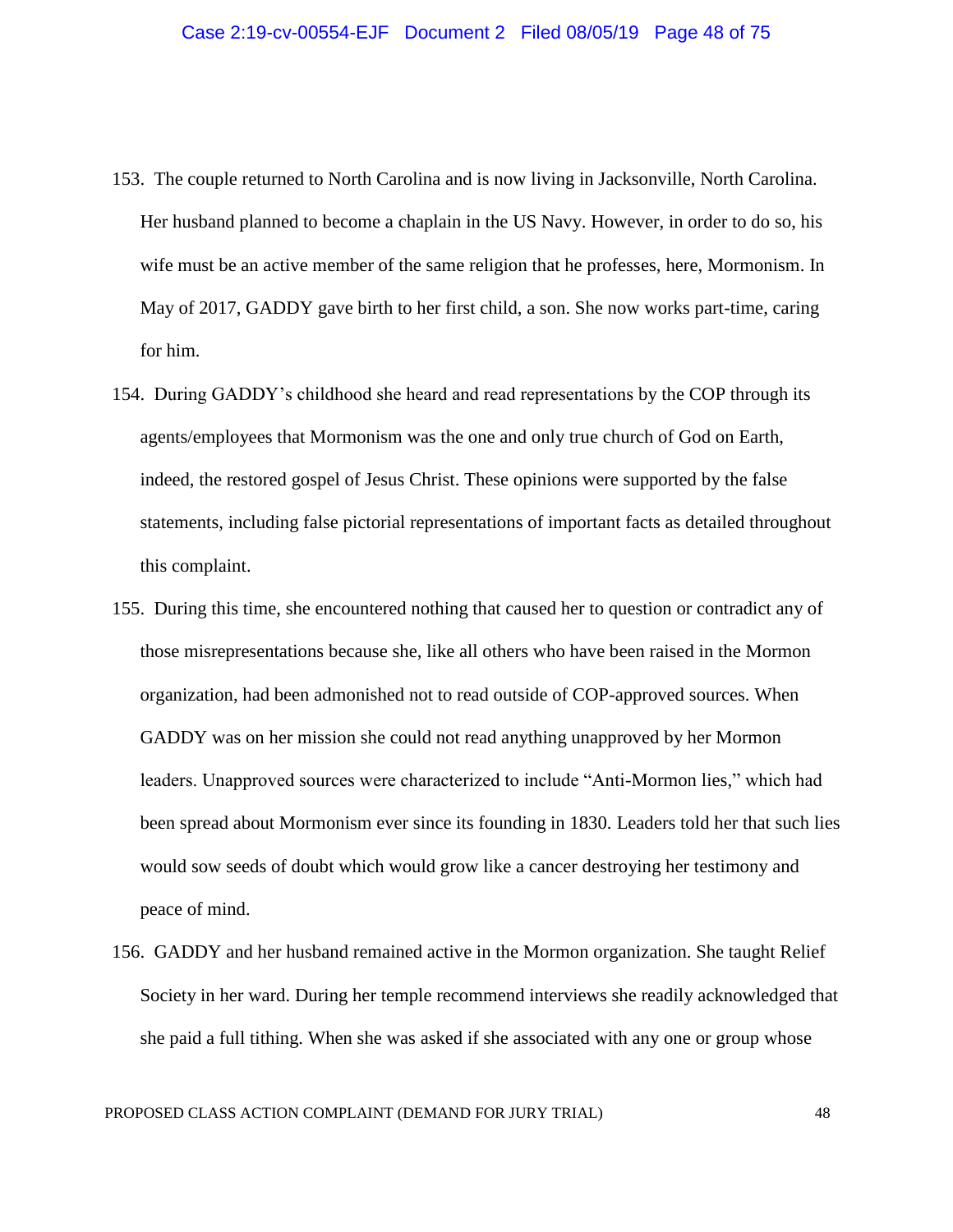practices were contrary to Mormon teachings, she truthfully answered "no," so as not to compromise her worthiness to enter the temple and eventually obtain exaltation. In her ward callings, she used the artwork available in the ward library which depicted Smith's first vision where the COP claimed Smith saw the Father and Son, in the seminal event leading to the Restoration and the picture of Smith appearing to translate the *Book of Mormon* from golden plates. She studied the *Book of Abraham* and wondered about the Hebrew prophet and the interesting information which Smith obtained from the life and teachings of Abraham inscribed on the Egyptian scrolls about the star Kolob and the pre-existence where all souls lived before birth and other information.

# C. **A Shocking Discovery Leads to Research**

- 157. Then in February of 2018, she was preparing a lesson to teach in Relief Society. In search of General Conference talks to supplement her lesson she googled "Mormon videos" and came across a link to a video of an interview with Josh Durham, a Mormon physician, who talked about mind control and Steve Hassan's B.I.T.E. model of religious extremism in the context of Mormonism.
- 158. Dr. Durham stated that Smith lied about his personal participation in polygamy. At first, GADDY did not believe what she was hearing, she wanted to prove Dr. Durham wrong. She had always been taught that Smith had just one wife, Emma. She researched Smith's participation in polygamy but found nothing dispositive on the LDS.org website. She did find a link on LDS.org to another site where Smith's wives were listed. Thinking that since the Mormon website linked to an outside source from its own site, therefore she was allowed to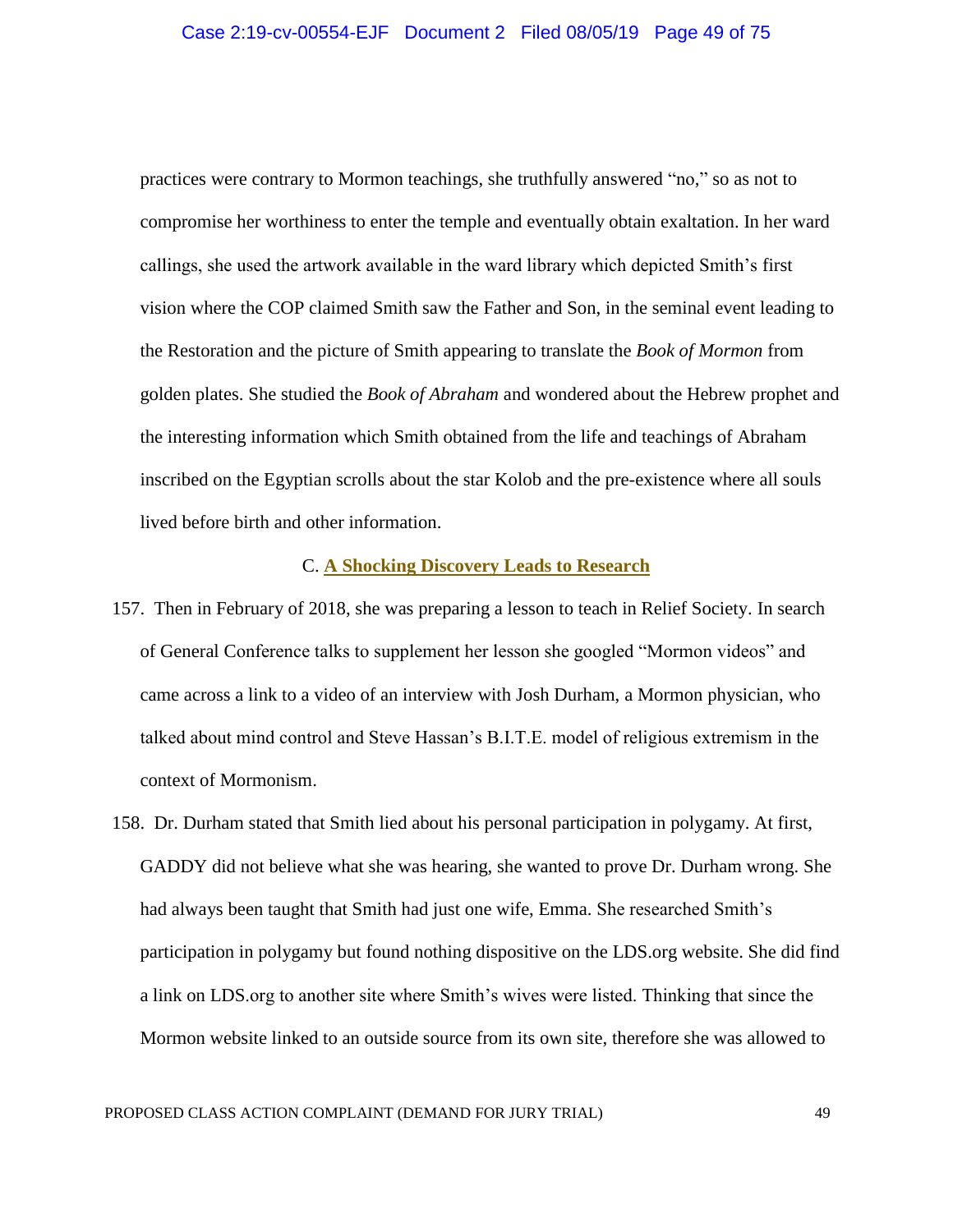do the same, she viewed websites that addressed Smith's lies about his polygamy, which led her to other issues and eventually over a period of time to the conclusion that the truth about key facts in Mormon history was radically different from what she had been taught.

- 159. After several weeks of intense research, GADDY learned that Smith had multiple visions and that there exist multiple versions of the first vision, that the earliest in 1832, written in Smith's handwriting, described only a vision of the Lord who forgave Smith for his sins. She learned that all primary source material supports the fact that Smith dictated the *Book of Mormon* while staring at a stone in a hat, and indeed that the best evidence supports the stone in the hat theory. She discovered that there is no primary source evidence that Smith studied what was ostensibly inscribed on the gold plates or that he ever used them, as opposed to a seer stone in a hat, to create the *Book of Mormon*. Incredibly, she learned that very seer stone was the same stone Smith had used to search for buried treasure when he was younger, and that even if the gold plates existed, he didn't use them to translate inscriptions from ancient Hebrew prophets.
- 160. GADDY also discovered that despite long-standing COP representations that Hill Cumorah was the place where the golden plates were deposited and the surrounding area was the location of the battles between the Nephites and Lamanites, that there is in fact no evidence of Hebrew ancestry found in the Americas. She subsequently learned from the "Book of Mormon Geography" essay published in January 2019, that Mormon leaders have no official opinion on the location of Hill Cumorah, where the final *Book of Mormon* battle took place and where in the Americas the gold plates were buried and retrieved.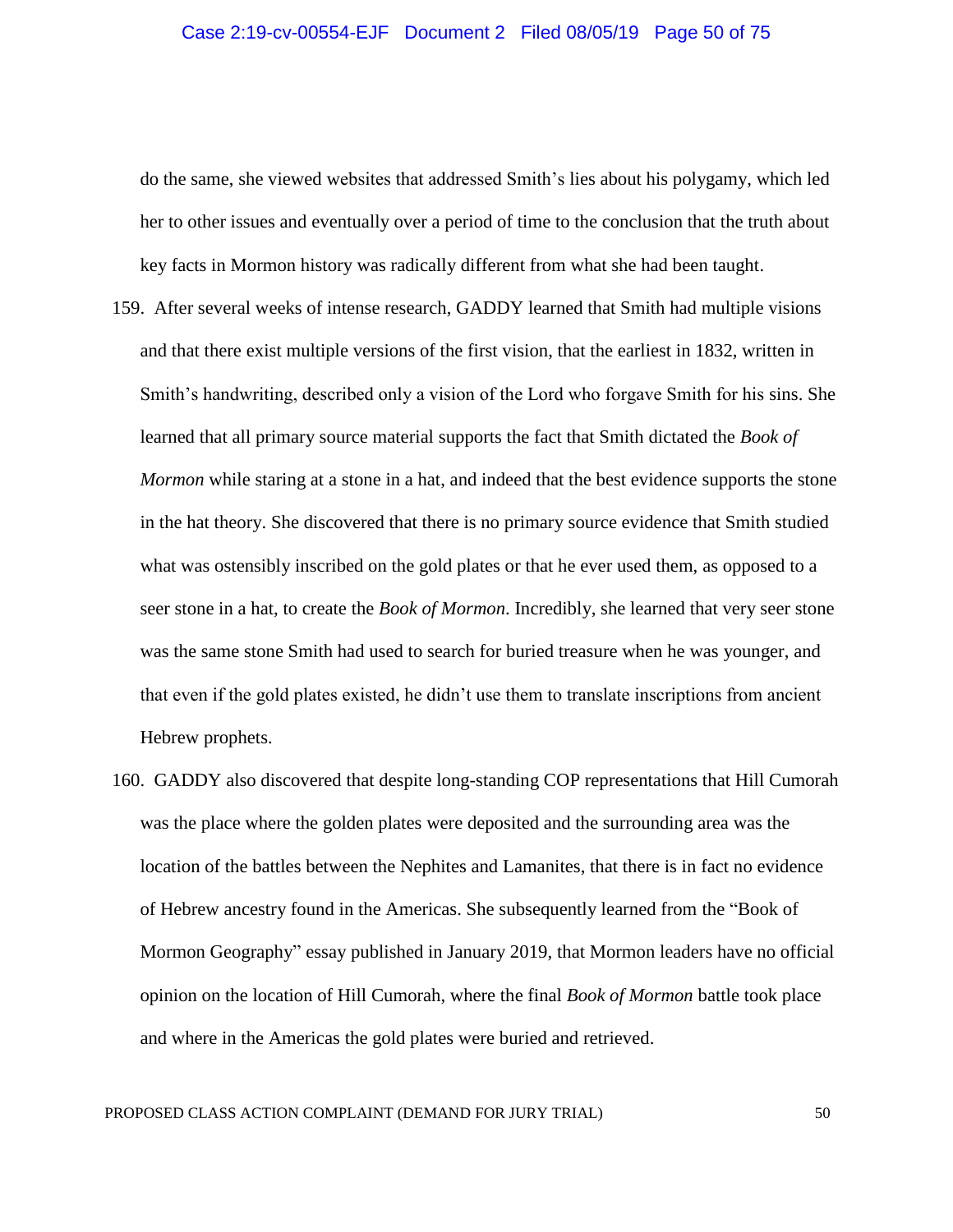- 161. She learned that the recovered Egyptian papyri used in Smith's translation of the canonized *Book of Abraham* are not the words and writing of the Hebrew prophet Abraham, as announced in the book's preface, and as she was taught in Sunday School. She also learned that according to all Egyptologists, the true meaning of the writing on the papyri bears no resemblance to the interpretation or 'translation' claimed by Smith and taught by COP employees and agents, the Brethren, her BYU-Idaho professors of religion, her bishops and stake presidents and even what she had taught others on her mission.
- 162. GADDY attempted to discuss these issues with her husband, but he only trivialized her concerns. He would not listen to her or read anything she asked him to consider. She attempted to discuss it with Mormon friends and relatives. Her husband and friends argued with her. Her mother told her that she felt like she had "stabbed her in the heart." LAURA GADDY was alone in her despair.
- 163. She found that she could not reconcile what she had learned and now believed to be the truth about her Mormon beliefs with continuing membership in the Mormon organization. Ultimately, months after that first rude awakening, she resigned from the Church.
- 164. She knew that her husband had been working for years to attain the status of chaplain in the US Navy. However, it was only after her resignation that she learned from him that he cannot now be considered for that position because the wife of a chaplain must belong to the same religion as her husband. Deeply disturbed, she feels that she has jeopardized her husband's career path, which has led to further dissension within the marriage.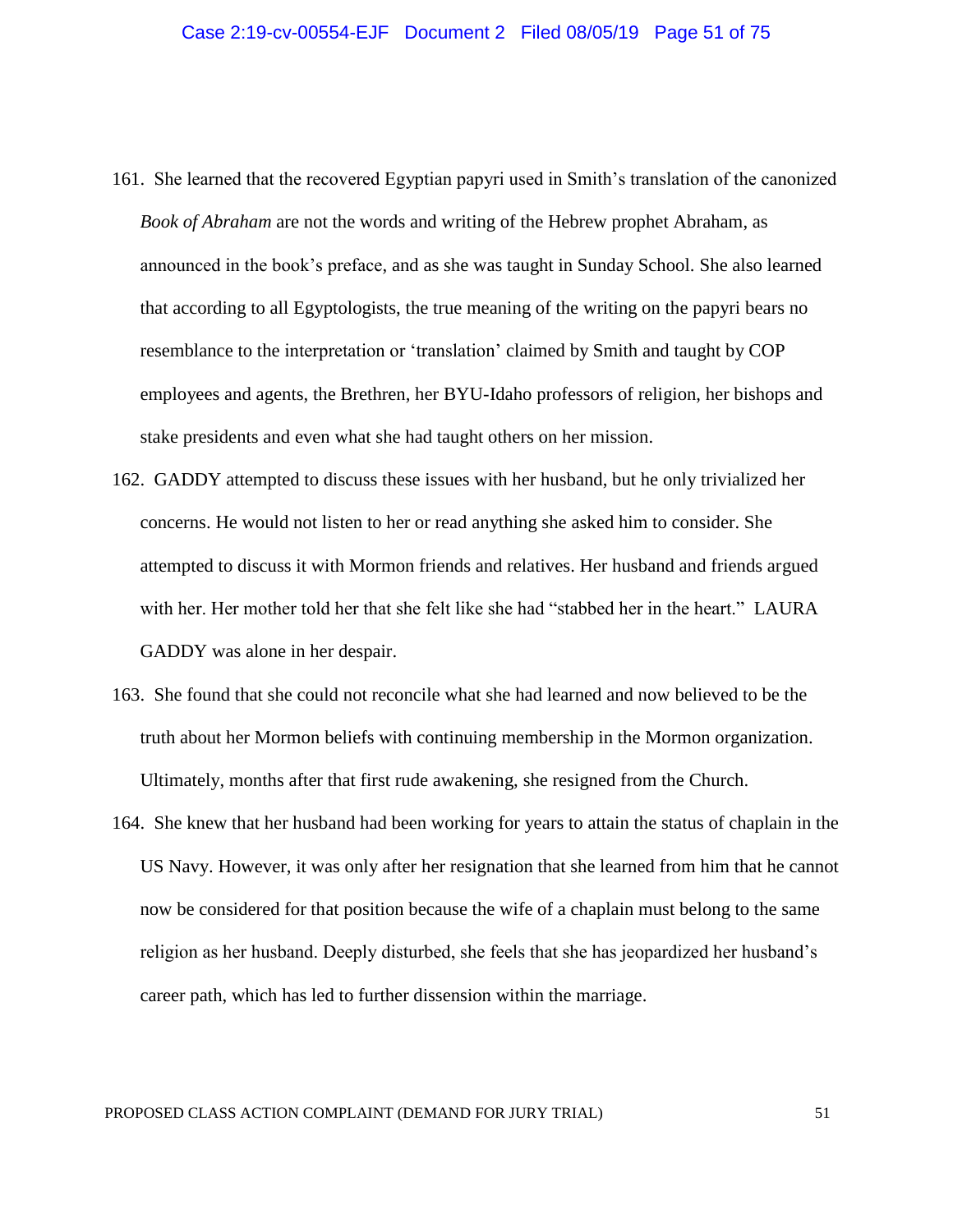165. GADDY is now in counseling for the severe emotional distress she has suffered upon learning that her trusted spiritual advisors have mispresented the truth of the historical facts upon which her faith was built and that her entire life has been based upon a lie.

## VII. **CLASS FACTUAL ALLEGATIONS**

- 166. The following individuals are excluded from the Class: (1) any Judge or Magistrate presiding over this action and members of their families; (2) Defendants, their subsidiaries, parents, successors, predecessors, and any entity in which Defendants or its subsidiaries or *dbas*, have a controlling interest and their current or former employees, officers and directors; (3) Plaintiffs' attorneys; (4) persons who properly execute and file a timely request for exclusion from the Class; (5) the legal representatives, successors or assigns of any such excluded persons; and (6) persons whose claims against defendant have been fully and finally adjudicated and/or released. Plaintiff anticipates the need to amend the Class definitions following appropriate discovery.
- 167. Definition of the proposed class: All who have resigned from the Mormon Church less than four years prior to the date of filing this Complaint, (subject to tolling considerations of minority, etc.), and those who resign thereafter who choose to be members of the class.
- 168. Numerosity [Size]: The exact size of the Class is unknown and not available to GADDY at this time, but it is clear that individual joinder is impracticable. COP has in its possession a list of those who have requested that their names be removed from its records. Additionally, on information and belief, at least twenty-six thousand Mormons have used the website www.quitmormon.org to resign since it was created in or about 2012. Members of the Class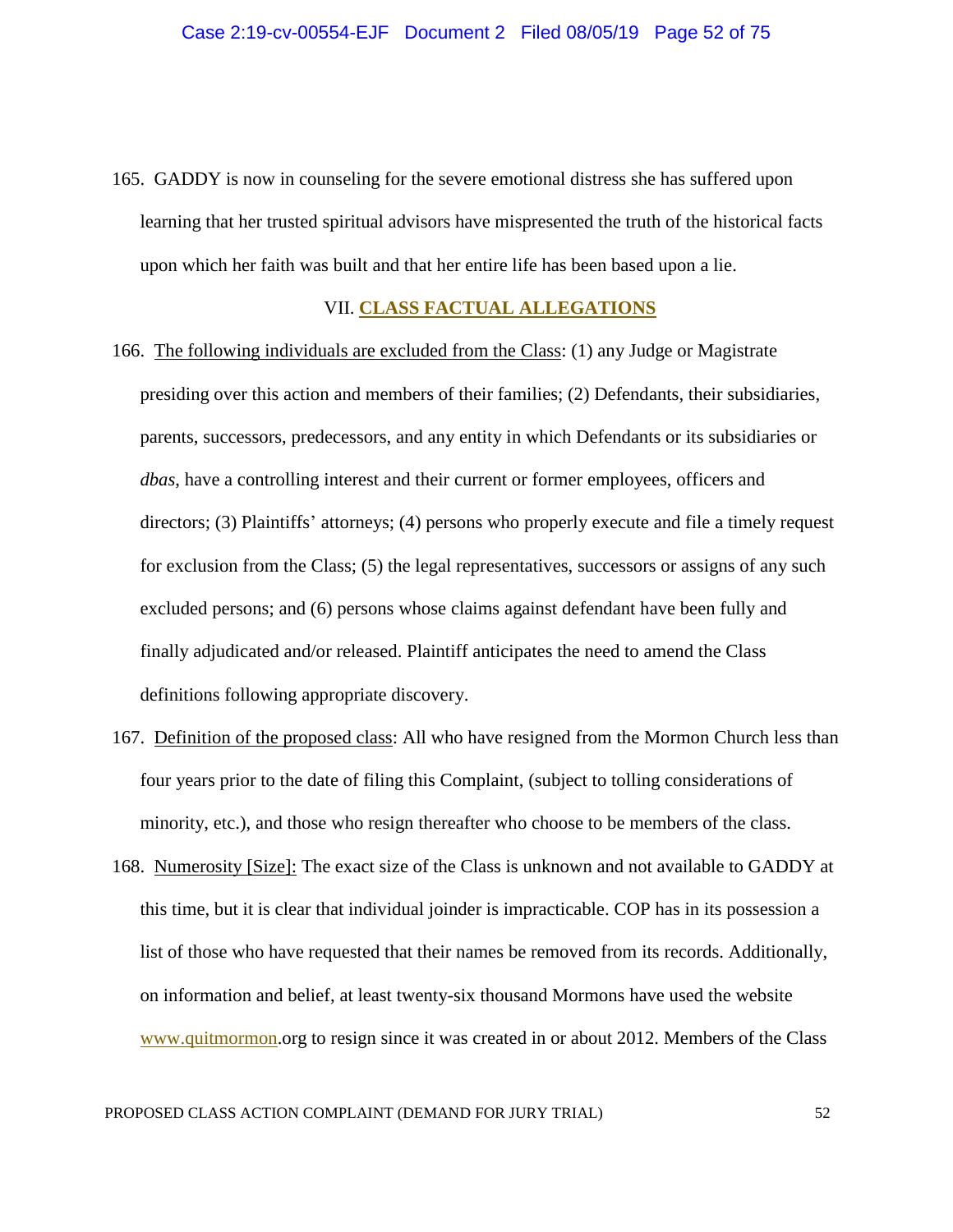can be easily identified through Defendant's records of those Mormons who have resigned within the date set forth in the parameters, i.e. no more than four years prior to the date this Complaint is filed (subject to tolling considerations of minority, etc.), and those who resign thereafter who chose to become members of the class. Not all of those have resigned due to factual misrepresentations alleged in this Complaint; however, upon information and belief, and according to the faith crisis report, a substantial majority of said individuals in this group have resigned for these reasons.

- 169. Commonality/Typicality and Predominance: There are many questions of law and fact common to the claims of Plaintiff and the Class, and those questions predominate over any questions that may affect individual members of the Class. Common questions for the Class include but are not necessarily limited to the following: the ongoing misrepresentations of foundational facts which have caused Class members to question Mormonism. Furthermore, the type of psycho-social issues caused by Defendant's alleged deception are common to potential Class members, as set forth in the faith crisis report. Finally, the monetary damages suffered by members of the Class are of the same type, funds paid to Defendant COP in the form of tithing and other expenses (e.g., mission expense, tuition) in reliance upon Defendant's [mis]representations of historical material fact concerning Mormonism's origins and are readily calculable.
- 170. Adequate Representation: LAURA GADDY will fairly and adequately represent and protect the interests of the Class. GADDY was a leader in her high school and served in various Church callings on her mission and in her wards. GADDY's Counsel has more than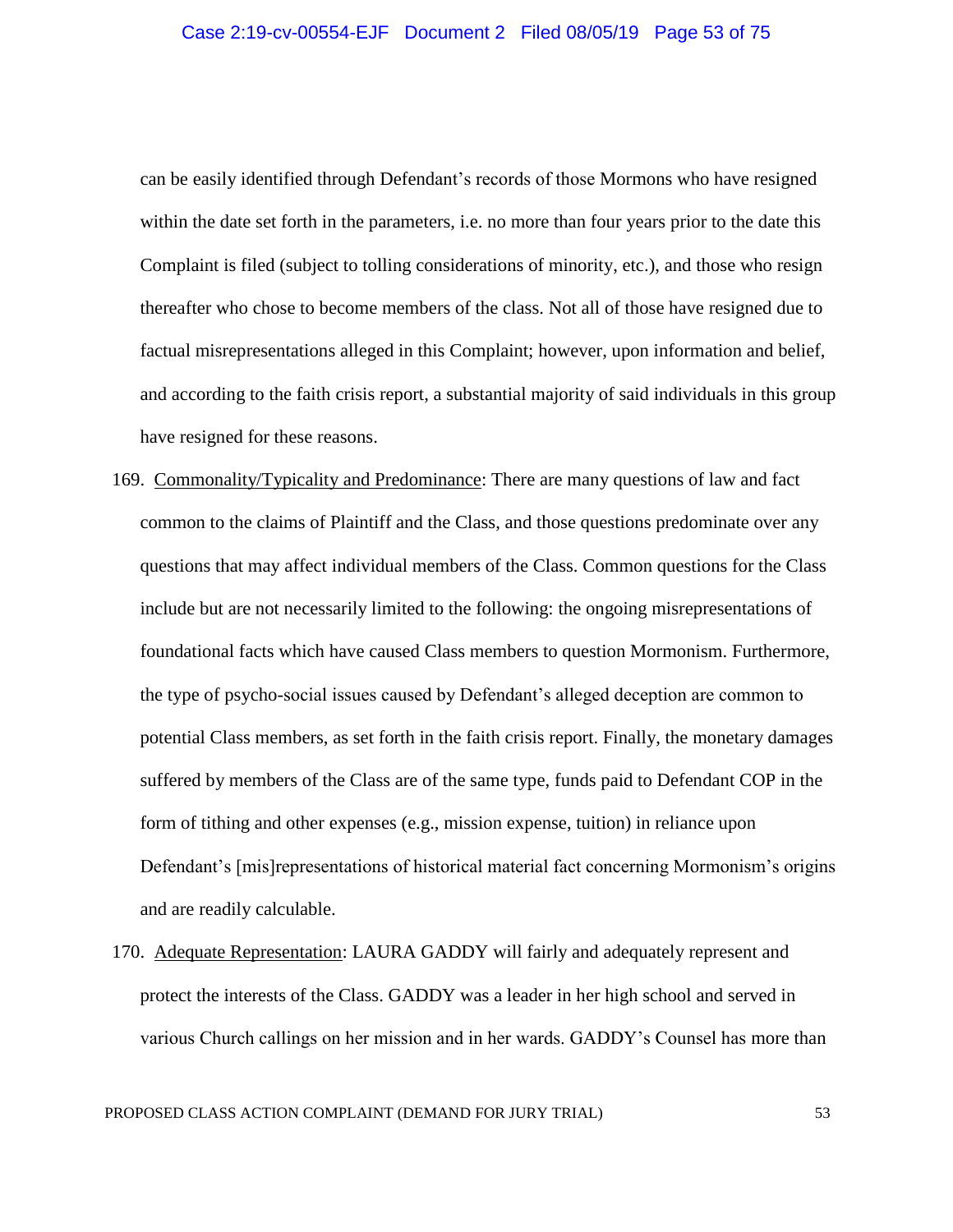30 years' experience as a civil litigation attorney, experience in multiparty litigation from both a defense and plaintiff side, and class action experience. Neither GADDY nor her counsel has any interest adverse to the Class. Neither does Defendant have any defense unique to GADDY. GADDY and her counsel are committed to vigorously prosecuting this action on behalf of the members of the Class and have the resources to do so.

- 171. Appropriateness per Fed. R. Civ. P. 23 (b) (1): Prosecuting separate actions by or against individual class members would create a risk of: (A) inconsistent or varying adjudications with respect to individual class members that would establish incompatible standards of conduct for the party opposing the class; and (B) adjudications with respect to individual class members that, as a practical matter, would be dispositive of the interests of the other members not parties to the individual adjudications or would substantially impair or impede their ability to protect their interests.
- 172. Defendant's business propaganda practices apply to and have affected the members of the Class uniformly, and GADDY's challenge of those practices and claim for damages as a result of those longstanding practices hinges on Defendant's conduct with respect to the Class as a whole, not on facts or law applicable only to GADDY. Additionally, the damages suffered by individual members of the Class will likely be small relative to the burden and expense of individual prosecution of the complex and protracted litigation necessitated by Defendant's actions/omissions. Upon information and belief, COP is worth in excess of \$100 billion dollars and has access to the best attorneys in the United States. Thus, it would be virtually impossible for the members of the putative Class to obtain effective relief from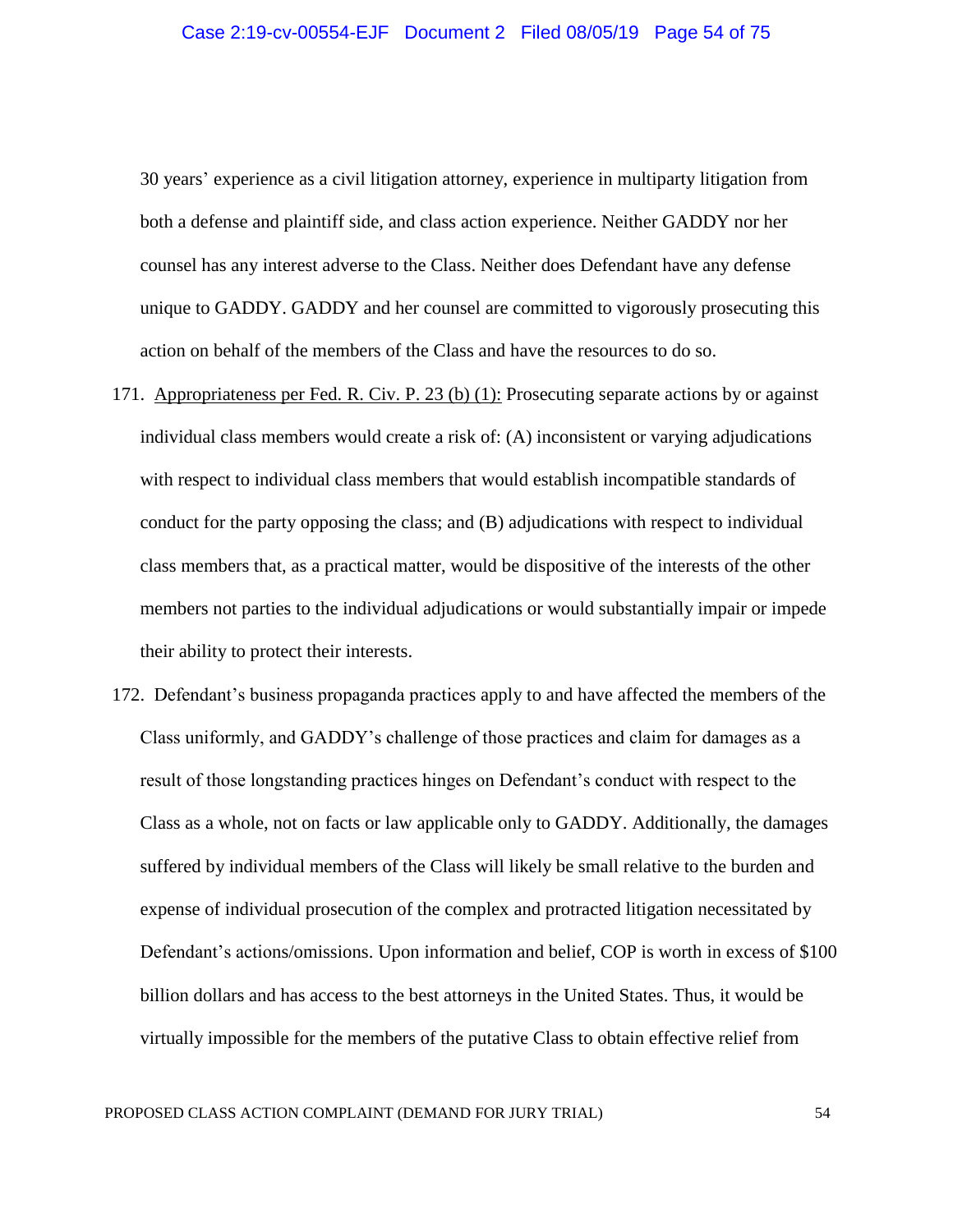Defendant's misconduct on an individual basis. A class action provides the benefits of single adjudication, economies of scale, and comprehensive supervision by a single court. Economies of time, effort, and expense will be fostered, and uniformity of decisions will be ensured, especially given that appeals are likely.

- 173. Fed. R. Civ. P. 23(b) additional pertinent matters. A class action is superior to other available methods for fairly and efficiently adjudicating the controversy in that it would be judicially expeditious for the matter to be litigated in this particular forum, given it is the location of Defendant COP and that much of its actions/omissions occurred in this jurisdiction. Furthermore, upon information and belief, the majority of the witnesses to said actions are located within this forum or very nearby.
- 174. Fed. R. Civ. P. 23(c) notice to potential class members: Upon information and belief, notice required per this subsection can be easily accomplished as described in the numerosity section above. Notice in compliance with the above section can be accomplished through discovery requests to Defendant to identify those who have resigned during the circumscribed period through COP's membership rolls. It is widely known that the COP maintains records on those who are inactive and those who have resigned, often sending representatives to those members who have moved and/or become inactive months and even years after the members' activity has ceased.

## **VIII. MAIL AND WIRE FRAUD ALLEGATIONS**

175. COP engaged in a scheme to defraud GADDY and other class members by means of fraudulently misrepresenting the facts relating to (among other things) Smith's first vision,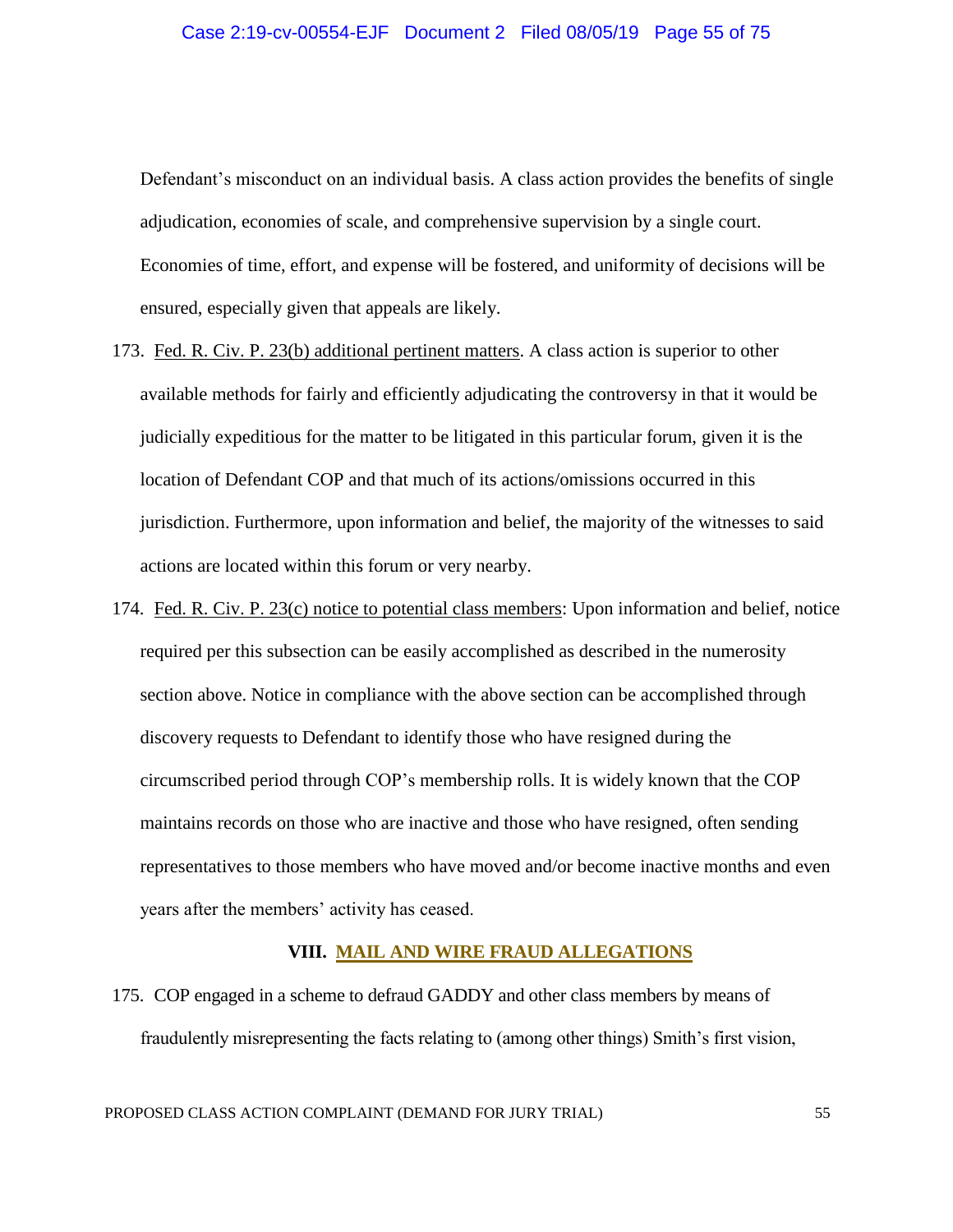### Case 2:19-cv-00554-EJF Document 2 Filed 08/05/19 Page 56 of 75

Smith's creation of the *Book of Mormon* and Smith's translation of the *Book of Abraham*. COP knowingly devised or knowingly participated in a scheme and or artifice to defraud GADDY and other class members to obtain the money or property of GADDY and other class members by means of false or fraudulent pretenses, representations, or promises.

- 176. COP could foresee that the U.S. Postal Service and interstate wires would be used "for the purpose of" advancing, furthering, executing, concealing, conducting, participating in or carrying out the scheme, within the meaning of 18 U.S.C. §§ 1341 and 1343.
- 177. In particular, pursuant to the scheme to defraud GADDY and other class members, COP knew or could foresee that the U.S. Postal Service and interstate wires would be used to receive and/or deliver, *inter alia*, communications for the purpose of providing false historical accounts of Smith's first vision, Smith's creation of the *Book of Mormon,* and Smith's translation of the *Book of Abraham*, for the purpose of concealing the historical truth of Smith's first vision, Smith's creation of the *Book of Mormon,* and Smith's translation of the *Book of Abraham*, and for the purpose of persuading Mormons to donate their time, money, and energy for the economic benefit of the Mormon Corporate Empire.
- 178. COP acting singly and in concert, personally or through its agents, used the U.S. Postal Service and interstate wires or caused the U.S. Postal Service or interstate wires to be used "for the purpose of" advancing, furthering, executing, concealing, conducting, participating in, or carrying out a scheme to defraud GADDY and other class members, within the meaning of 18 U.S.C. §§ 1341 and 1343.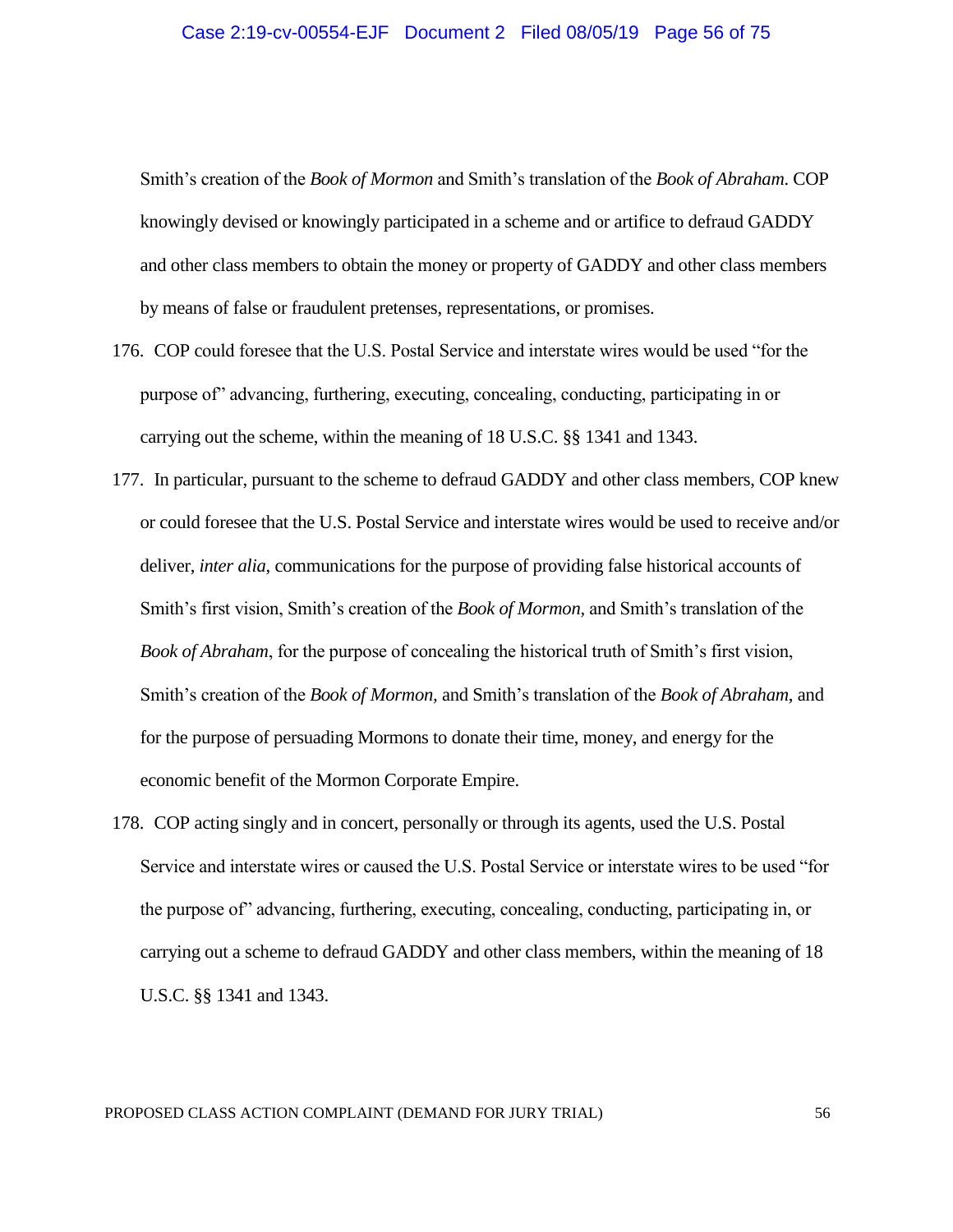- 179. It is not possible for GADDY to plead with particularity all instances of mail and wire fraud that advanced, furthered, executed, and concealed the scheme because the particulars of many such communications are within the exclusive control and within the exclusive knowledge of COP. By way of example, however, COP specifically used the U.S. Postal Service or interstate wires or caused the U.S. Postal Service or interstate wires to deliver each and every email, electronic transfer, letter, mailing, and other uses of the mail and wire described in paragraphs 105-120, *supra.*
- 180. Upon information and belief, some of the wire communications described above occurred between persons in the same state but crossed interstate borders by reason of the technology and other mechanisms used to transmit the communication.
- 181. Each and every use of the U.S. Postal Service or interstate wires described above was committed by COP acting singly and in concert, personally or through its agents, with the specific intent to defraud GADDY and other class members or for obtaining the money or property of GADDY and other class members by means of false or fraudulent pretenses, representations, or promises. COP's acts of mail and wire fraud in violation of 18 U.S.C. §§ 1341 and 1343 constitute racketeering activity as defined by 18 U.S.C. § 1961(1)(B).
- 182. GADDY and other class members suffered, continue to suffer, and will suffer substantial injures by reason of COP's acts of racketeering

## **FIRST CAUSE OF ACTION:**

## **COMMON LAW FRAUD**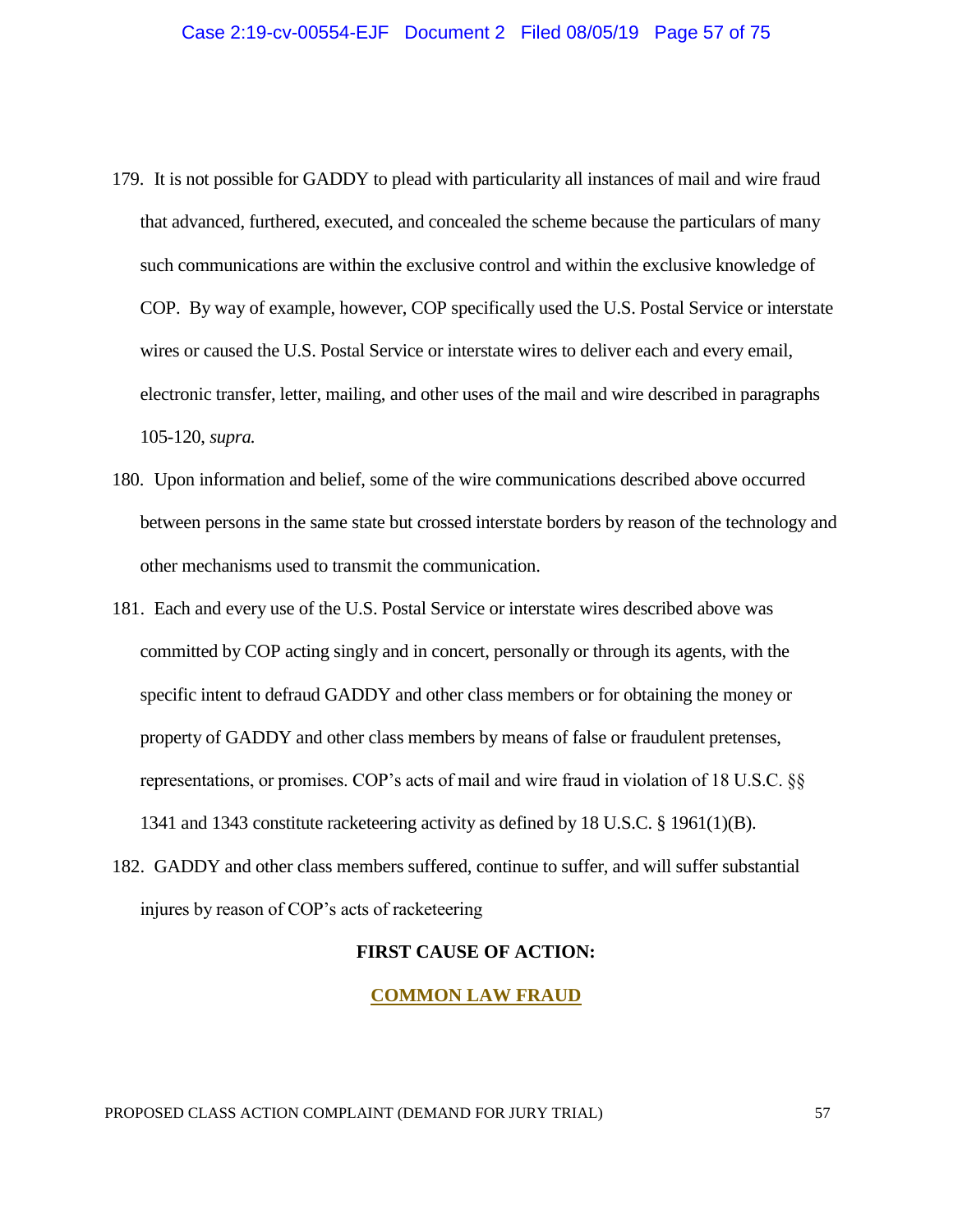- 183. Plaintiff incorporates paragraphs 1-182 of the Complaint as though fully set forth herein. Since at least the date that COP was incorporated in 1923, up until the present time, COP, by and through its employees and agents, has made materially false statements of fact concerning the very foundation of Mormonism. These materially false statements of fact include but are not limited to: A) Smith's first vision of 1820 was something more than a Christian theophany. At a time of religious confusion, he went to a grove of trees to pray. There, he saw two personages in a pillar of light. One deferred to the other and said, "This is my beloved Son, hear him." That personage told Smith that all [religious] creeds were wrong and that all those who professed such creeds were an abomination. However, Smith's first vision was not what the Mormon hierarchy has represented it to be; and, B) that Smith translated the *Book of Mormon* from gold plates, inscribed in reformed Egyptian language with the histories and teachings of ancient Americans whose Hebrew ancestors had migrated from Israel; and, C) that the canonized *Book of Abraham* is an accurate translation from Egyptian papyri of writings not only about, but by the Hebrew prophet Abraham.
- 184. With respect to all three of the above-referenced facts, the general correlated version is as indicated above in paragraphs 64, 76-83, and 92-96, *supra*. Upon information and belief, the uncorrelated true version of any and or all of these facts has never been disclosed to the lay Mormon in student educational manuals, missionary materials, never in the biannual General Conference, and or never in the local wards, branches or stakes over the pulpit, or to the members in lesson manuals. The materiality of these misrepresented facts cannot be disputed. Their importance was admitted long ago. The faith crisis report substantiates the materiality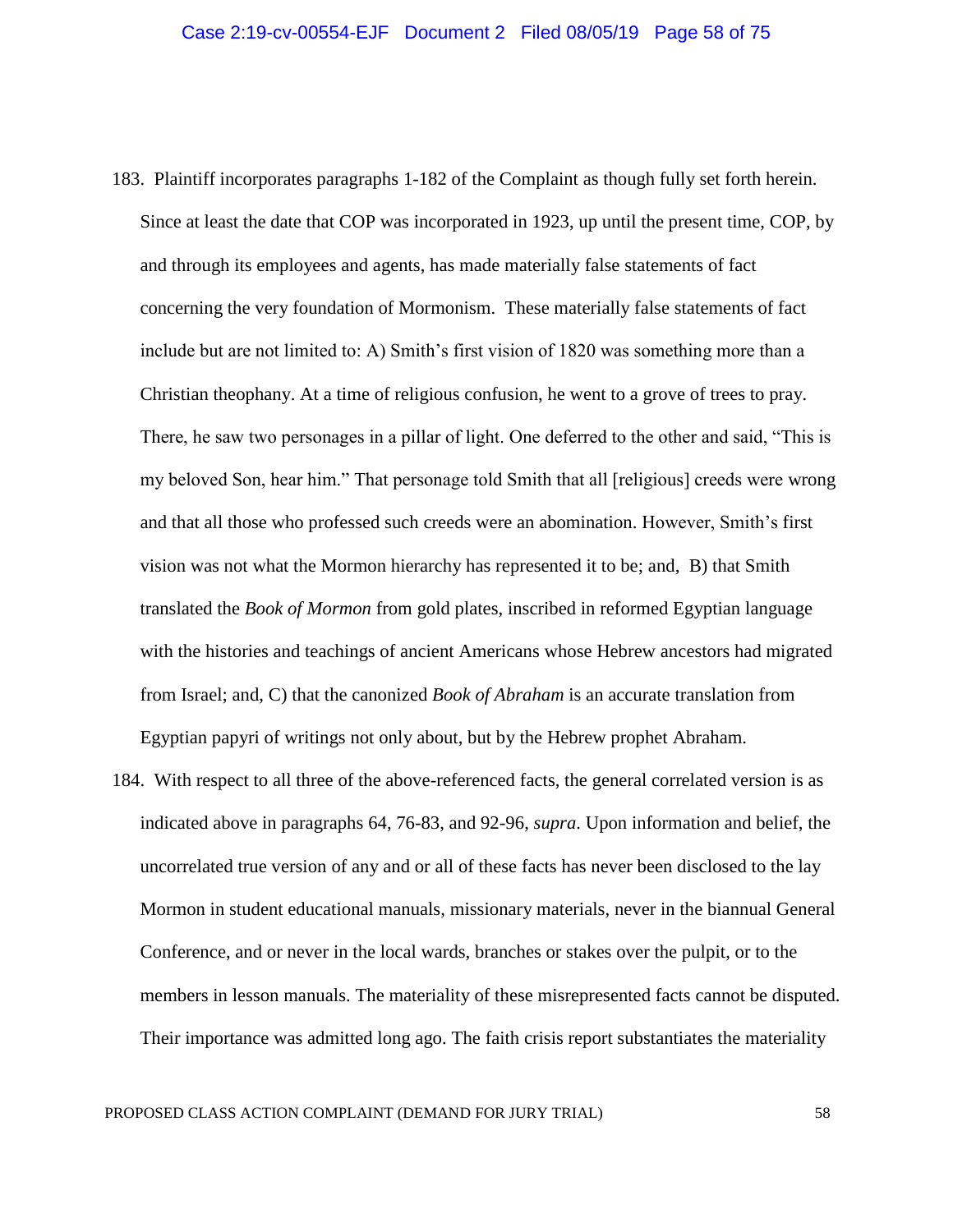#### Case 2:19-cv-00554-EJF Document 2 Filed 08/05/19 Page 59 of 75

of said misrepresented facts, in that being told lies about any or all of these facts is the top reason that Mormons abandon Mormonism.

- 185. COP by and through its employees and agents made the above statements knowing they were false, and or recklessly and without regard for their truth; and,
- 186. COP, acting through its employees and agents intended that Plaintiff GADDY and others similarly situated would rely on the statements; and,
- 187. GADDY and others similarly situated did in fact reasonably rely on the statements; and,
- 188. GADDY and others similarly situated suffered damages as more specifically described below as a result of relying on any or all of the statements.

# **SECOND CAUSE OF ACTION:**

### **FRAUD IN THE INDUCEMENT TO ENTER INTO AN ORAL CONTRACT**

- 189. Plaintiff incorporates paragraphs 1-188 as though fully set forth herein.
- 190. Defendant COP by and through its employees and/or agents made false statements of material fact and misrepresentations intending that its members and potential members rely on those [mis] representations.
- 191. Defendant COP, either knew that the representations were false or made the representations recklessly without sufficient knowledge upon which to base the representations:
- 192. COP intended that Plaintiff and similarly situated Mormon members and potential members would rely on them so that they would either remain in, or join the organization and pay tithing and other money to COP.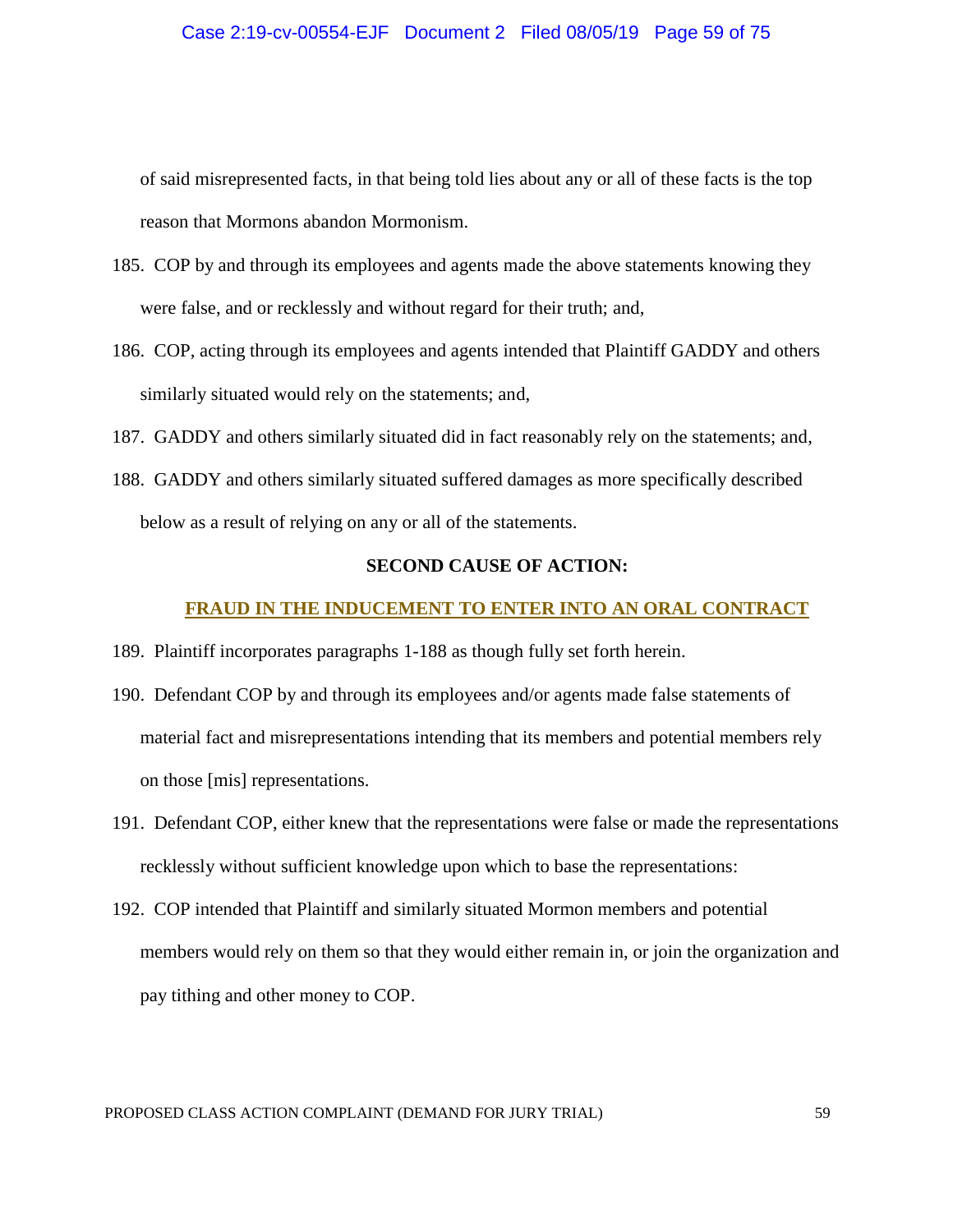- 193. With that reliance, Plaintiff and others like her ultimately took steps to qualify to take out her/their endowment so that she/they could serve missions. These young people continued to stay qualified, by among other things, continuing to pay a full tithe, so that she and they could, for example, attend a COP-owned college or university and eventually be married in an LDS temple.
- 194. Defendant COP made the offer of Mormon Church membership and the right to enter the temple and engage in its ceremonies only upon condition of, and in exchange for, a full payment of 10% of one's income.
- 195. COP, by and through its employees, made these misrepresentations in order to induce reliance by Plaintiff and others similarly situated.
- 196. Plaintiff and others like her paid 10% of their income as consideration for the right to be an endowed Church member (one worthy to enter the temple) and/or regular member at baptism.
- 197. Plaintiff and others reasonably relied on COP's false statements and [mis] representations of material fact in that Plaintiff and others like her were in an inferior position compared to COP's leaders/employees/agents in that COP's leaders and/or employees and/or agents had superior access to accurate information upon which the misrepresentations were based. This information has been stored in a vault in Cottonwood canyon, and/or a floor of the Church Office Building (COB) for decades and includes primary source histories and documents, including the seer stone that Smith used to create the *Book of Mormon.* though lay members have been denied access to the vault and its contents.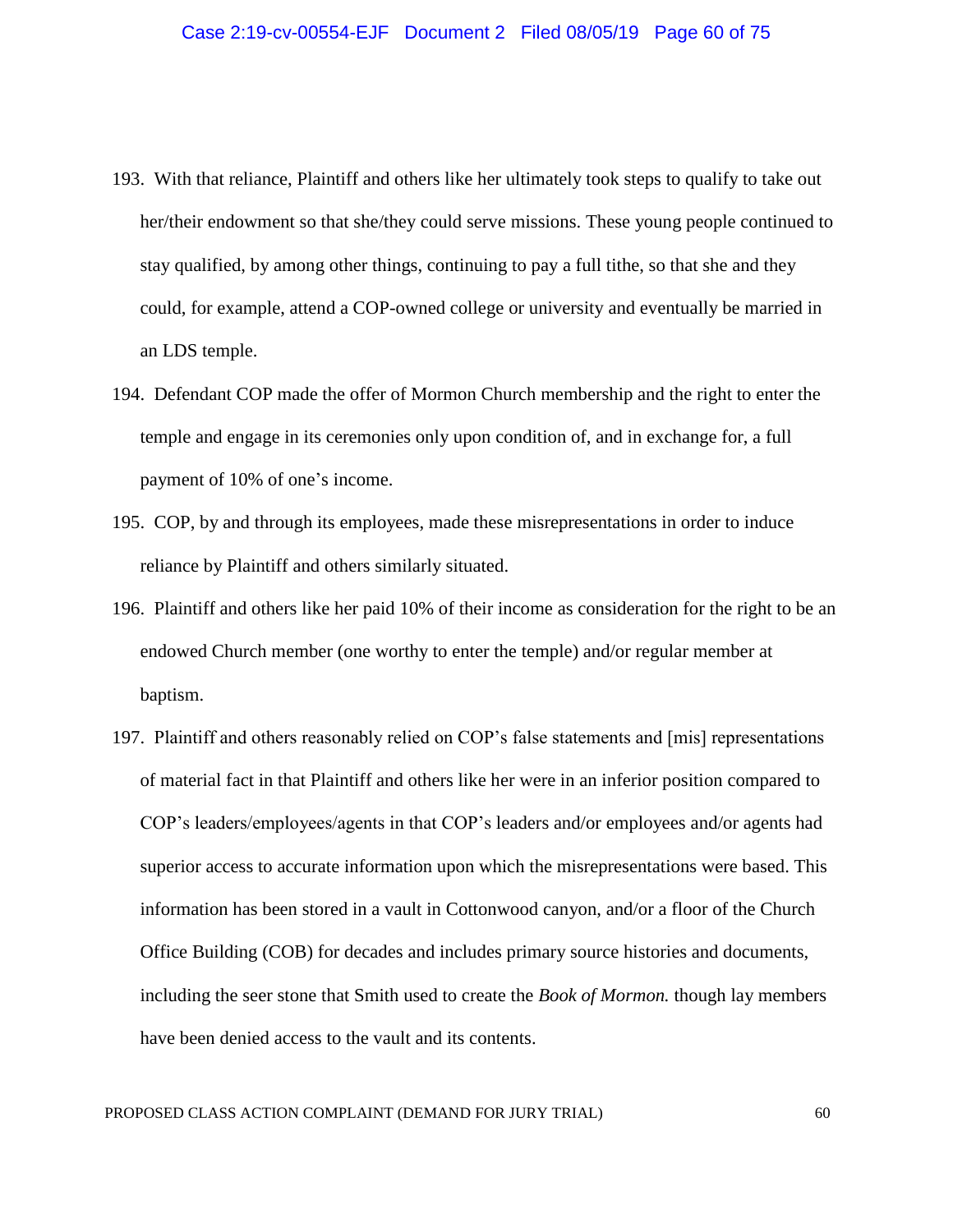- 198. An implied oral contract was thus entered into with Plaintiff and others like her and the COP. Said contract was renewed annually through the payment of a full tithe and biannually through re-issuance of an updated temple recommend.
- 199. Upon discovery of the falsity of the factual [mis] representations about the restoration of the gospel, including but not limited to the truth of Smith's first vision, the true manner in which the *Book of Mormon* was created and that the *Book of Abraham* was not written by the Hebrew prophet, not did it concern his life or teachings, the very foundational facts of Mormonism, Plaintiff and others in similar positions *vis a vis* Defendant COP, disassociated and or resigned from the Mormon Church in order to maintain their integrity.
- 200. When the misrepresentations were made, Plaintiff and upon information and belief the other Class members, had no knowledge of their falsity, nor reason to suspect as such, having been told to trust their leaders. Thus, they reasonably relied upon the false statements of material fact.
- 201. Had Plaintiff and others like her known of the false statements and [mis] representations of fact as described above, they would not have entered into the contract with Defendant COP.
- 202. Reliance caused Plaintiff, LAURA GADDY, and upon information and belief, other members of the prospective class, injury in the form of loss of substantial amounts of money paid to COP, and the loss of months if not years of their lives serving a mission for a religion based on a lie, all due to Defendant's continued and indeed ongoing misrepresentations of Mormonism's important foundational facts.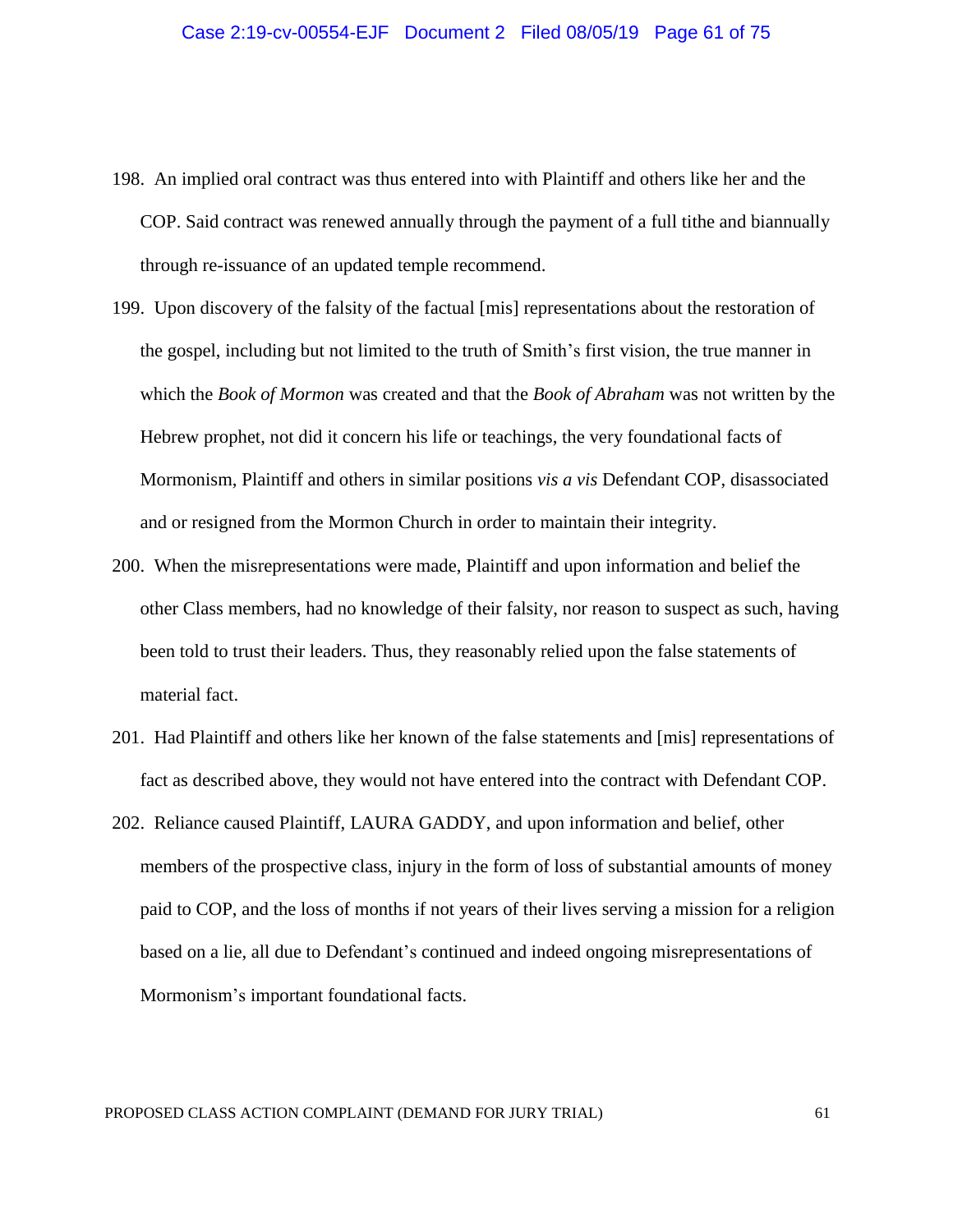- 203. Reliance caused Plaintiff and other Class members emotional and psychosocial distress in the form of living a life and making major life decisions based upon untruths, partial truths and omissions.
- 204. Wherefore, GADDY individually and on behalf of the Class, elects to sue for money damages for fraudulent inducement to contract as allowed under Utah Code §70A-2-721.

## **THIRD CAUSE OF ACTION:**

## **BREACH OF EQUITABLY IMPOSED FIDUCIARY DUTIES**

- 205. GADDY hereby incorporates paragraphs 1-204 above, as though fully set forth herein.
- 206. At all relevant times herein, GADDY and those like her had a relationship between Defendant COP employees and agents, as alleged in the facts pleaded above, which constitute a circumstance where equity should imply a fiduciary duty, due to the trust that COP, by and through its employees, invited to be placed in the Mormon Brethren and GAs, as well as in the local authorities such as stake presidents and bishops.
- 207. Specifically, COP hierarchical leaders' rhetoric included common oft-repeated precepts such as, the [Mormon] leaders, the Brethren, and/or the prophet, will never lead you astray, and similar statements. From a very early age, Plaintiff and others like her became, indeed were groomed during childhood to become a trusting girl and then young woman, who has been induced to relax the care and vigilance she would otherwise ordinarily exercise for her own spiritual welfare.
- 208. Plaintiff and others similarly situated reasonably placed more than mere confidence in Defendant's agents in that at the repeated behest of COP's agent-leaders, both hierarchal and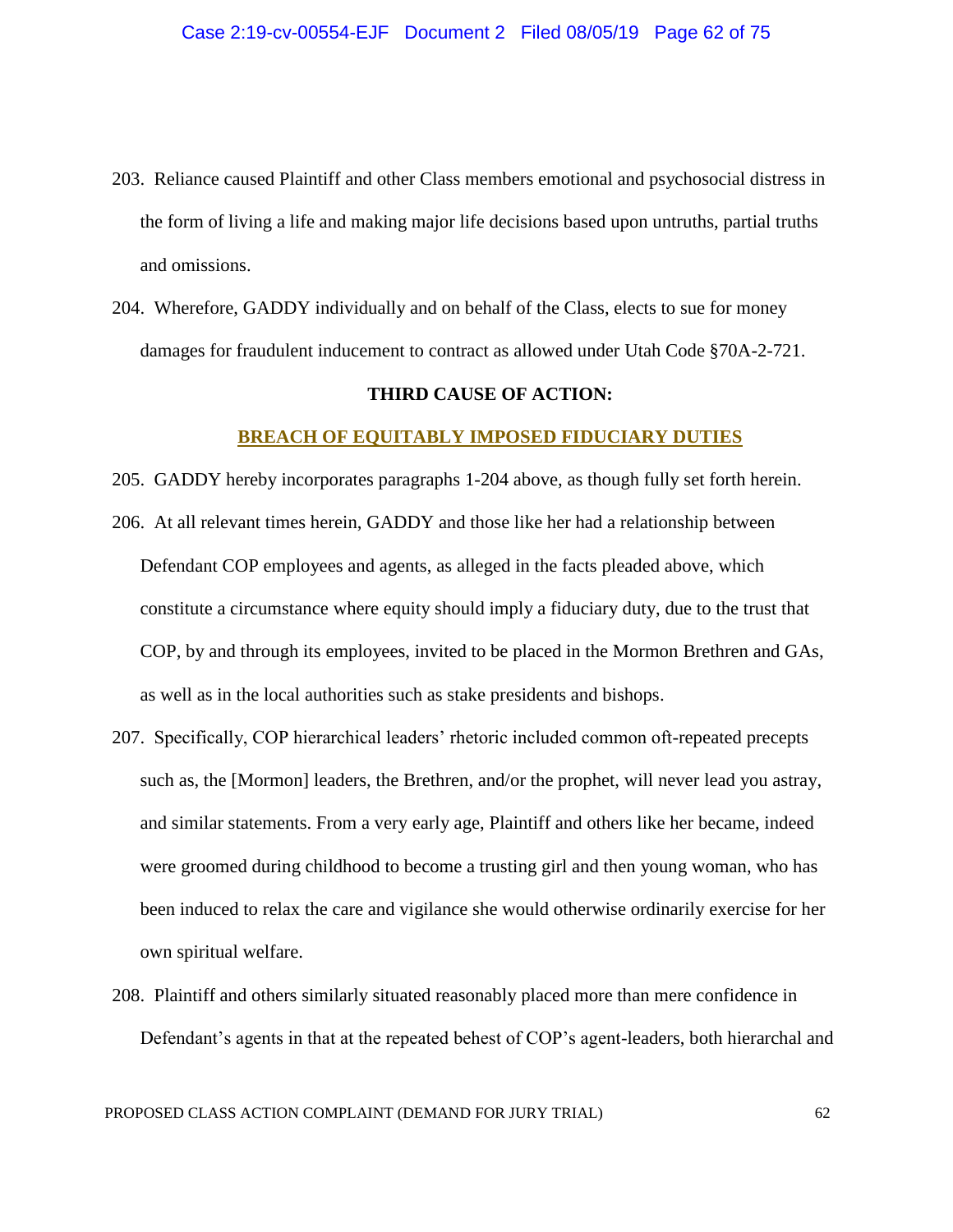local, she and they reasonably reposed trust in numerous COP leader-employee-agents and relied on their guidance for all matters spiritual and those attendant issues related to spiritual matters, such as whether to serve a Mormon mission, where to attend university and or whom and where to marry.

- 209. COP and its employee/agent leaders easily could have and did in fact exercise extraordinary influence over GADDY and credulous young Mormons like her.
- 210. Said extraordinary influence and sustained restrictions and manipulation of these young persons' lives was and continues to be a form of mind control.
- 211. And, as older more experienced persons, in particular, men who hold the priesthood, COP and its agent-leaders at all relevant times stood in a dominant position to GADDY and the Class. Indeed, GADDY and persons similarly situated are those who are groomed as children to follow the Mormon leaders without question. The following precepts have been and still are published and often repeated to GADDY and those similarly situated: "When the prophet has spoken the thinking is done." And, "...it is wrong to criticize the prophet, even if that criticism is true," which are dangerous precepts that lead to the mind control of the young and innocent.
- 212. Persons such as Plaintiff GADDY were given little if any time to investigate these claims independently since COP keeps young people and other members busy with not only (until 2018 when Sunday meetings were changed to two hours) three hours of Sunday attendance, but other meetings during the week and for many members of the Class, daily seminary (usually early morning) study from age 14 onward while attending high school.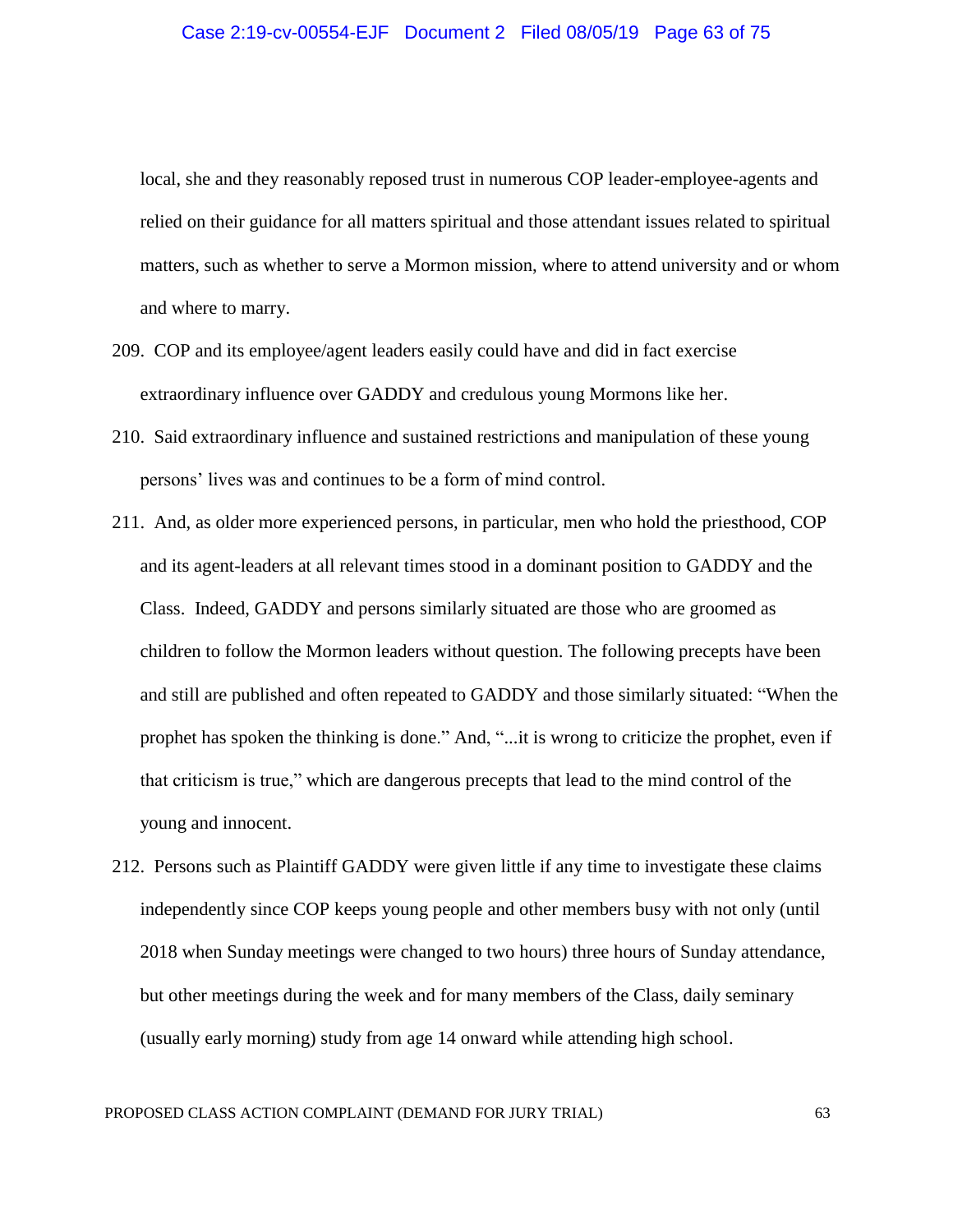- 213. COP implored and continues to urge Mormons, in particular the young, to prepare for a mission to be served shortly after high school graduation, wherein they are further indoctrinated into Mormonism. On their missions their minds are deeply controlled, with daily indoctrination, no personal space and no time or opportunity to explore any way of living other than the Mormon way.
- 214. Once they have returned from their missions, and despite the fact that many baptize few during their service, their investment and immersion in the Mormon society and culture is so high that it takes years, even decades, before many dare inquire about Mormonism's foundational facts, let alone develop the ability to critically think for themselves and begin to question COP, its leader-employee-agents and what they have been taught throughout a lifetime.
- 215. GADDY and incredulous young persons like her, reasonably relied on the false statements of fact and [mis]representations set forth above about the source of Mormonism as being correctly translated records of ancient American descendants of Israel by Smith who had been told in his first vision that all religious creeds were false.
- 216. But for their reasonably placed and cultivated trust and ensuing reliance, GADDY and others like her would not have spent years or even decades, dedicated to the Mormon Corporate Empire, its leaders and precepts, without inquiring into other beliefs and ways of living.
- 217. Defendant COP by and through its agents took improper advantage of their collective superior knowledge, access to information, and positions of authority and made false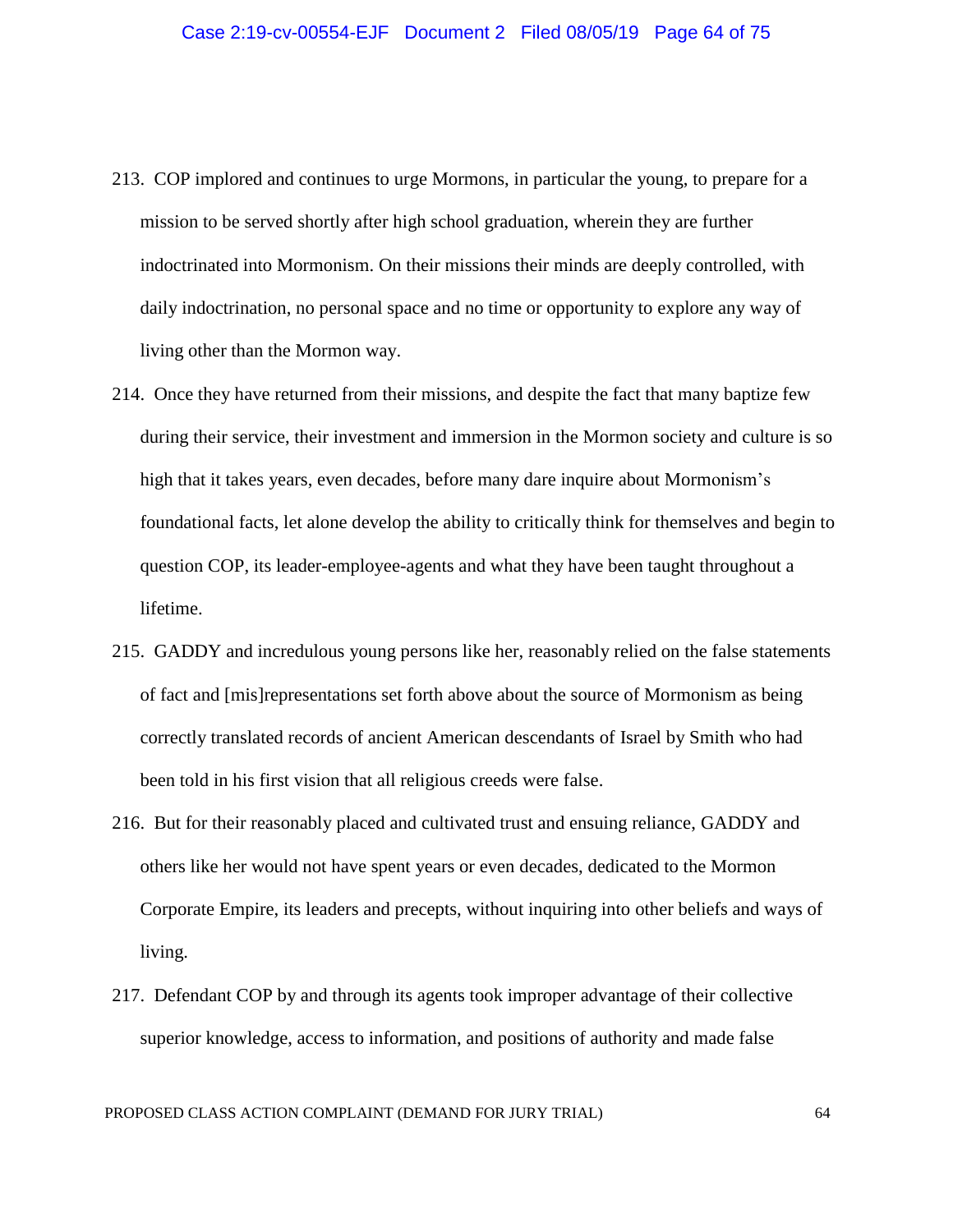#### Case 2:19-cv-00554-EJF Document 2 Filed 08/05/19 Page 65 of 75

statements and misrepresentations of fact as to the true foundational history of Mormonism, and intentionally hid and or omitted important facts from GADDY and others like her.

- 218. COP leader employee/agents, both hierarchal and local, had a fiduciary relationship with Plaintiff and others like. Said relationship includes, among other duties, a duty of full disclosure.
- 219. COP and its agents breached that duty when, in addition to false statements of fact over the decades, failed to fully disclose the truth of Mormonism's historical foundation. Specifically, the seer stone that Smith used to divine the *Book of Mormon* was kept hidden in the Church vault for the life of GADDY and others similarly situated. Importantly, upon information and belief, the fact of the seer stone used by Smith to create the *Book of Mormon* was NOT mentioned in Sunday school, General Conference or in stakes, wards or branches until sometime in 2017 or later (if ever) after a 2016 address was given to CES employees to become familiar with the controversial aspects of Mormon history. Thus, lay Mormons like GADDY and other potential class members remained unaware of the true story of how the *Book of Mormon* was created.
- 220. Indeed, COP decided NOT to generally divulge the troubling facts of Mormon history, but rather to inoculate the members in a piecemeal limited fashion with some of the controversial, but true history. If one had been subject to COP's agent leaders tactics of mind control and didn't happen to stumble across the true facts of Mormon history, one may never have had a reason to question everything taught by COP's agent-leaders, including the historical facts of its history as previously identified.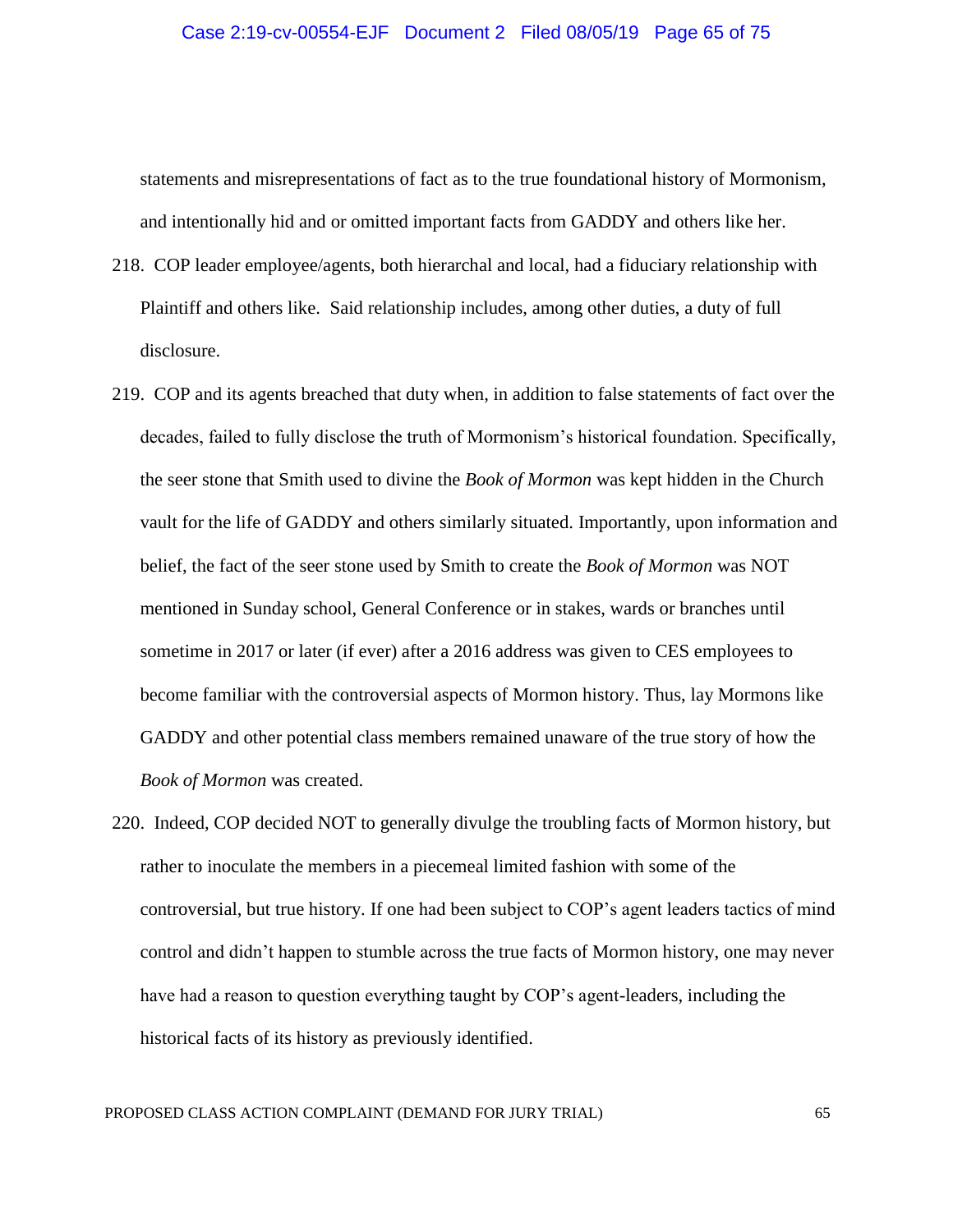221. Said deceptive acts were a cause of Plaintiff's harm and the harm suffered by others like her in in that had GADDY and others like her known the truth, they would not have continued to donate to the organization, represent it as a missionary, preach that Mormonism was something it wasn't, pay 10% of their income to COP, attend Mormon universities and or marry another Mormon in Mormon temples.

## **FOURTH CAUSE OF ACTION:**

### **FRAUDULENT CONCEALMENT**

- 222. Plaintiff hereby incorporates paragraphs 1-221 above as though fully set forth herein.
- 223. GADDY was in the type of relationship with COP's agent/leaders that gave COP a duty to disclose an important fact to her and others like her.
- 224. COP knew the true facts of Smith's first vision, that the *Book of Mormon* was created by looking at a seer stone in a hat and was not a direct translation from golden plates inscribed with the histories and teachings of ancient Americans with Hebrew ancestry and that the *Book of Abraham* was not written by the hand of the Hebrew prophet Abraham, nor did it depict him in facsimiles contained therein, among other material historical facts of Mormonism.
- 225. COP intentionally failed to disclose those facts to GADDY and others like her, similarly situated, by covering up, lying, distorting, hiding, obfuscating, and instructing their employees and agents to teach only a false and or whitewashed version of Mormon history.
- 226. Additionally, even though COP was advised of the emotional and psychosocial injury to members who came to know the true Mormon history, COP and its employees, acting in *loco*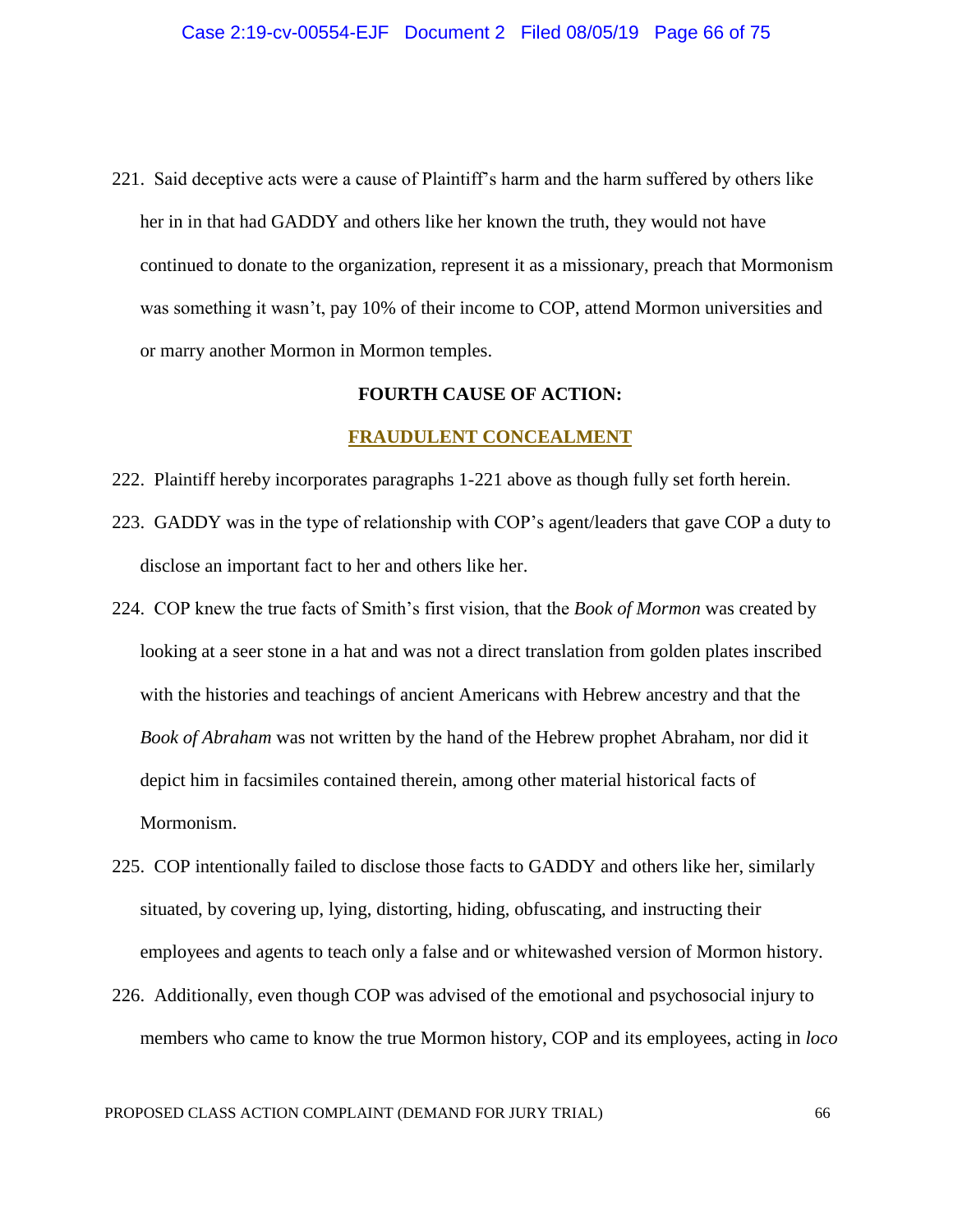*parentis* and refusing to appreciate that the members deserve to know the truth of Mormon foundations and to make their own decisions based on that truth, revealed the true facts in only a limited piecemeal way, thereby continuing the tort of fraudulent concealment to this very day where COP through its agents continues to post false pictures of the manner in which Smith created the *Book of Mormon*, of his first vision, and of the true details of the *Book of Abraham*.

- 227. GADDY and those like her did not know about true facts of Smith's first vision, that the *Book of Mormon* was created by looking at a seer stone in a hat and was not a direct translation from gold plates inscribed with the histories and teachings of ancient Americans with Hebrew ancestry, or that the *Book of Abraham* was not written by the hand of the Hebrew prophet Abraham, and that it did not depict him in facsimiles contained therein, among other material historical facts of Mormonism.
- 228. GADDY and those like her reasonably relied on the misrepresentations of fact identified above.
- 229. GADDY and others like her were damaged as a result of COP's intentional or reckless concealment of any or all of the above enumerated foundational facts as well as others.
- 230. Defendant COP's failure to disclose the true facts of Smith's first vision, that *the Book of Mormon* was created by looking at a seer stone in a hat and was not a translation from gold plates inscribed with the histories and teachings of ancient Americans with Hebrew ancestry and/or that the *Book of Abraham* was not written by the Hebrew prophet Abraham, nor did it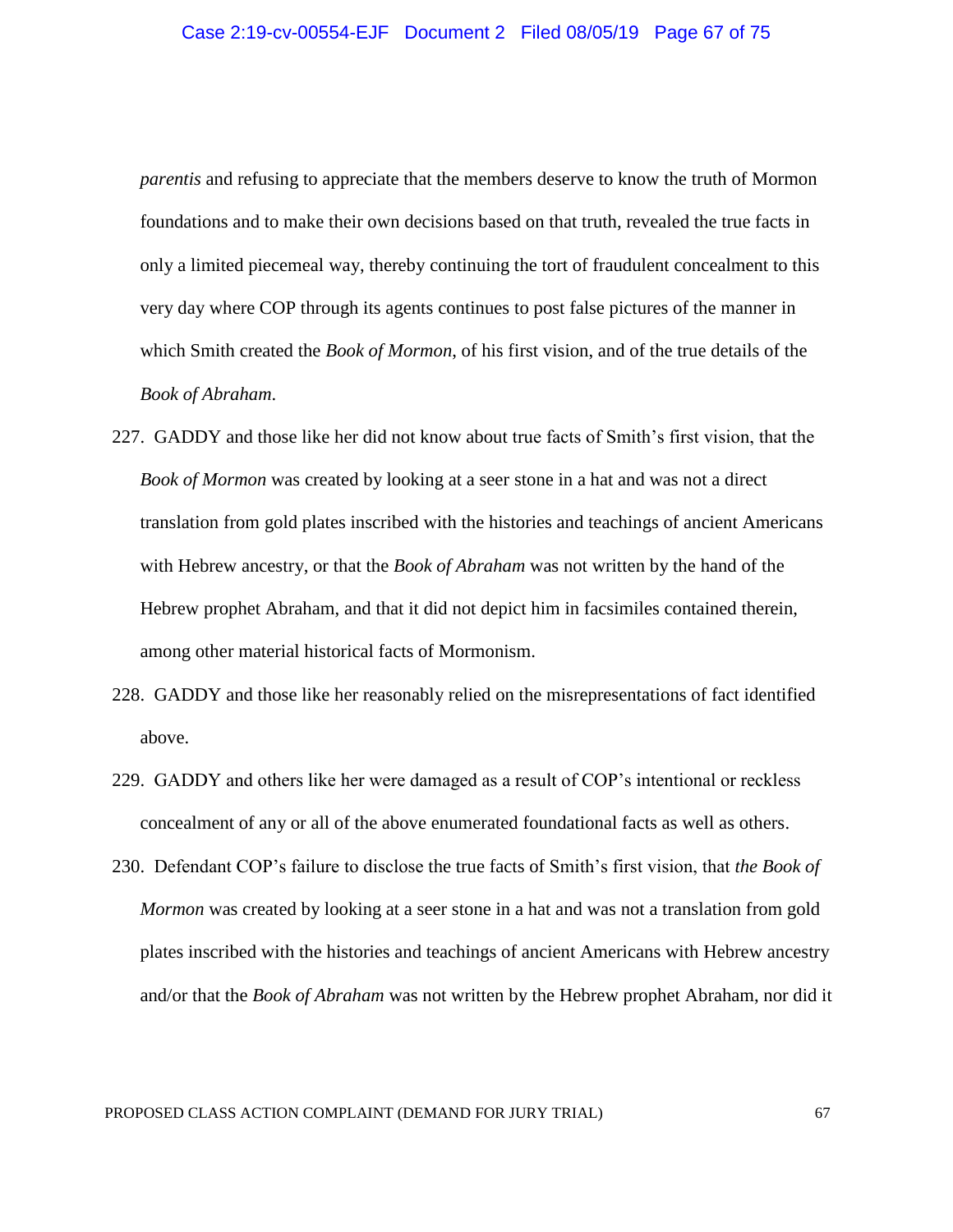depict his life and insights was a direct cause and or a substantial factor in causing the damages suffered by GADDY and others like her.

# **FIFTH CAUSE OF ACTION:**

## **CIVIL RICO —18 U.S.C. § 1962(c)**

- 231. GADDY realleges and incorporates by reference her allegations in paragraphs 1-230 above as if fully set forth herein.
- 232. The Mormon Corporate Empire (consisting of COP, CES, CC, IRI, Deseret Management, Inc., Bonneville International Corp., and the local individuals who lead the Mormon Church (or any subset thereof)) constitute an "enterprise," within the meaning of 18 U.S.C. §§1961(4) & 1962(c), in that they are "a group of individuals associated in fact."
	- a.) The members of the Mormon Corporate Empire shared the common purpose(s) of (among other things) defrauding Mormons of money or property and publishing and otherwise disseminating false facts relating to (among other things) Smith's first vision, Smith's creation of the *Book of Mormon*, and Smith's translation of the *Book of Abraham*.
	- b.) The members of the Mormon Corporate Empire are related in that they are all involved in the correlation and publication of Mormon propaganda and in the collection and transfer of money from individual Mormons to the Defendant COP.
	- c.) The Mormon Corporate Empire possesses sufficient longevity for the members to carry out their purpose(s) in that the Mormon Corporate Empire has existed (at a minimum) from the early twentieth century through the present.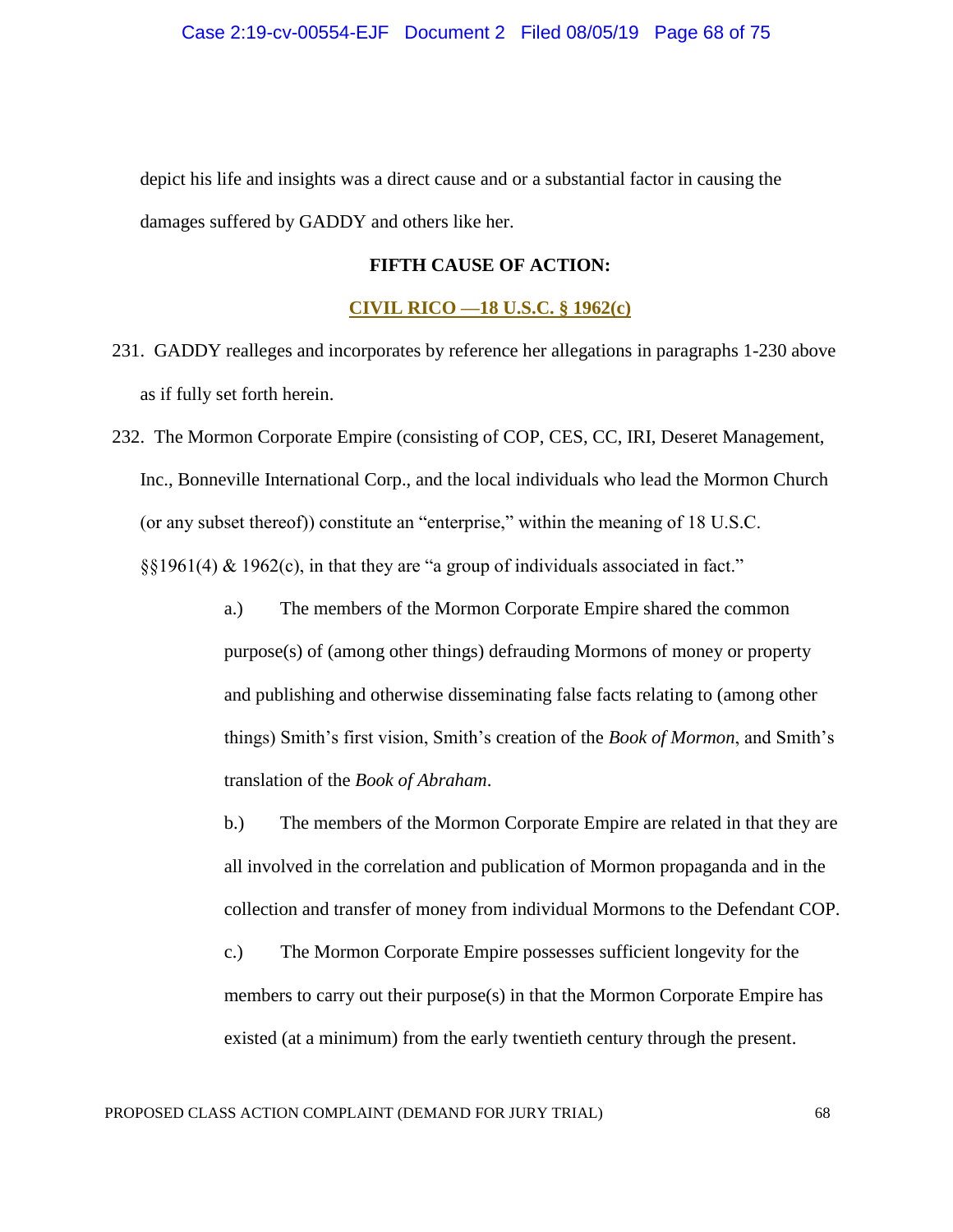- 233. COP is a "person" within the meaning of 18 U.S.C. §§1961(3) & 1962(c), who conducted, participated in, engaged in, and operated and managed the affairs of the Mormon Educational Empire through a pattern of racketeering activity within the meaning of 18 U.S.C. §§1961(1), 1961(5) & 1962(c). This pattern of racketeering activity consisted of, but was not limited to, acts of mail and wire fraud as set forth in Paragraphs 104-119, and 175-182, *supra*.
- 234. In the alternative to Paragraphs 232-233, above, the Mormon Educational Empire (consisting of all individual Mormon missionaries, all individual General Conference speakers and organizers, and all Mormon-sponsored primary, secondary, undergraduate, and graduate institutions of learning (or any subset thereof)) constituted an "enterprise," within the meaning of 18 U.S.C.  $\S 1961(4) \& 1962(c)$ , in that they are "a group of individuals" associated in fact."
	- a). The members of the Mormon Educational Empire shared the common purpose(s) of (among other things) publishing and otherwise disseminating false facts relating to (among other things) Smith's first vision, Smith's creation of the *Book of Mormon*, and Smith's translation' of the *Book of Abraham*.

b). The members of the Mormon Educational Empire are related in that they are all involved in the publication and dissemination of Mormon propaganda.

c). The Mormon Educational Empire possesses sufficient longevity for the members to carry out their purpose $(s)$  in that the Mormon Educational Empire has existed (at a minimum) from the early twentieth century through the present.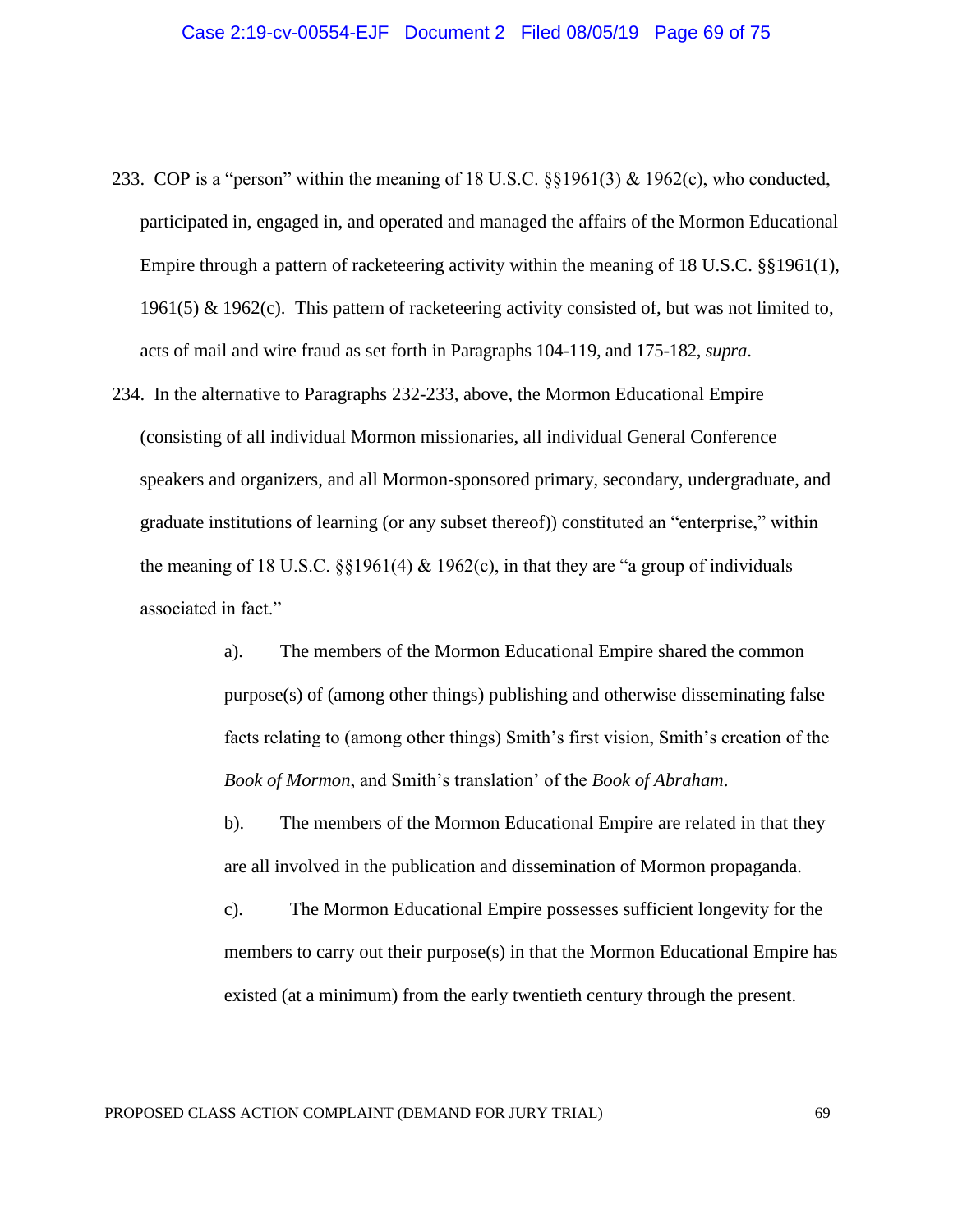- 235. COP is a "person" within the meaning of 18 U.S.C. §§1961(3) & 1962(c), who conducted, participated in, engaged in, and operated and managed the affairs of the Mormon Educational Empire through a pattern of racketeering activity within the meaning of 18 U.S.C. §§1961(1), 1961(5) & 1962(c). This pattern of racketeering activity consisted of, but was not limited to, acts of mail and wire fraud as set forth in Paragraphs 104-119 (above). At all relevant times, the enterprises alleged in paragraphs 232-235 (above) were engaged in, and their activities affected, interstate commerce.
- 236. All of the acts of racketeering described in paragraphs 104-119, and 175-182 (above) were related so as to establish a pattern of racketeering activity, within the meaning of 18 U.S.C. §1962(c), in that their common result was to defraud GADDY and other class members of money and property; COP, through its employees, members, or agents, directly or indirectly, participated in the acts and employed the same or similar methods of commission; GADDY and other class members were the victims of the acts of racketeering; and/or the acts of racketeering were otherwise interrelated by distinguishing characteristics and were not isolated events.
- 237. All of the acts of racketeering described in Paragraphs 104-119, and 175-182 (above) were continuous so as to form a pattern of racketeering activity in that the COP engaged in the predicate acts over a substantial period (from the early 20<sup>th</sup> Century to the present) or in that acts of racketeering are ongoing and threaten to continue indefinitely.
- 238. As a direct and proximate result of, and by reason of, the activities of COP and its conduct in violation of 18 U.S.C. §1962(c), GADDY and other class members have been injured in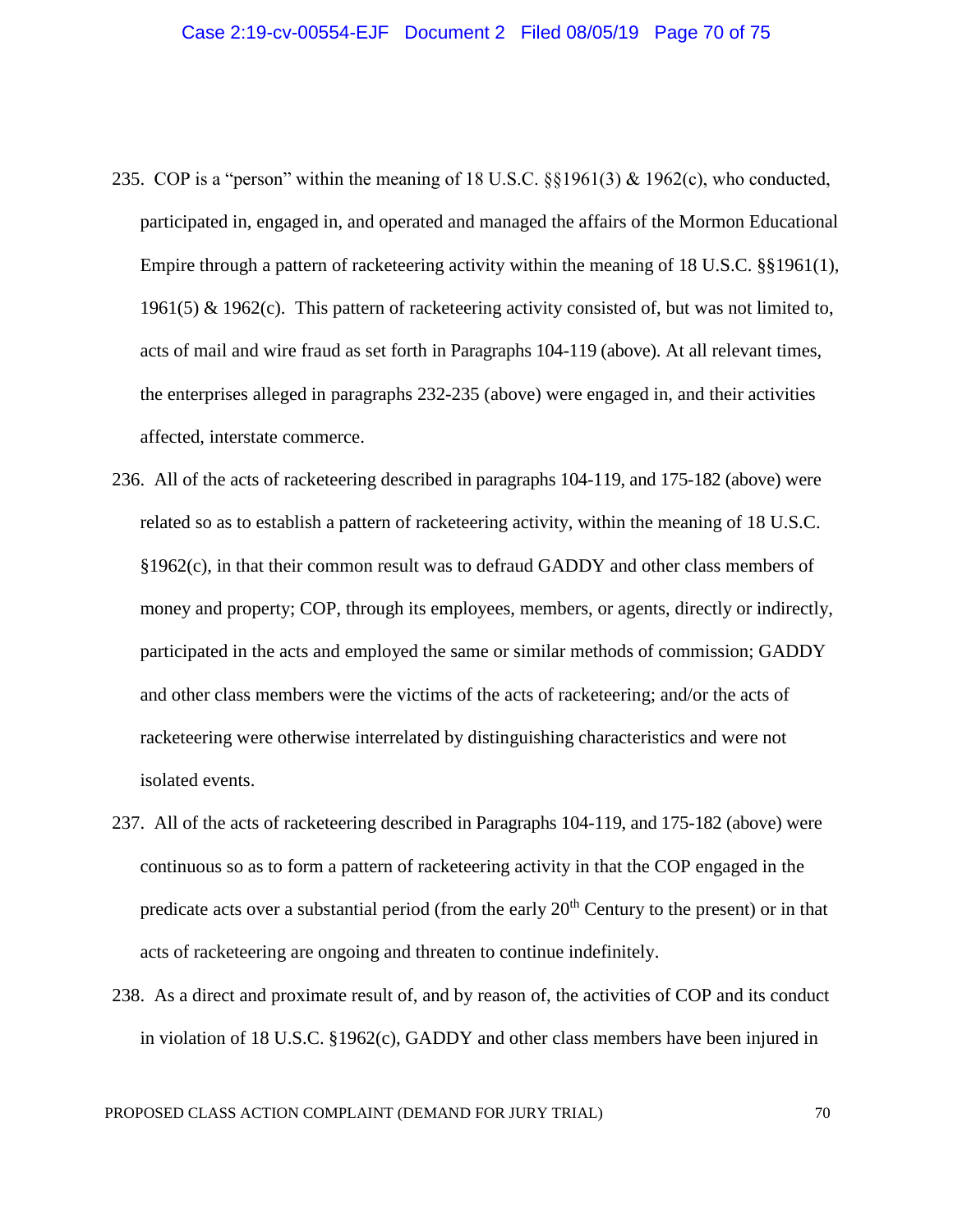#### Case 2:19-cv-00554-EJF Document 2 Filed 08/05/19 Page 71 of 75

their business or property, within the meaning of 18 U.S.C. §1964(c). Among other things, GADDY and other class members suffered damages, i.e., damages to the extent they donated money, time and effort to the Mormon Church in reliance upon the COP's misrepresentations concerning (among other things) Smith's first vision, Smith's creation of the *Book of Mormon*, and Smith's translation of the *Book of Abraham*. GADDY and other class members are, therefore, entitled to recover threefold the damages they sustained together with the cost of the suit, reasonable attorneys' fees and reasonable experts' fees.

- 239. To the extent this Complaint seeks damages for personal injuries and emotional distress, such damages are not sought pursuant to this count. Damages sought pursuant to this count are limited to injuries to GADDY's and the other class members' business or property.
- 240. WHEREFORE GADDY and the other class members demand judgment COP for the following: Treble damages pursuant to 18 U.S.C. §1964(c); Attorney fees and costs pursuant to 18 U.S.C. §1964(c); and such other and further relief as this Court may deem just and proper

#### **SIXTH CAUSE OF ACTION:**

### **INTENTIONAL INFLICTION OF EMOTIONAL DISTRESS**

- 241. Plaintiff repeats and realleges paragraphs 1-240, (above) of this Complaint and incorporates those paragraphs herein by reference.
- 242. COP's above-described conduct consisting of knowingly and repeatedly misrepresenting the foundational facts of its organization, offends generally accepted standards of decency and morality. Hiding Smith's seer stone used to translate the *Book of Mormon* in a secret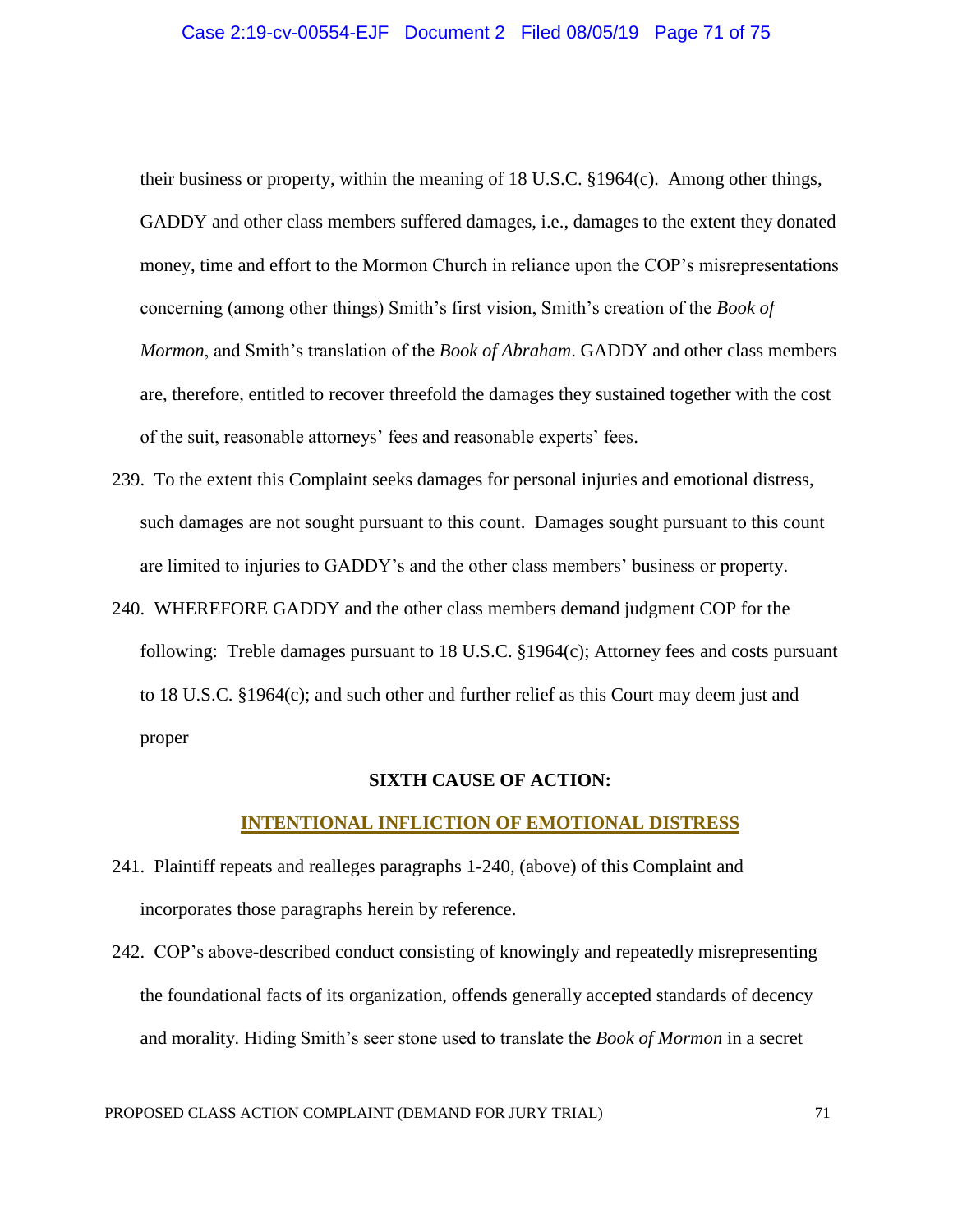vault for decades if not over a century, teaching lay members a false version of its history while hiding the true facts was, and continues to be so extreme as to exceed all bounds of what is usually tolerated in a civilized community, and in this particular case, especially by an ostensibly religious organization who purports to espouse the attributes of honesty, including both lies and omissions.

- 243. COP's conduct in initially misrepresenting its foundational facts and continuing conduct of concealing access to those facts, was and is more than merely unreasonable, unkind, or unfair. It is the height of hypocrisy, and abuse, encompassing not only a pious, but an ongoing pervasive secular fraud which has damaged Plaintiffs at an existential level.
- 244. The significant injuries to its members have been documented in the aforementioned faith crisis report, including but not limited to emotional harm in the form of existential crises, suicides [and presumably suicidal ideation for some], destruction of familial relationships, insomnia, anxiety and depression, for Plaintiff, and upon information and belief for many if not most others of the Class who have acknowledged the true historical facts, among other survey-based studies and reports which serve to support the severity of the distress inflicted.
- 245. As of at least the date the faith crisis report was published, COP had actual and comprehensive knowledge of the devastating effect of its fraudulent conduct. COP made some limited effort to address the inaccuracies of the long-standing orthodox narrative through the serial publication of its essays. However, the failure to announce the publication to the general membership, and indeed the concealing of the very existence as well as content of the essays due to desires to inoculate the credulous, along with the continuation to spin the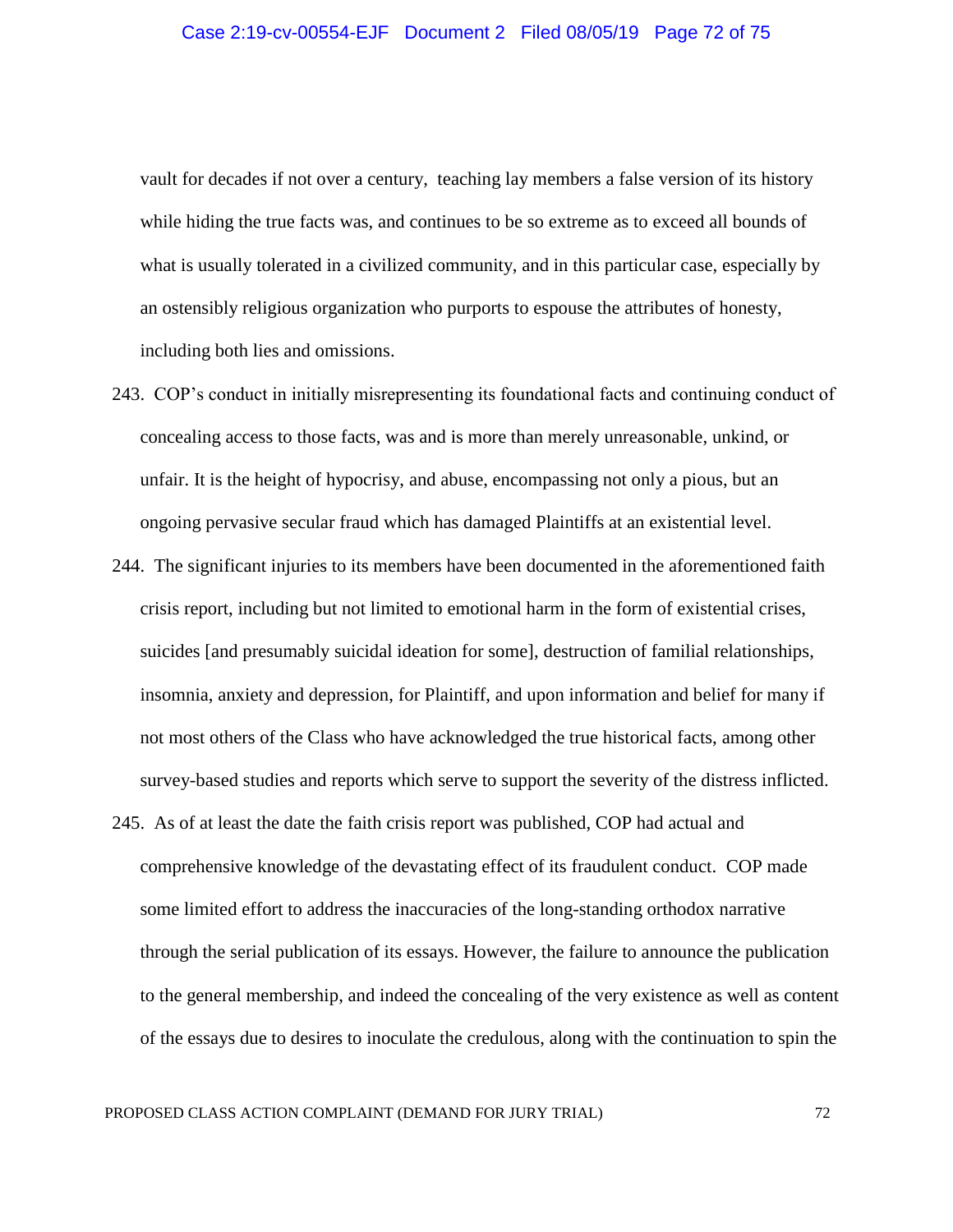foundational facts amidst quasi-corrective admissions with limited distribution, is so extreme as to offend the very standards of decency and morality which Mormonism claims, and which moral principles, in particular honesty, it instructs its lay members to practice. This is particularly true considering the continued promises that the GAs, the Brethren and the prophet will never lead the members astray.

- 246. Said infliction of emotional distress is continuing and ongoing since there are close family and friends of Plaintiff and of the friends and families of each member of the Class who believe that Plaintiff and Class members are evil, of the devil, spew Anti-Mormon lies, etc., due to their questioning of and disagreement with COP's orthodox, yet false narrative. This schism among members and former members has led to a myriad of emotional distress, such as depression, cognitive dissonance, manifest in divorce, shunning and estrangement as more fully documented in the faith crisis report.
- 247. Adoption of a passive aggressive personality has also been documented among young LDS students due to the dissonant instruction by COP's employees and agents as set forth in the correlated rhetoric when compared with the accurate foundational facts of Mormon history. Former members, questioning members and even current members suffer this distress as well.
- 248. Said damage will continue until and unless the COP's top hierarchal employees and local agent-leaders make unequivocal statements owning their prior longstanding false statements and intentional or reckless [mis]representations of foundational fact and fully acknowledge the truth of those facts to all members and potential members. Only then will the significant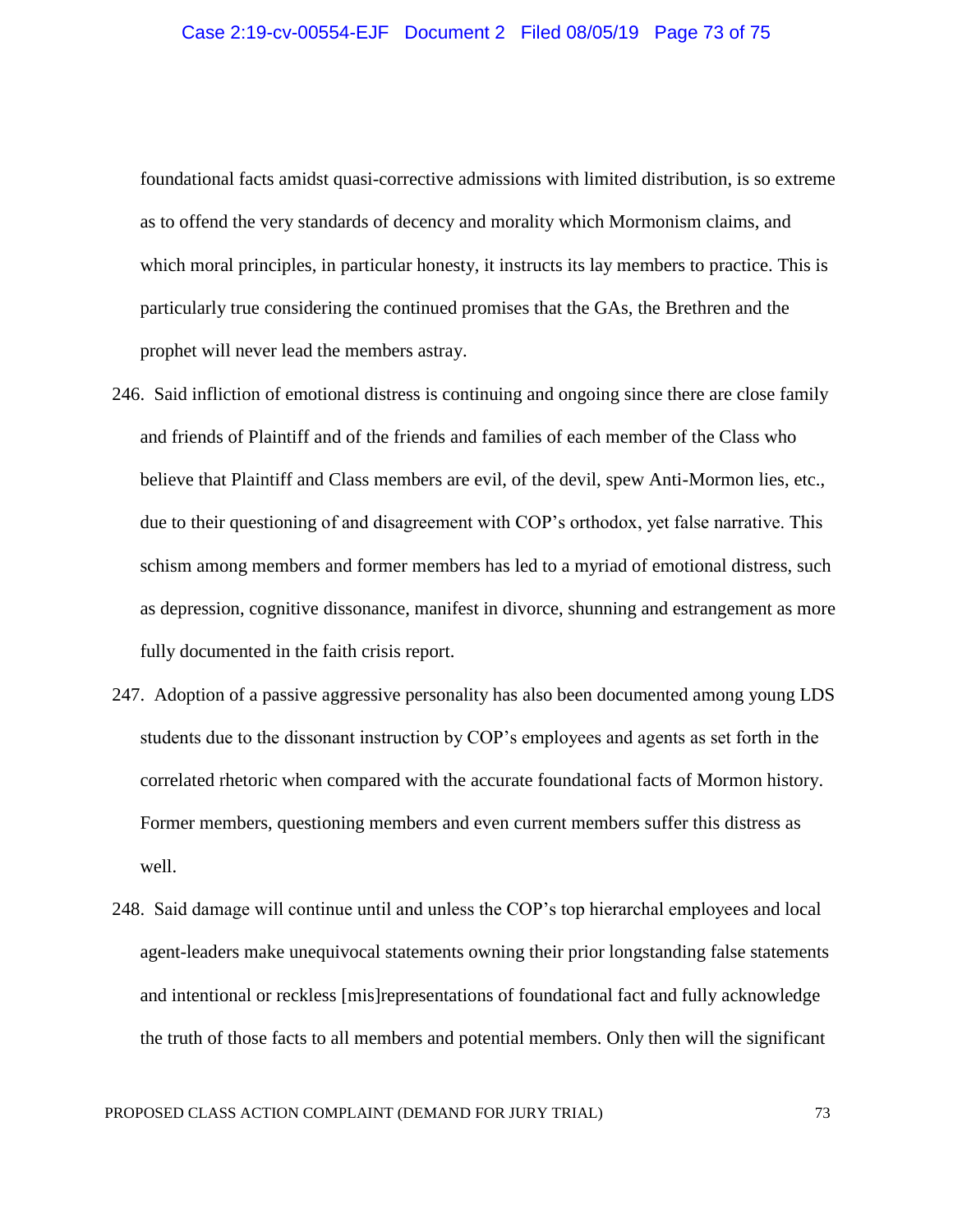damage to the mental and emotional health of former and questioning members and to the relationships, both familial and collegial, amongst those subsets of members, questioning members and former members, begin to heal.

## **X. PRAYER FOR RELIEF**

WHEREFORE, Plaintiff LAURA GADDY, individually and on behalf of the Class, prays for the following relief:

- 1. An order certifying the Class as defined above, appointing Plaintiff LAURA GADDY as the representative of the Class, and appointing her counsel as Class Counsel; and
- 2. An award of special damages in the actual out-of-pocket monetary loss from such violations in the sum of the amount that Plaintiff and each class member has paid in tithing, tuition and/or personal missionary expense over the course of their affiliation with the Mormon Corporate Empire; and
- 3. An award of reasonable attorneys' fees and non-taxable costs to be paid out of the common fund prayed for above; and/or an award of costs and attorneys' fees as provided under RICO; and
- 4. An award of treble damages under the RICO cause of action; and
- 5. General Damages for causes of action other that brought under RICO; and
- 5. Punitive damages for all common law fraud-based claims, breach of fiduciary duty and intentional infliction of emotional distress; and
- 6. For interest at the judicial rate; and
- 7. Such other and further relief that the Court deems reasonable and just.